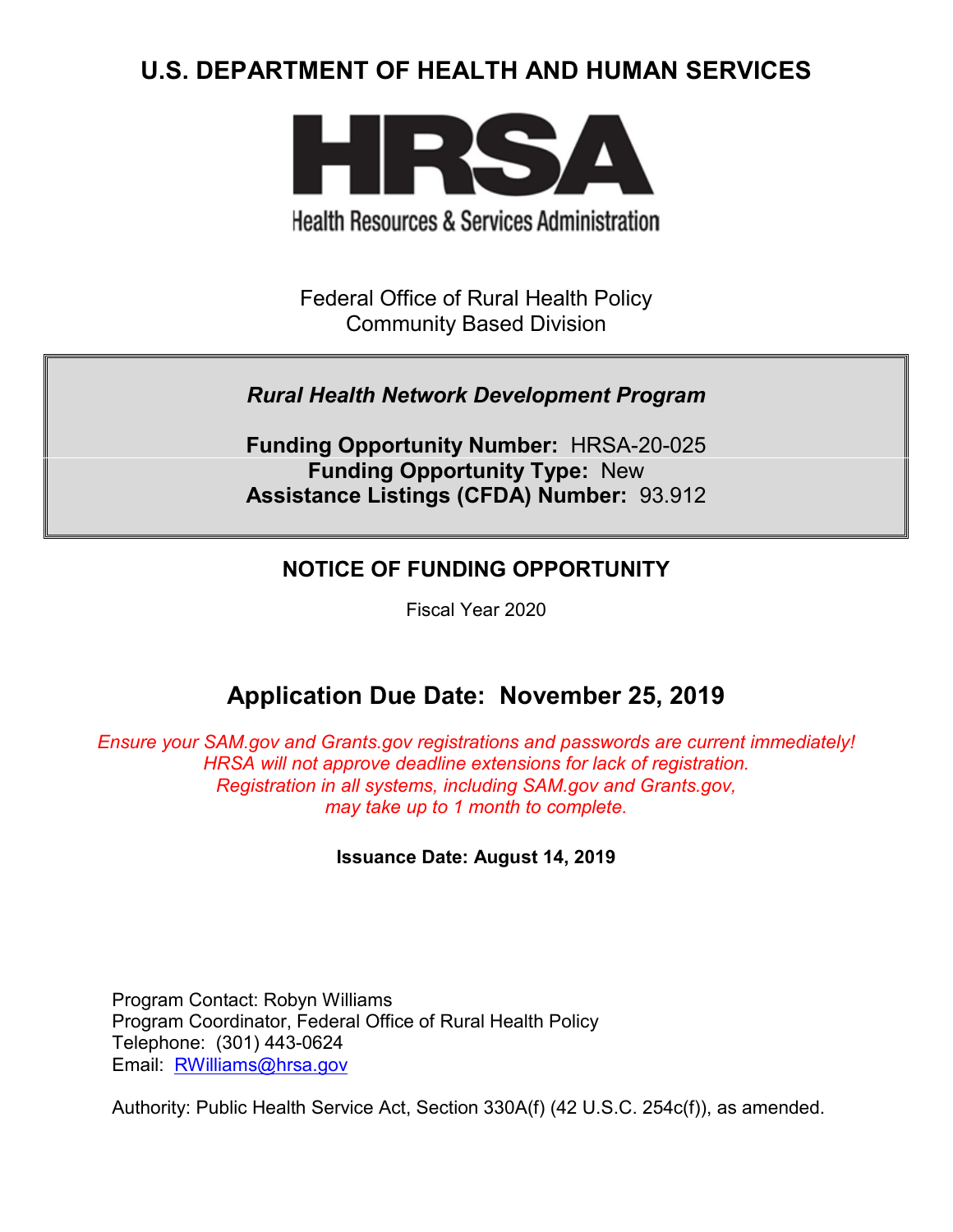# **EXECUTIVE SUMMARY**

The Health Resources and Services Administration (HRSA) is accepting applications for fiscal year (FY) 2020 Rural Health Network Development program. The purpose of this program is to support rural integrated health care networks that have combined the functions of the entities participating in the network in order to: achieve efficiencies; expand access to, coordinate, and improve the quality of essential health care services; and strengthen the rural health care system as a whole.

The FY 2020 President's Budget does not request funding for this program. This notice is a contingency action taken to ensure that, should funds become available for this purpose, HRSA can process applications and award funds in a timely manner. You should note that this program may be cancelled prior to award.

| <b>Funding Opportunity Title:</b>           | <b>Rural Health Network Development</b>                                                                                                                                                                                                                                                                                                                                                                                                                                                                |
|---------------------------------------------|--------------------------------------------------------------------------------------------------------------------------------------------------------------------------------------------------------------------------------------------------------------------------------------------------------------------------------------------------------------------------------------------------------------------------------------------------------------------------------------------------------|
|                                             | Program                                                                                                                                                                                                                                                                                                                                                                                                                                                                                                |
| <b>Funding Opportunity Number:</b>          | <b>HRSA-20-025</b>                                                                                                                                                                                                                                                                                                                                                                                                                                                                                     |
| Due Date for Applications:                  | November 25, 2019                                                                                                                                                                                                                                                                                                                                                                                                                                                                                      |
| <b>Anticipated Total Annual Available</b>   | \$13,800,000                                                                                                                                                                                                                                                                                                                                                                                                                                                                                           |
| FY 2020 Funding:                            |                                                                                                                                                                                                                                                                                                                                                                                                                                                                                                        |
| <b>Estimated Number and Type of Awards:</b> | Up to 46 grants                                                                                                                                                                                                                                                                                                                                                                                                                                                                                        |
| <b>Estimated Award Amount:</b>              | Up to \$300,000 per year subject to the                                                                                                                                                                                                                                                                                                                                                                                                                                                                |
|                                             | availability of appropriated funds                                                                                                                                                                                                                                                                                                                                                                                                                                                                     |
| <b>Cost Sharing/Match Required:</b>         | <b>No</b>                                                                                                                                                                                                                                                                                                                                                                                                                                                                                              |
| Period of Performance:                      | July 1, 2020 through June 30, 2023                                                                                                                                                                                                                                                                                                                                                                                                                                                                     |
|                                             | (3 years)                                                                                                                                                                                                                                                                                                                                                                                                                                                                                              |
| Eligible Applicants:                        | To be eligible to receive an award under<br>this subsection, an entity $-$ (A) shall be a<br>rural public or rural nonprofit private<br>entity; (B) shall represent a network<br>composed of participants $-$ (i) that include<br>3 or more health care providers; and (ii)<br>that may be nonprofit or for-profit entities;<br>and (C) shall not previously have<br>received an award under this subsection<br>(other than an award for planning<br>activities) for the same or a similar<br>project. |
|                                             | See Section III.1 of this notice of funding<br>opportunity (NOFO) for complete<br>eligibility information.                                                                                                                                                                                                                                                                                                                                                                                             |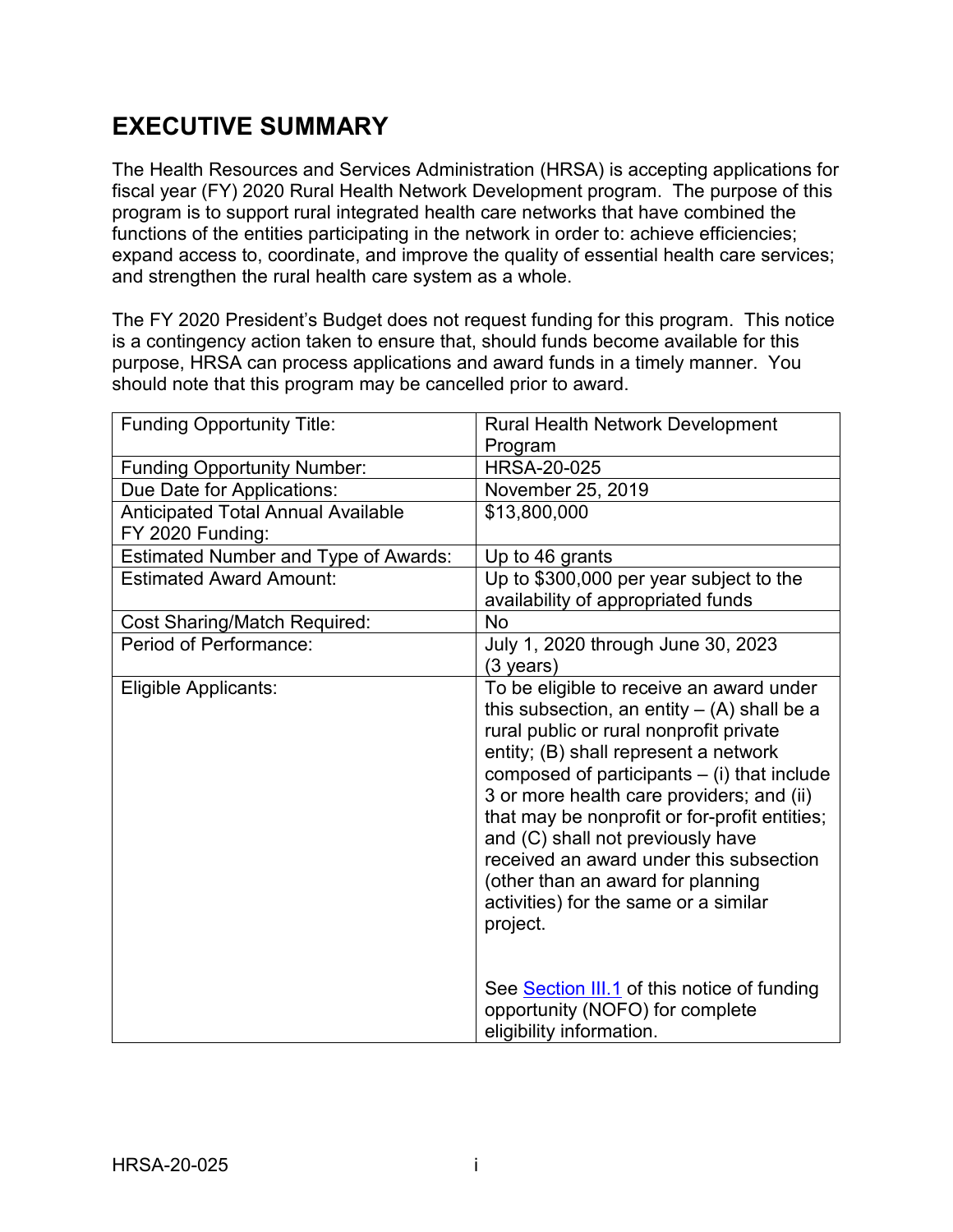# **Application Guide**

You (the applicant organization/agency) are responsible for reading and complying with the instructions included in HRSA's *SF-424 Application Guide,* available online at [http://www.hrsa.gov/grants/apply/applicationguide/sf424guide.pdf,](http://www.hrsa.gov/grants/apply/applicationguide/sf424guide.pdf) except where instructed in this NOFO to do otherwise.

# **Technical Assistance**

HRSA has scheduled the following technical assistance:

*Webinar*

Day and Date: Thursday, October 3, 2019 Time: 2:30 - 4 p.m. E.T Call-In Number: 1- 888-831-6080 Participant Code: 9895049 Weblink: **<https://hrsa.connectsolutions.com/rhn-development/>** Playback Number: 1-800-234-4804 Passcode: 111419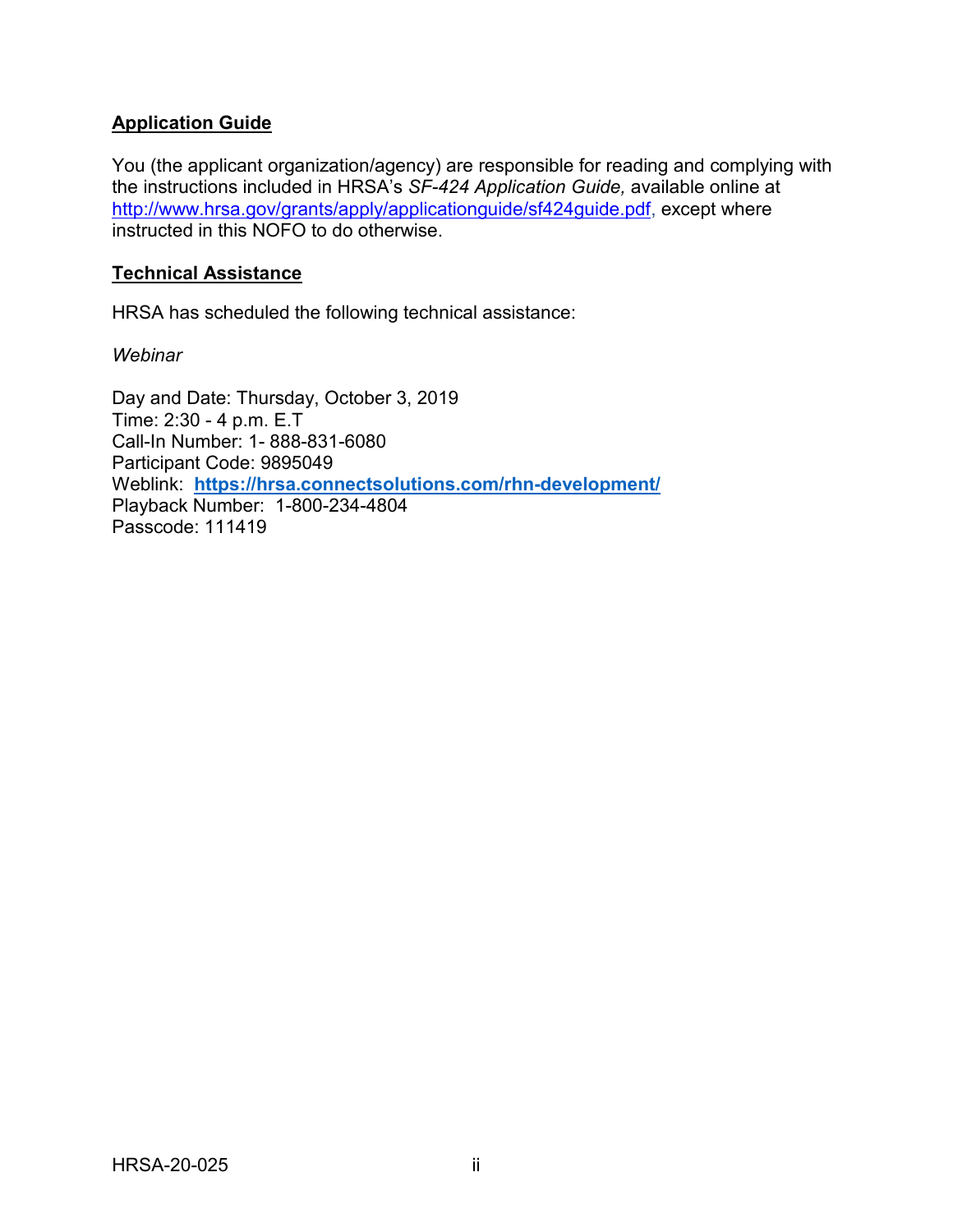# **Table of Contents**

| i.<br>ii.                                                      |  |
|----------------------------------------------------------------|--|
|                                                                |  |
|                                                                |  |
|                                                                |  |
|                                                                |  |
|                                                                |  |
|                                                                |  |
|                                                                |  |
|                                                                |  |
| APPENDIX C: EXAMPLES OF PROGRAM ACTIVITY TOPIC AREAS SUPPORTED |  |
|                                                                |  |
|                                                                |  |
|                                                                |  |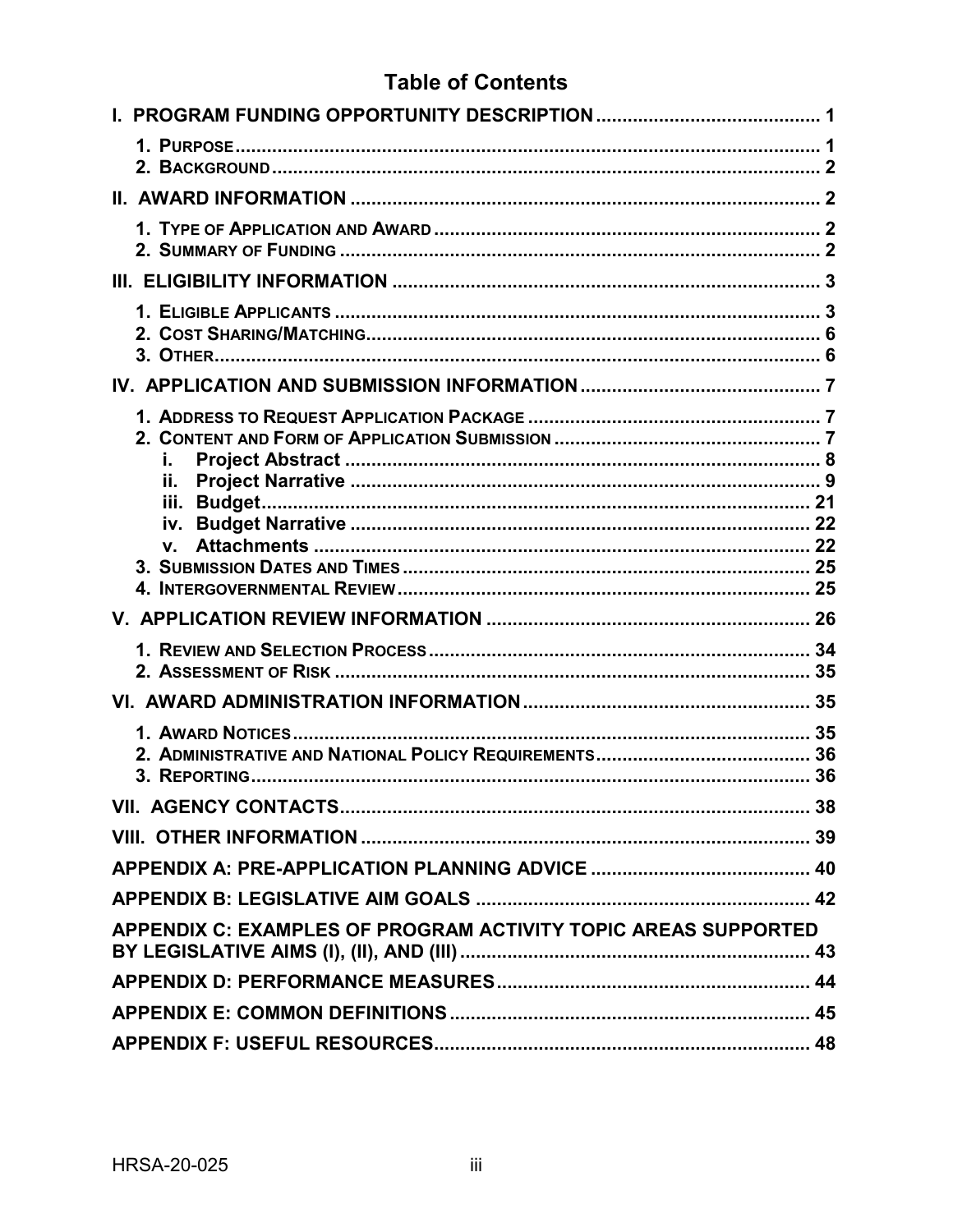# <span id="page-4-0"></span>**I. Program Funding Opportunity Description**

# <span id="page-4-1"></span>**1. Purpose**

This notice announces the opportunity to apply for funding under the Rural Health Network Development (RHND) program. The purpose of this program is to support integrated rural health care networks that have combined the functions of the entities participating in the network, including skilled and experienced staff and a high functioning network board, in order to address the health care needs of the targeted rural community. Recipients will combine the functions of the entities participating in the network to address the following legislative aims: (i) achieve efficiencies; (ii) expand access, coordinate, and improve the quality of essential health care services; and (iii) strengthen the rural health care system as a whole.

The RHND Program encourages innovative solutions to local health care needs identified by local communities and supports rural communities in preparing for changes within the health care environment. Furthermore, the program creates an opportunity for rural health networks to collaboratively address the key priorities of the U.S. Department of Health and Human Services (HHS): mental health, substance use disorder, and value-based care.

The overarching goals for the RHND Program are to:

- Improve access and quality of health care in rural areas through sustainable health care programs created as a result of network collaboration;
- Prepare rural health networks for the transition to value-based payment and population health management;
- Demonstrate improved health outcomes and community impact;
- Promote the sustainability of rural health networks through the creation of diverse products and services;
- Utilize and/or adapt an evidence-based or promising practice model(s) in the delivery of health care services.

Broad network membership that includes traditional and non-traditional health care partners and have extensive collaborative experience with one another is essential for the transition to value-based care and is fundamental to improving population health. Delivery system reform over the upcoming years will strengthen this collaboration, as payment models for reimbursement will require participation and quality improvement across diverse clinical and community sectors influencing population health. Diverse network partners may include behavioral health organizations, critical access hospitals, rural health centers, community and social service organizations, and tribal organizations.

Networks applying to this program are encouraged to position themselves for this change while addressing the local health care need supported by the statutory charges (i, ii, and iii)**,** outlined in the authorizing legislation.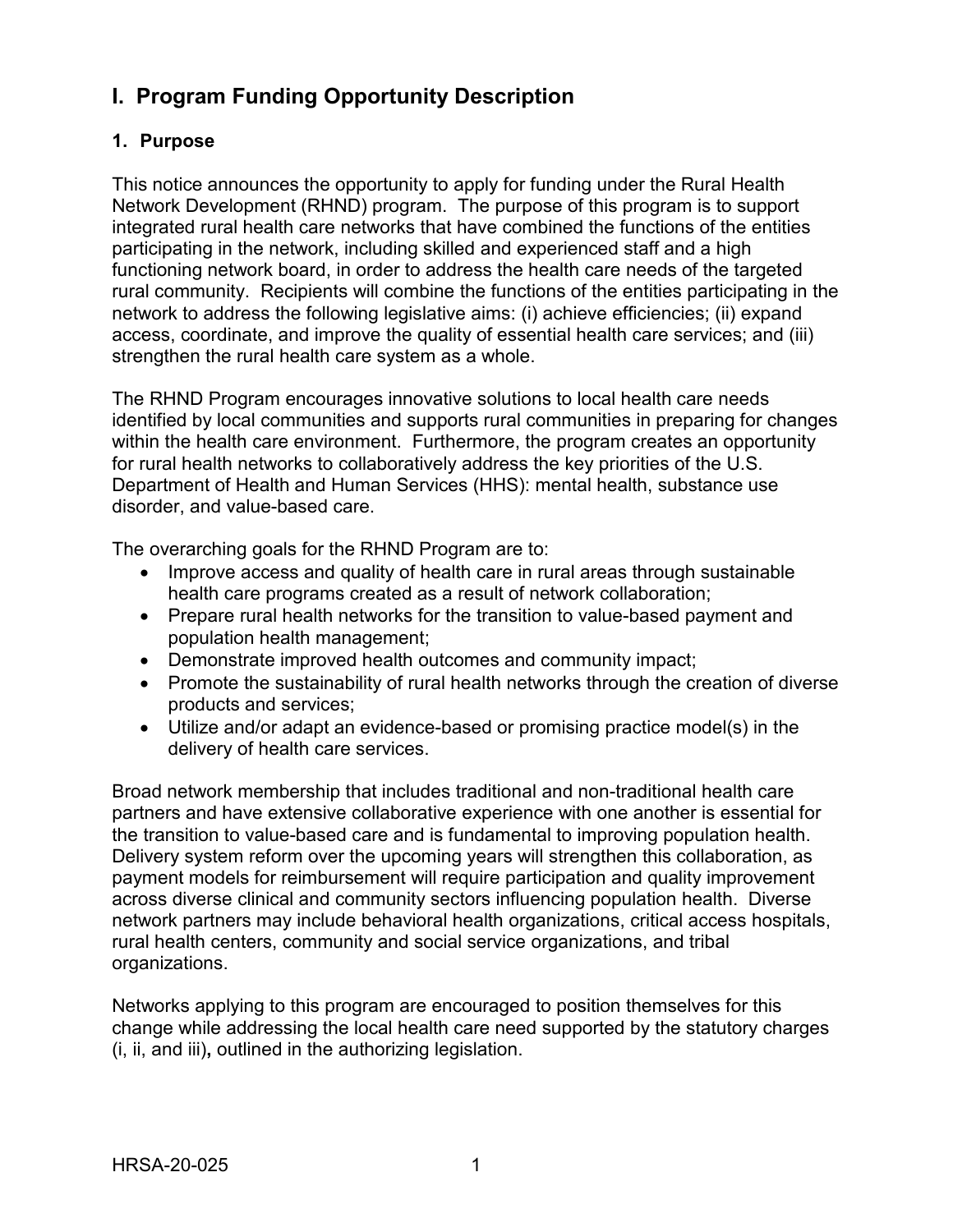# <span id="page-5-0"></span>**2. Background**

This program is authorized by Section 330A(f) of the Public Health Service (PHS) Act, as amended (42 U.S.C. 254c(f)). This authority directs the Federal Office of Rural Health Policy (FORHP) to support awards for eligible entities to promote, through planning and implementation, the development of integrated health care networks that have combined the functions of the entities participating in the networks in order to (i) achieve efficiencies; (ii) expand access to, coordinate, and improve the quality of essential health care services; and (iii) strengthen the rural health care system as a whole.

Rural areas face a range of challenges in the provision of health care services. They face limited economies of scale in rural communities, making it hard to offer and sustain new services. There are additional challenges of a limited clinical and workforce infrastructure and ongoing issues related to low patient volume and geographic isolation. Historically, rural providers have worked together to address these challenges by creating networks that foster collaboration and coordination and the potential to address the structural challenges inherent in rural health care delivery.

The RHND Program was created in response to the need for rural providers to address changes taking place in the health care sector in order to better serve their rural communities. The RHND Program is designed to assist rural health care providers in acclimating to the evolving health care environment by addressing relevant health care needs identified by the rural community. It will also enable rural health networks to continue to be a locus of innovation and to maximize limited rural health resources in times of economic hardship and decreased access to health care services. Programs created through this funding are intended to be replicable in other rural communities.

# <span id="page-5-1"></span>**II. Award Information**

# <span id="page-5-2"></span>**1. Type of Application and Award**

Type of applications sought: New

HRSA will provide funding in the form of a grant.

# <span id="page-5-3"></span>**2. Summary of Funding**

HRSA estimates approximately \$13,800,000 to be available annually to fund up to 46 recipients. The actual amount available will not be determined until enactment of the final FY 2020 federal appropriation. You may apply for a ceiling amount of up to \$300,000 total cost (includes both direct and indirect, facilities and administrative costs) per year. The FY 2020 President's Budget does not request funding for this program. This program notice is subject to the appropriation of funds, and is a contingency action taken to ensure that, should funds become available for this purpose, HRSA can process applications and award funds in a timely manner. The period of performance is July 1, 2020 through June 30, 2023 (3 years). Funding beyond the first year is subject to the availability of appropriated funds for Rural Health Network

HRSA-20-025 2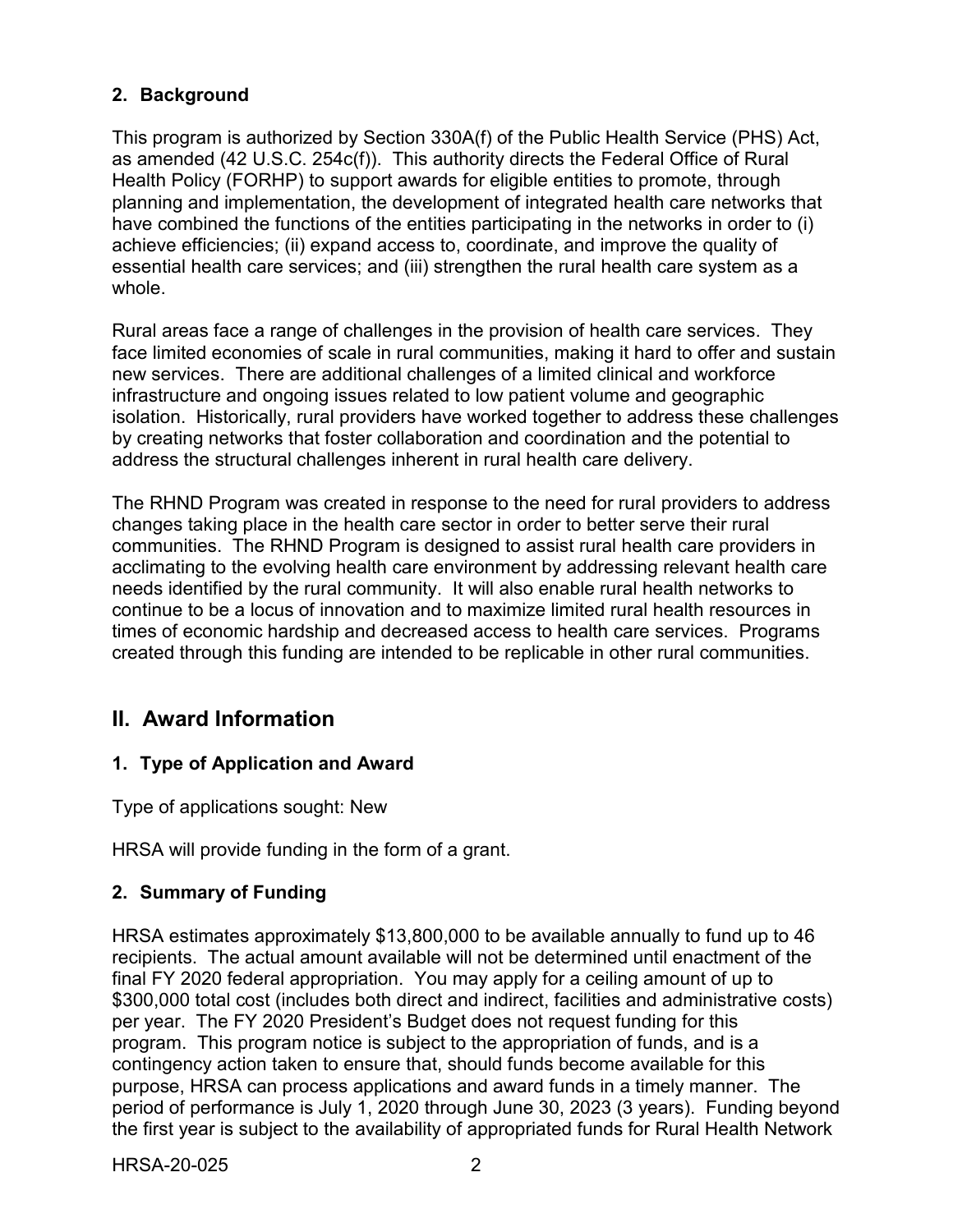Development in subsequent fiscal years, satisfactory recipient performance, and a decision that continued funding is in the best interest of the Federal Government.

All HRSA awards are subject to the Uniform Administrative Requirements, Cost Principles, and Audit Requirements at [45 CFR part 75.](http://www.ecfr.gov/cgi-bin/retrieveECFR?gp=1&SID=4d52364ec83fab994c665943dadf9cf7&ty=HTML&h=L&r=PART&n=pt45.1.75)

# <span id="page-6-0"></span>**III. Eligibility Information**

# <span id="page-6-1"></span>**1. Eligible Applicants**

Applicants for the Rural Health Network Development program must meet all of the eligibility requirements stated below.

# **A. Ownership and Geographic Requirements:**

Applicants for the Rural Network Development Program must meet the ownership and geographic requirements provided below: (Note: If an incorporated network does not apply on behalf of its members, the award will be made to only one member of the network that will be the recipient of record and only that organization needs to meet the eligibility criteria.)

- i. The applicant organization must be a public or private nonprofit entity located in a rural area or in a rural census tract of an urban county, and all services must be provided in a rural county or census tract. The applicant's EIN number should verify it is a rural entity. To determine rural eligibility of the applicant organization and the population served through this funding, please refer to: <https://data.hrsa.gov/tools/rural-health> to search by county or street address. The applicant organization's county name must be filled out on the SF-424 Box 8, Section d. address. If the applicant is eligible by census tract, the census tract number must also be included next to the county name. A network serving rural communities, but whose applicant organization is not in a designated rural area, will not be considered for funding under this notice.
- ii. In addition to the 50 U.S. states, only organizations in Guam, the Commonwealth of Puerto Rico, the Northern Mariana Islands, American Samoa, the U.S. Virgin Islands, the Federated State of Micronesia, the Republic of the Marshall Islands, and the Republic of Palau may apply. If you are located outside the 50 states, you must still meet the rural eligibility requirements.
- iii. Faith-based and community-based organizations are eligible to apply for these funds. Tribes and tribal organizations are eligible to apply for these funds. Eligible organizations include state, local, and tribal governments, institutions of higher education, other nonprofit organizations (including faith-based, community-based, and tribal organizations), and hospitals.
- iv. If the applicant is a nonprofit entity, one of the following documents must be included in **Attachment 5** to document nonprofit status (not applicable to state, local, and tribal government entities; tribal organizations, however, must provide one of the following):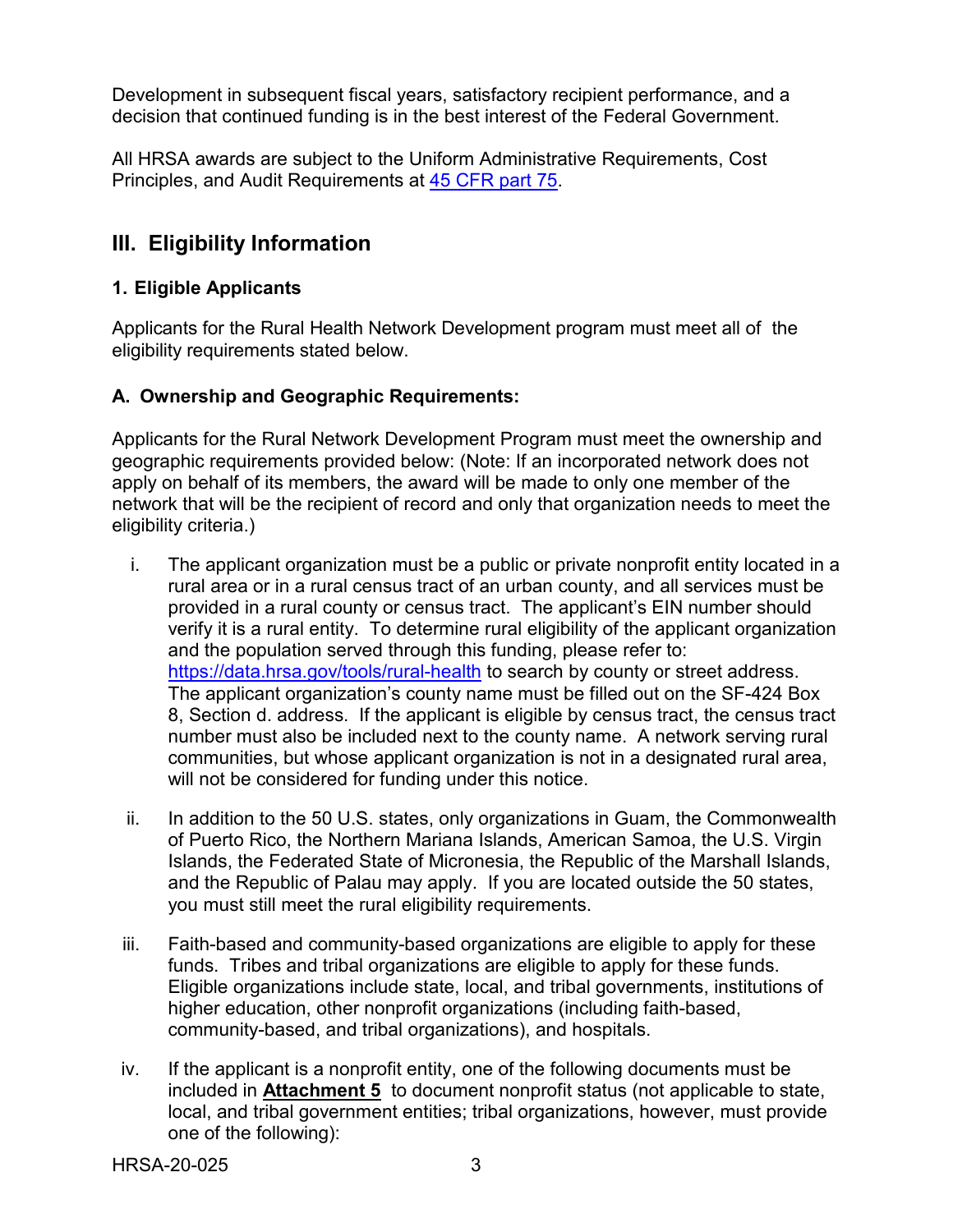- A letter from the IRS stating the organization's tax-exempt status under Section 501(c)(3) or a currently valid IRS Tax exemption certificate;
- Statement from a state taxing body, state attorney general or other appropriate state official certifying that the applicant organization has a nonprofit tax status and that none of the net earnings accrue to any private shareholders or individuals;
- A certified copy of the organization's certificate of incorporation or similar document if it clearly establishes the nonprofit status of the organization; or
- If the applicant is an affiliate of a parent organization, a copy of the parent organization's IRS 501(c) (3) Group Exemption letter and a statement signed by the parent organization that the applicant organization is a local nonprofit affiliate.
- v. If the applicant organization is a public entity, proof of nonprofit status is not necessary. The applicant organization must, however, identify themselves as a public entity and submit an official signed letter on city, county, state, or tribal government letterhead in **Attachment 5** (applicants may include supplemental information such as documentation of the law that created the organization or documentation showing that the state or a political subdivision of the state, controls the organization.) Tribal government entities should verify their federally-recognized status via the Bureau of Indian Affairs website: [http://www.bia.gov.](http://www.bia.gov/)
- vi. Funding provided through this program must be used for programs that serve populations residing in HRSA designated rural areas. Please confirm that your service area and recipients of this award reside in a HRSA designated rural area by visiting: [https://data.hrsa.gov/tools/rural-health?tab=StateCounty.](https://data.hrsa.gov/tools/rural-health?tab=StateCounty)
- vii. If your organization is owned by, or affiliated with, an urban entity or health care system, the rural component may still apply as long as the rural entity has its own Employer Identification Number (EIN) and can directly receive and administer the funds in the rural area. The rural entity must be responsible for the planning, program management, financial management and decision making for the project, and the urban parent organization must assure HRSA in writing that, for the award, they will exert no control over or demand collaboration with the rural entity. This letter must be included in **Attachment 6.**

In determining eligibility for this funding, FORHP realizes there are some metropolitan areas that would otherwise be considered non-Metropolitan if the core, urbanized area population count did not include federal and/or state prison populations. Consequently, FORHP has created an exceptions process whereby applicants from metropolitan counties in which the combined population of the core urbanized area is more than 50,000 can request an exception by demonstrating that through the removal of federal and/or state prisoners from that count, they would have a population total of less than 50,000. Those applicants must present documented evidence of the total population for the core urbanized area, and demonstrate through data from the Census Bureau and state, Federal Bureaus of Prisons or Corrections Departments, that the total core urbanized area population (which is not the county or town population), minus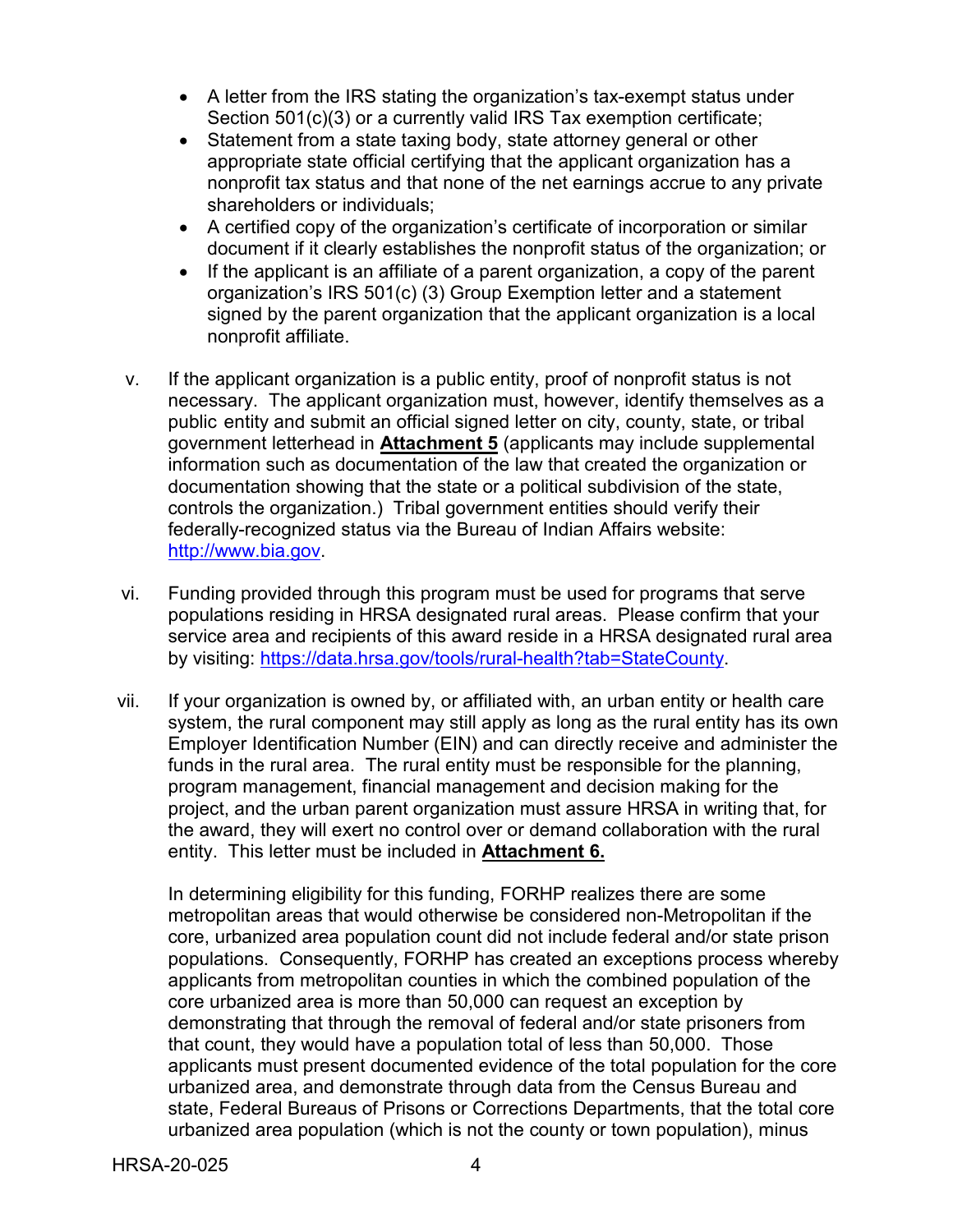any the state and/or federal prisoners, results in a total population of less than 50,000. Any data submitted that does not take the total core urbanized area population into consideration will not be eligible. For further information, please visit: <https://www.census.gov/programs-surveys/geography.html> Prisoners held in local jails cannot be removed from the core urbanized area population. This exception is only for the purpose of eligibility for FORHP award programs. To find out if you are eligible for a reclassification, please contact Steve Hirsch at 301-443-7322 or [SHirsch@hrsa.gov.](mailto:SHirsch@hrsa.gov) If eligible, you will be required to request the exception and present the data in **Attachment 14.** Eligibility will be verified by FORHP. Please contact HRSA with any questions or further clarification.

viii. Foreign entities are not eligible for this HRSA award.

#### **B. Network Requirements**

Applicants must meet the following network requirements:

- **i.** The network must be composed of at least three members that are separate, existing health care provider entities, which have their own EIN number. Health care provider entities include, but are not limited to: black lung clinics, hospitals, public health agencies, home health providers, mental health centers and providers, substance abuse service providers, rural health clinics, primary care providers, oral health providers, social service agencies, health profession schools, local school districts, emergency services providers, community health centers/federally qualified health centers, tribal health programs, churches, and civic organizations that are providing health care services.
- **ii.** The applicant organization must be a nonprofit in a HRSA designated rural area. Network members may be for-profit or nonprofit and may be in a rural or urban area. However, all services and activities conducted by the network and paid for through this funding must serve rural populations. Please verify rurality at [https://data.hrsa.gov/tools/rural-health?tab=StateCounty.](https://data.hrsa.gov/tools/rural-health?tab=StateCounty) If necessary, new members may be added to the network for this specific project. Multiple health care providers owned by the same overarching entity or health system are not considered a separate entity. A formally established and incorporated (501(c) (3) network may apply on behalf of all network members.
- **iii. Tribal exception**: HRSA is aware that tribes and tribal governments may have an established infrastructure without separation of services recognized by filing for EINs. In case of tribes and tribal governments, only a single EIN located in a HRSA designated rural area is necessary for eligibility. Tribes and tribal entities under the same tribal governance must still meet the network criteria of three or more entities committed to the proposed approach, as evidenced by a signed letter of commitment that delineates the expertise, roles, responsibilities, and commitments of each consortium member.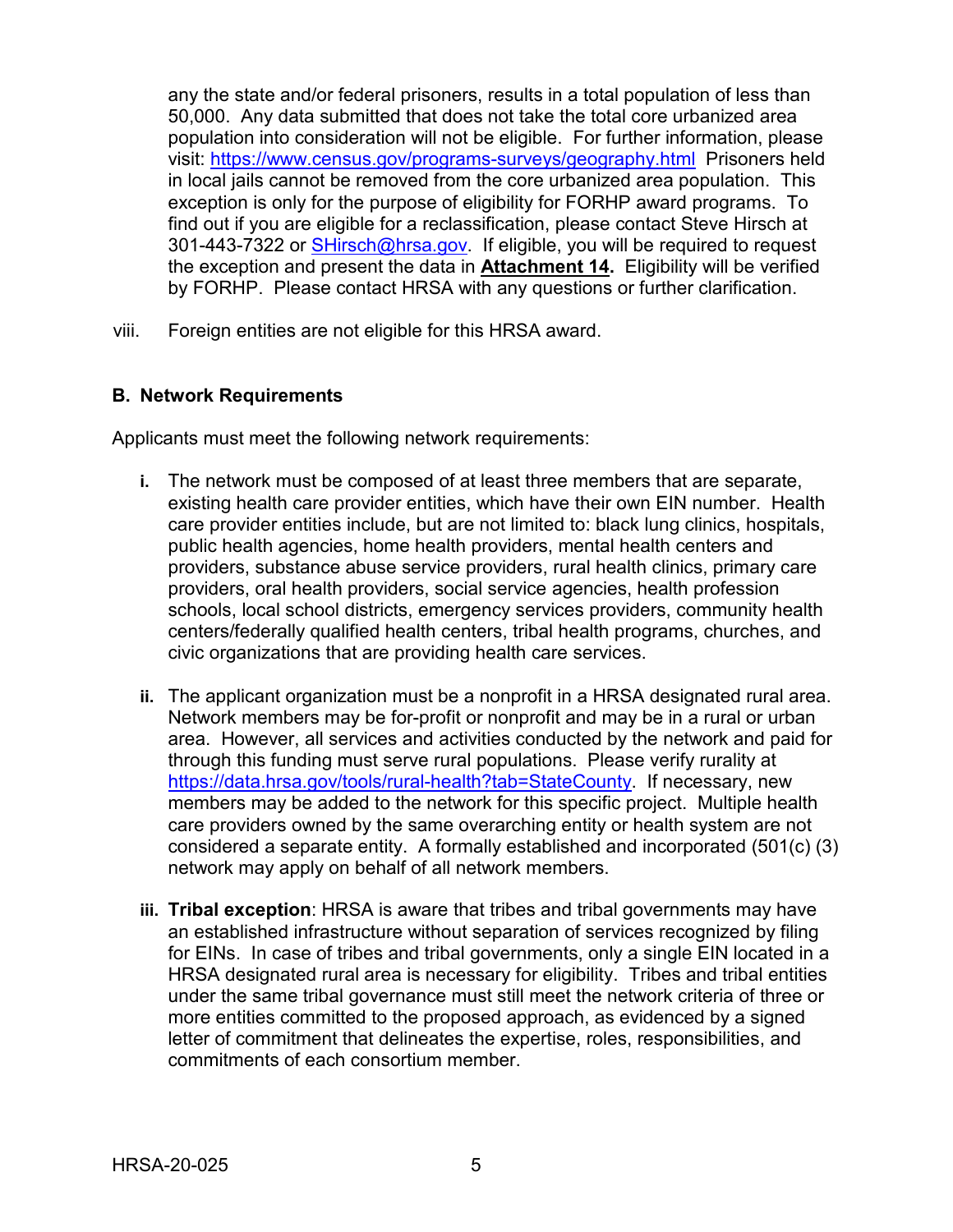# <span id="page-9-0"></span>**2. Cost Sharing/Matching**

Cost sharing/matching is not required for this program.

# <span id="page-9-1"></span>**3. Other**

HRSA will consider any application that exceeds the ceiling amount non-responsive and will not consider it for funding under this notice.

HRSA will consider any application that fails to satisfy the deadline requirements referenced in Section IV.4 non-responsive and will not consider it for funding under this notice.

NOTE: Multiple applications from an organization are not allowable.

If for any reason (including submitting to the wrong funding opportunity number or making corrections/updates) an application is submitted more than once prior to the application due date, HRSA will only accept your **last** validated electronic submission, under the correct funding opportunity number, prior to the Grants.gov application due date as the final and only acceptable application.

Current and former recipients of any FORHP community-based award programs are eligible to apply if the proposed project is a new proposal (entirely new project) or an expansion or enhancement of the previous award. The proposal should differ from the previous projects by expanding the service area of the project, serving a new population, providing a new service or expanding the scope of the previous award activities. In order to apply, if the applicant organization has a history of receiving funds under the Rural Health Network Development Planning award, they must propose a project that is different from what the previously funded project and have two (2) new network members. Applicants must submit abstracts from previous Rural Health Network Development Planning awards in **Attachment 7.**

# **Notifying Your State Office of Rural Health**

Applicants are required to notify the State Office of Rural Health (SORH) of their intent to apply to this program. A list of the SORHs can be accessed at [https://nosorh.org/nosorh-members/nosorh-members-browse-by-state/.](https://nosorh.org/nosorh-members/nosorh-members-browse-by-state/) Applicants must include in **Attachment 12** a copy of the letter or email sent to the SORH describing their project and any response to the letter received.

Each state has a SORH and the FORHP recommends contacting the SORH entity early in the application process to advise them of your intent to apply. The SORH may be able to provide some consultation to applicants including information on model programs, data resources, technical assistance for consortiums, evaluation, introductions to partner organizations, or support of information dissemination activities. Applicants should make every effort to seek consultation from the SORH no later than three weeks in advance, as feasible, of the due date, and provide the SORH a simple summary of the proposed project. If no response is received, please include the original letter of intent requesting the support.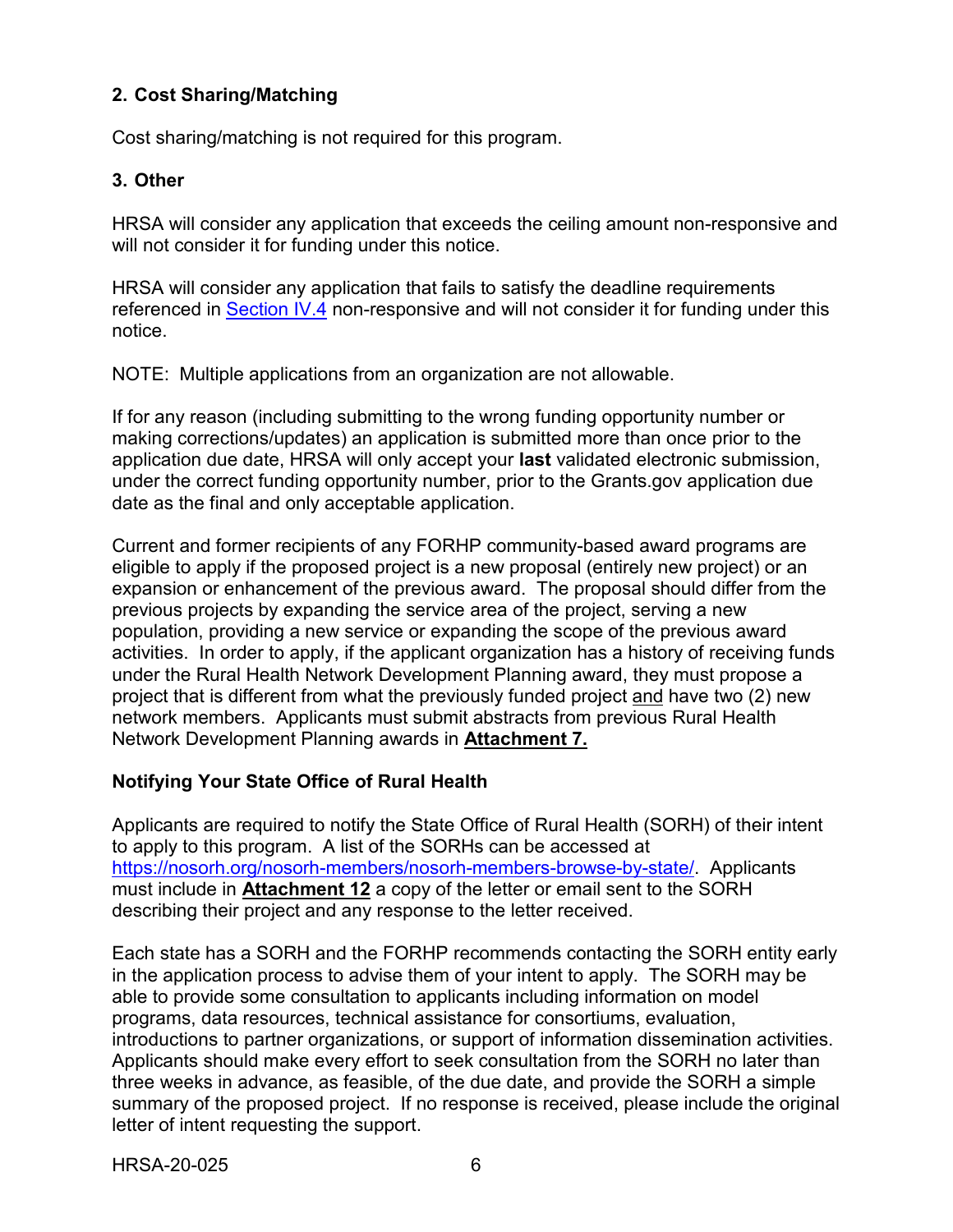Applicants located in the Commonwealth of Puerto Rico, the Northern Mariana Islands, American Samoa, Guam, the U.S. Virgin Islands, the Federated States of Micronesia, the Republic of the Marshall Islands, and the Republic of Palau do not have a designated SORH. Therefore, applicants from these areas can request an email or letter confirming the contact from the National Organization of State Offices of Rural Health (NOSORH). The email address is: donnap@nosorh.org.

# <span id="page-10-0"></span>**IV. Application and Submission Information**

# <span id="page-10-1"></span>**1. Address to Request Application Package**

HRSA *requires* you to apply electronically. HRSA encourages you to apply through [Grants.gov](https://www.grants.gov/) using the SF-424 workspace application package associated with this notice of funding opportunity (NOFO) following the directions provided at [http://www.grants.gov/applicants/apply-for-grants.html.](http://www.grants.gov/applicants/apply-for-grants.html)

The NOFO is also known as "Instructions" on Grants.gov. You must provide your email address when reviewing or preparing the workspace application package in order to receive notifications including modifications and/or republications of the NOFO on Grants.gov before its closing date. Responding to an earlier version of a modified notice may result in a less competitive or ineligible application. *Please note you are ultimately responsible for reviewing the [For Applicants](https://www.grants.gov/web/grants/applicants.html) page for all information relevant to desired opportunities.*

# <span id="page-10-2"></span>**2. Content and Form of Application Submission**

Section 4 of HRSA's *SF-424 [Application Guide](http://www.hrsa.gov/grants/apply/applicationguide/sf424guide.pdf)* provides instructions for the budget, budget narrative, staffing plan and personnel requirements, assurances, certifications, and abstract. You must submit the information outlined in the Application Guide in addition to the program-specific information below. You are responsible for reading and complying with the instructions included in HRSA's *SF-424 [Application Guide](http://www.hrsa.gov/grants/apply/applicationguide/sf424guide.pdf)* except where instructed in the NOFO to do otherwise. You must submit the application in the English language and in the terms of U.S. dollars (45 CFR § 75.111(a)).

See Section 8.5 of the *Application Guide* for the Application Completeness Checklist.

# **Application Page Limit**

The total size of all uploaded files may not exceed the equivalent of **80** pages when printed by HRSA. The page limit includes the abstract, project and budget narratives, attachments, and letters of commitment and support required in the *Application Guide* and this NOFO. Standard OMB-approved forms that are included in the workspace application package do not count in the page limit. Indirect Cost Rate Agreement and proof of nonprofit status (if applicable) do not count in the page limit. **We strongly urge you to take appropriate measures to ensure your application does not exceed the specified page limit.**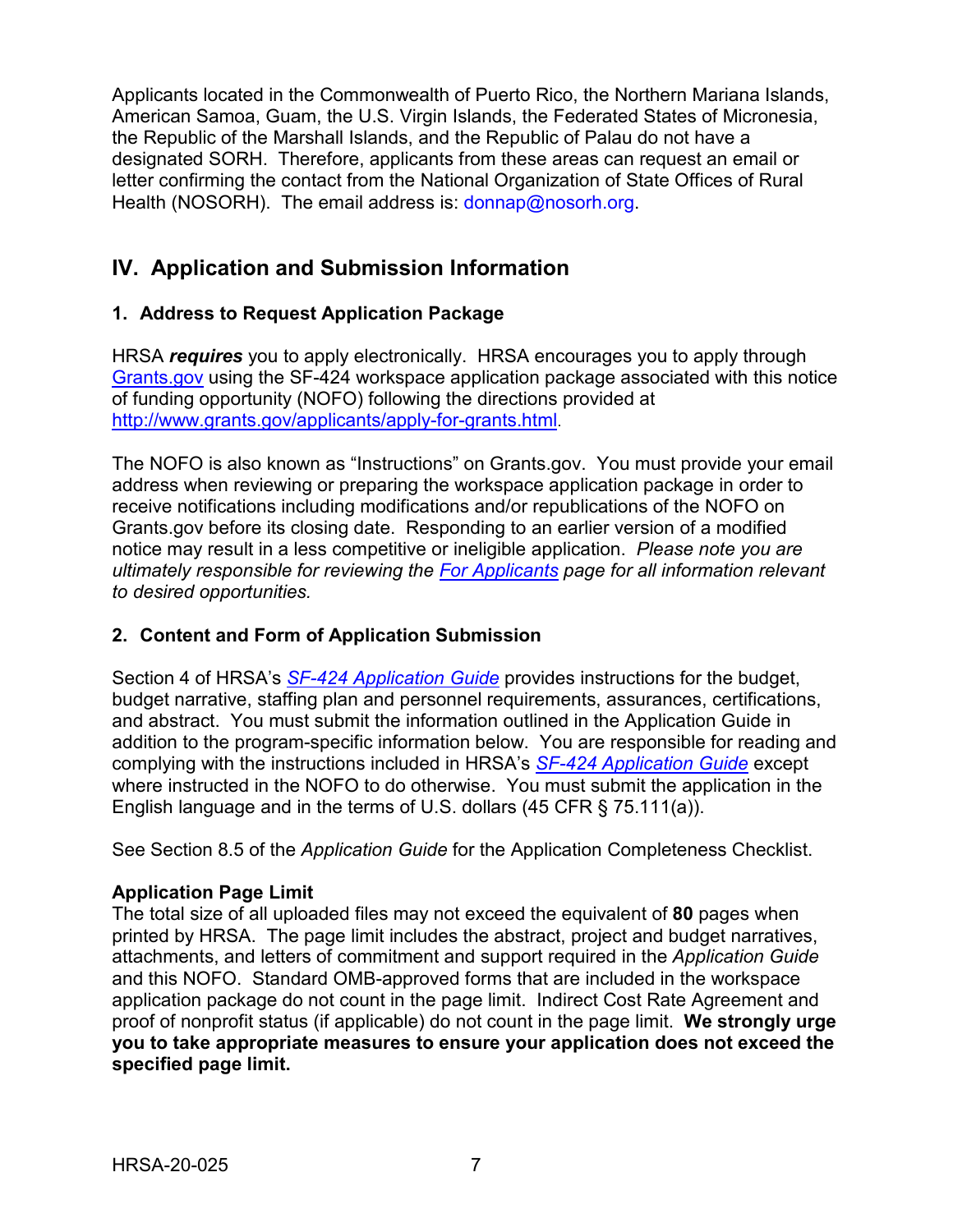**Applications must be complete, within the specified page limit, and validated by Grants.gov under the correct funding opportunity number prior to the deadline to be considered under this notice.**

# **Debarment, Suspension, Ineligibility, and Voluntary Exclusion Certification**

- 1) You, on behalf of the applicant organization certify, by submission of your proposal, that neither you nor your principals are presently debarred, suspended, proposed for debarment, declared ineligible, or voluntarily excluded from participation in this transaction by any federal department or agency.
- 2) Failure to make required disclosures can result in any of the remedies described in 45 CFR § 75.371, including suspension or debarment. (See also 2 CFR parts 180 and 376, and 31 U.S.C. 3321).
- 3) Where you are unable to attest to the statements in this certification, an explanation shall be included in **Attachment 15: Other Relevant Documents**.

See Section 4.1 viii of HRSA's *SF-424 [Application Guide](http://www.hrsa.gov/grants/apply/applicationguide/sf424guide.pdf)* for additional information on all certifications.

# **Program-Specific Instructions**

In addition to application requirements and instructions in Section 4 of HRSA's *[SF-424](http://www.hrsa.gov/grants/apply/applicationguide/sf424guide.pdf) [Application Guide](http://www.hrsa.gov/grants/apply/applicationguide/sf424guide.pdf)* (including the budget, budget narrative, staffing plan and personnel requirements, assurances, certifications, and abstract), include the following:

# <span id="page-11-0"></span>*i. Project Abstract*

See Section 4.1.ix of HRSA's *SF-424 [Application Guide.](http://www.hrsa.gov/grants/apply/applicationguide/sf424guide.pdf)*

Please provide a brief abstract with the following information:

# *ABSTRACT HEADING CONTENT*

## **Applicant Organization Information**

Organization Name, Address, Facility/Entity Type and Website Address *(if applicable)*

## **Designated Project Director Information**

Project Director Name & Title, Contact Phone Numbers *(Voice, Fax) and* E-Mail Address

# **Rural Health Network Development Project:**

Project Title and Goal

# *ABSTRACT BODY CONTENT*

# **Target Patient Population**

Brief description of the service area and target patient population the project proposes to serve and track.

## **Network Members**

- $\circ$  Brief description of the name and purpose of the network
- $\circ$  Total number and facility/entity type of network members

## **Network Project Activities/Services**

Brief description of the proposed project activities and/or services provided through the network collaboration.

## **Expected Outcomes**

Brief description of the proposed project's expected outcomes.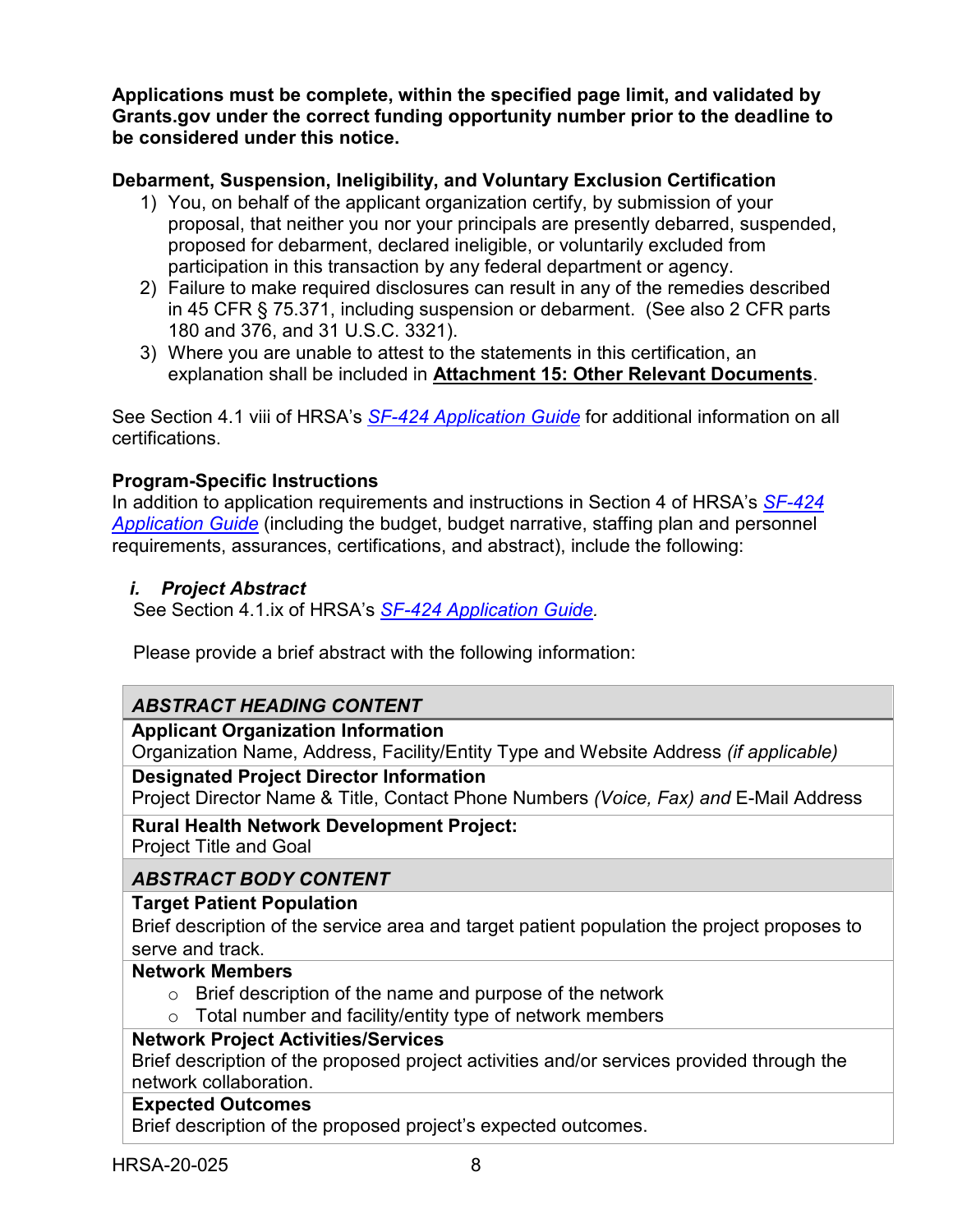# **Funding Preference**

If requesting a funding preference, *please place request for funding preference at the*  **bottom of the abstract.** Applicants must explicitly request a qualifying funding preference and cite the qualification that is being met (see 42 U.S.C. 254c(h)(3)). HRSA highly recommends you include this language: "*Applicant's organization name* is requesting a funding preference based on *qualification X*. *County Y is in a designated HPSA*" at the bottom of the abstract if requesting funding preference. If applicable, you need to provide supporting documentation in **Attachment 9: Funding Preference.** Please refer to Section V.2 for further information.

# <span id="page-12-0"></span>*ii. Project Narrative*

Your project narrative provides a comprehensive framework and description of all aspects of the proposed project. It should be succinct, self-explanatory, consistent with forms and attachments, and well organized so that reviewers can understand the proposed project.

When writing, please keep in mind the following network definitions and guidelines:

- **i.** A network organization is considered formal if the network has a signed Memorandum of Agreement (MOA), Memorandum of Understanding (MOU), or other formal collaborative agreements, including signed and dated by-laws. A signed MOA or MOU must be included in **Attachment 3**.
- **ii.** The network has a governing body that includes representation from all network member organizations and ensures that the governing body, rather than an individual network member, will make financial and programmatic decisions. An advisory board is not considered a governing body if it only provides advice. An already-existing nonprofit board of individuals convened for providing oversight to a single organization is not an appropriate board structure. You are required to depict the governing body's relationship to the network within **Attachment 4**.
- **iii.** The network must have a permanent network director (i.e., network executive director) or have established an interim network director capable of overseeing the network's administrative, fiscal, and business operations at the time of the application. Applicants should note that the network director role is different from the project director role

Successful applications will contain the information below. Please use the following section headers for the narrative: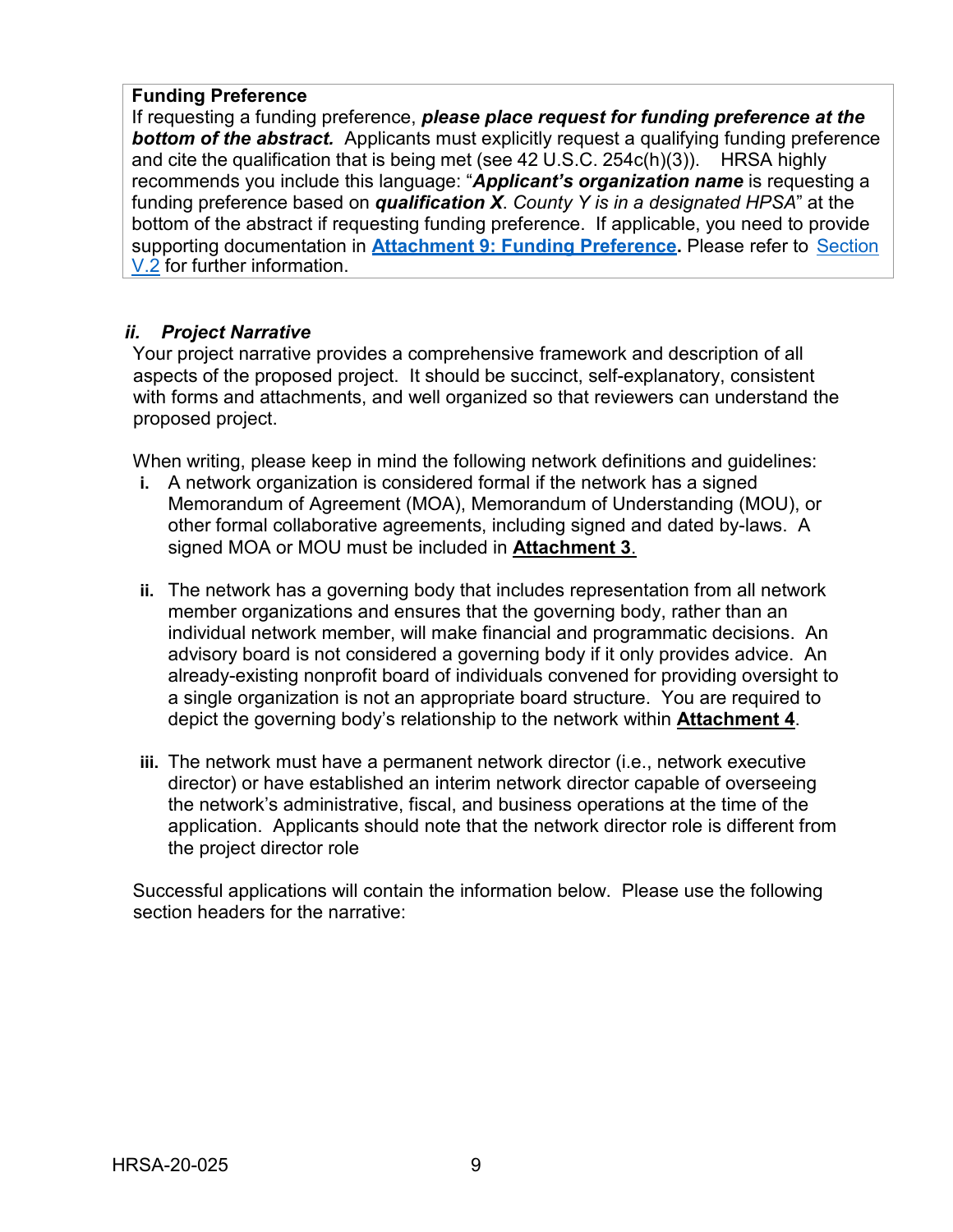*INTRODUCTION -- Corresponds to Section V's Review Criterion 1: NEED*

Briefly and clearly describe the purpose of the proposed activity and how it supports legislative aims i, ii, and iii (please refer to the *Purpose* section for a detailed explanation). A description of how the project will meet the healthcare needs of the rural underserved population in the local community or region to be served. Include a brief description of the activities/types of services to be provided, collaborating network members, expected program outcomes, and community impact. Where possible, you should explain how the proposed program and network collaboration will support population health management and value-based care. The *Introduction* should be succinct, self-explanatory and well organized so that reviewers can understand the proposed project.

Programs are encouraged to utilize evidence-based practices or models to promote successful program implementation. Models can be found at [https://www.ruralhealthinfo.org/project-examples/evidence-levels/evidence-based.](https://www.ruralhealthinfo.org/project-examples/evidence-levels/evidence-based)

*NEEDS ASSESSMENT -- Corresponds to Section V's Review Criterion 1: NEED*

This section outlines the needs of the community and/or network. Help reviewers understand the rural community and/or entities served by the proposed project. Address the following items within the needs assessment.

- 1) Provide evidence of the health care need(s) related to the specific healthcare activity that the network proposes to address, including quantifiable data on the lack of existing services and/or programs within the targeted rural community. You must use appropriate data sources (e.g., local, state, federal) in their analysis of the environment in which the network project will be implemented, including:
	- a. A description of the target population includes the estimated size of the target population and the number of counties that will be served by the network project, as well as the unmet health needs of the population. If the selected topic area focuses specifically on the needs of the network members (e.g., establishing quality metrics, implementation of a health information technology program) then describe how addressing the network member needs will directly support the unmet health needs of the community. Compare local data to state and federal data where possible to highlight the unique need of the local community or region.
	- b. Provide information on socio-cultural determinants of health and health disparities affecting the target population. In addition, discuss how this program and network collaboration ameliorate the disparities identified
	- c. Include a map within the narrative that shows the location of network members, the rural geographic area served by the network, and any other information that will help reviewers visualize and understand the scope of the proposed activities.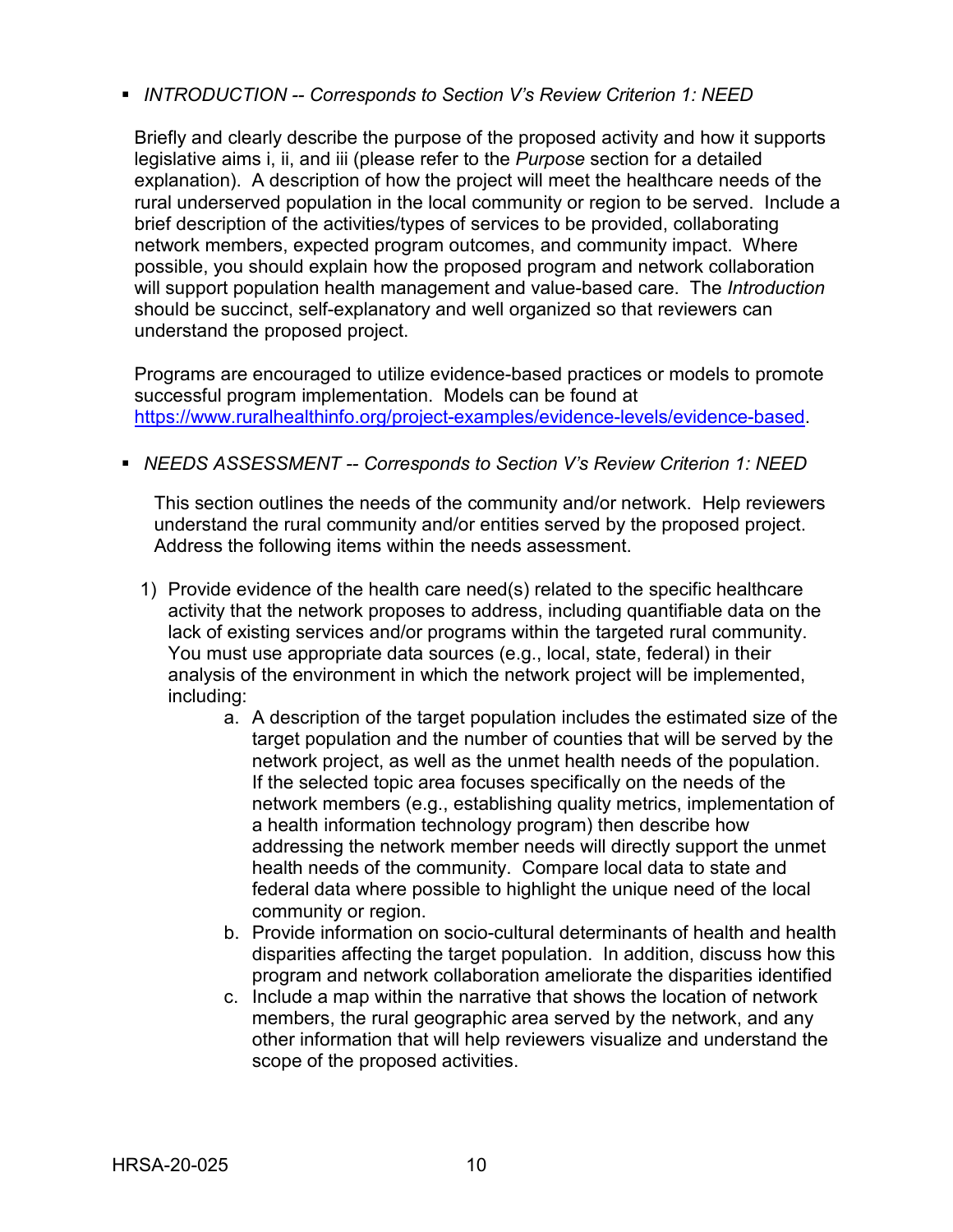- 2) You must describe relevant services already available in or near the area of program implementation. Describe the potential impact of the network's activities on providers, programs, organizations and other network and non-network entities in the community. Identify gaps in existing services and the activities that the network can perform to fill that gap.
- 3) You must demonstrate the need for federal funding by describing the environment in which the network has developed and why federal funds are appropriate at this point in time.
- 4) You must demonstrate how and why there is a need for a network collaboration to address the population health need (supported by the proposed health care activity) in a manner that individual facilities would not be able to do on their own.

## *METHODOLOGY -- Corresponds to Section V's Review Criterion 2: Response*

Propose methods that the applicant will use to meet each of the previously described program requirements and expectations in this funding notice, such as to:

- 1) Define the specific goals and objectives of the proposed network program and the activities that the network will conduct to achieve these goals and objectives. Explain the network's collaborative strategy to meet the goals and objectives. Goals and objectives should directly relate to the information presented in the *Needs Assessment* section and be aligned with the selected health care activity.
- 2) Discuss the network's communication plan and the communication tool that will be implemented to update members on work plan progress, evaluation data, and other network activities. Include the approach, frequency of meetings, and communication tools used by the network. Please describe the medium used to conduct network meetings and the justification for that choice (i.e., if network meetings are virtual or face-to-face).
- 3) Describe the methodology that will be in place to ensure progress on work plan activities and desired evaluation outcomes. Describe plans for routine progress monitoring and how network members will collectively decide upon new program strategies, if needed.
- 4) Outline the collaboration of the network using the following factors:
	- a. Briefly illustrate the level of collaboration of network members in the network.
	- b. Describe types of collaboration activities funded through the RHND program.
	- c. Explain how a network approach efficiently achieves the anticipated outcomes related to the topic.
	- d. Describe any anticipated challenges to the collaboration activities described previously. Suggest solutions to the challenges described above.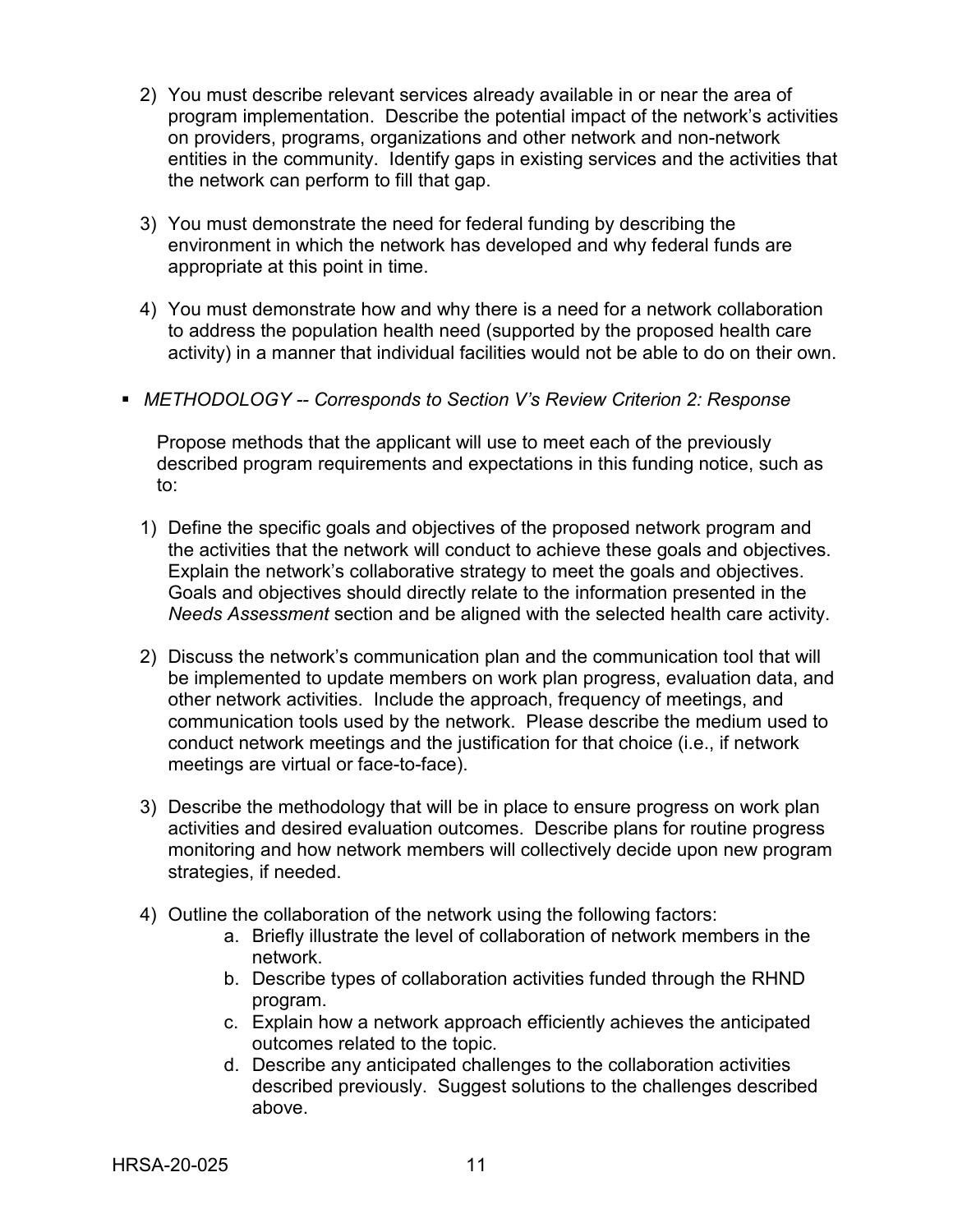- 5) Describe how the local community or region served will be involved in the development and ongoing operations of the project.
- 6) Demonstrate a cohesive plan for sustaining the project after federal funding has ended. This preliminary sustainability plan should detail how the network will document the value of the network programs and services to its members and how the network plans to continue to work together and integrate the proposed program into the routine workflow of the network members so that it will sustain after the project period ends.
	- a. Briefly describe the mechanism for assessing continued need for the programs and services provided by the network for the community.
	- b. Describe the anticipated plan to sustain and maintain activities and services created from the RHND Program.
	- c. Describe plans for sustaining the network after award funding ends, including how it will generate revenue from network products and services, as well as financial commitments from the members in order to support ongoing network activities.
	- d. Describe how the network will document and communicate the value of its programs and services to network members.

Please include your preliminary sustainability plan in **Attachment 13**.

- 7) Promising Practices/Evidence-Based Practices/Evidence Informed Practices: Programs are encouraged to utilize evidence-based practices or models to promote successful program implementation. Models can be found at <https://www.ruralhealthinfo.org/project-examples/evidence-levels/evidence-based> . If portions of the proposed methodology that address a selected topic area(s) are based upon a project or program that was successful in another community or network, please describe that program and include an abstract of the program in **Attachment 10**. If applicable, describe why the selected approach will succeed in your community and how you will tailor your approach to meet the needs of your community.
- *WORK PLAN -- Corresponds to Section V's Review Criterion 2: Response and Review Criterion 4: Impact*

Describe the process to achieve each of the activities proposed in the methodology section. Use a time line that includes completion dates for each activity and identifies responsible staff. This section should clearly demonstrate that the completion of work plan activities utilize a collaborative approach with all network members. This section should also provide clear evidence that the network has the capacity to begin the rollout and implementation of the proposed activities immediately. Address the following in this section:

- 1) A work plan narrative description that discusses, at minimum:
	- a. Proposed plans for project implementation (including actions steps for implementation);
	- b. Timeframes assigned for execution of the work plan for each year of the three-year period of performance;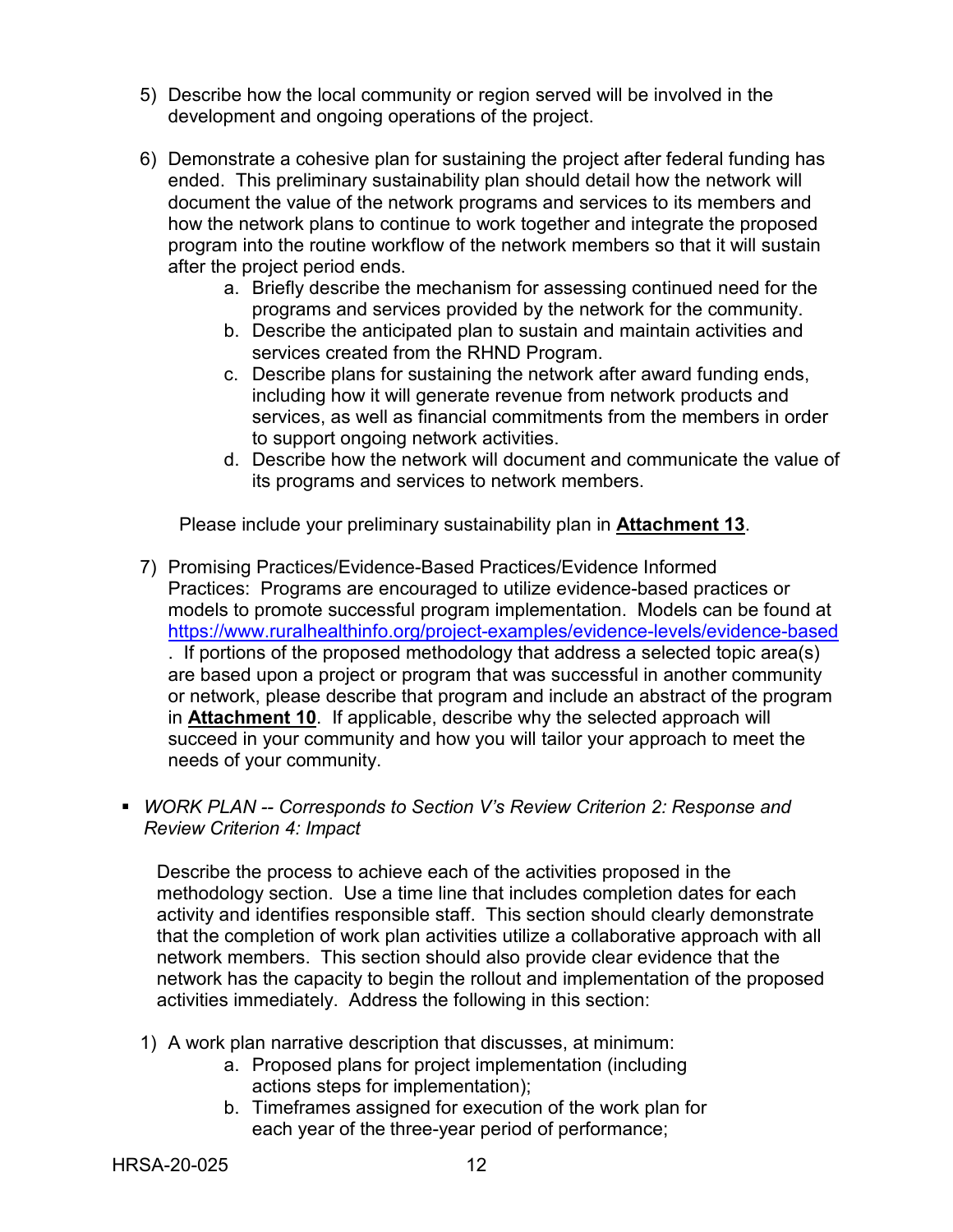- c. If an activity is a direct service activity, please explicitly write "direct service activity" next to the activity. Note: The direct service activities can account for no more than 30 percent of the award budget. The direct service activities should not be the primary focus of the award but should enhance collaboration and/or serve as a component for business planning and sustainability to the network.
- d. Key personnel and/or partners responsible for implementing projectactivities;
- e. Performance benchmarks for measuring progress and success of project implementation; and
- f. A clear description of how to measure the work plan output.

Note: Use of a tabular format that uses rows and columns to display this information is strongly encouraged to applicants for effective organization of the work plan information. The table should include, and clearly illustrate the:

- a. project's goals, objectives, strategies, activities, outputs and outcomes, performance benchmarks for measuring progress of each activity and for measuring project outputs/outcomes,
- b. information on how project outputs will be measured,
- c. timeframes assigned for work plan execution during project implementation, and
- d. individuals, organizational representatives, etc. responsible for carrying out each work plan activity.

# All work plans are required to **include a timeline for all three years of the period of performance**.

All work plans should clearly and coherently align with the proposed project goals and objectives and be time-bound, assigning appropriate timelines for project activity implementation for each year of the three-year period of performance. Identify responsible staff and/or consortium members on the work plan for each project activity and/or activities. Include a description of any meaningful support and/or collaboration with key stakeholders in planning, designing and implementing all activities, the development of the application and the extent to which these contributors reflect the cultural, racial, linguistic and geographic diversity of the populations and communities served. The narrative description provided in response to this section should clearly align with the descriptions provided in response to your application's *Methodology* narrative section.

- 2) Discuss how the implementation of the work plan activities will be a collaborative and sustainable effort across network members:
	- a. Describe the roles, shared responsibilities and collaboration across network members in carrying out work plan activities.
	- b. Describe the integration of work plan activities into network member's organizational activities.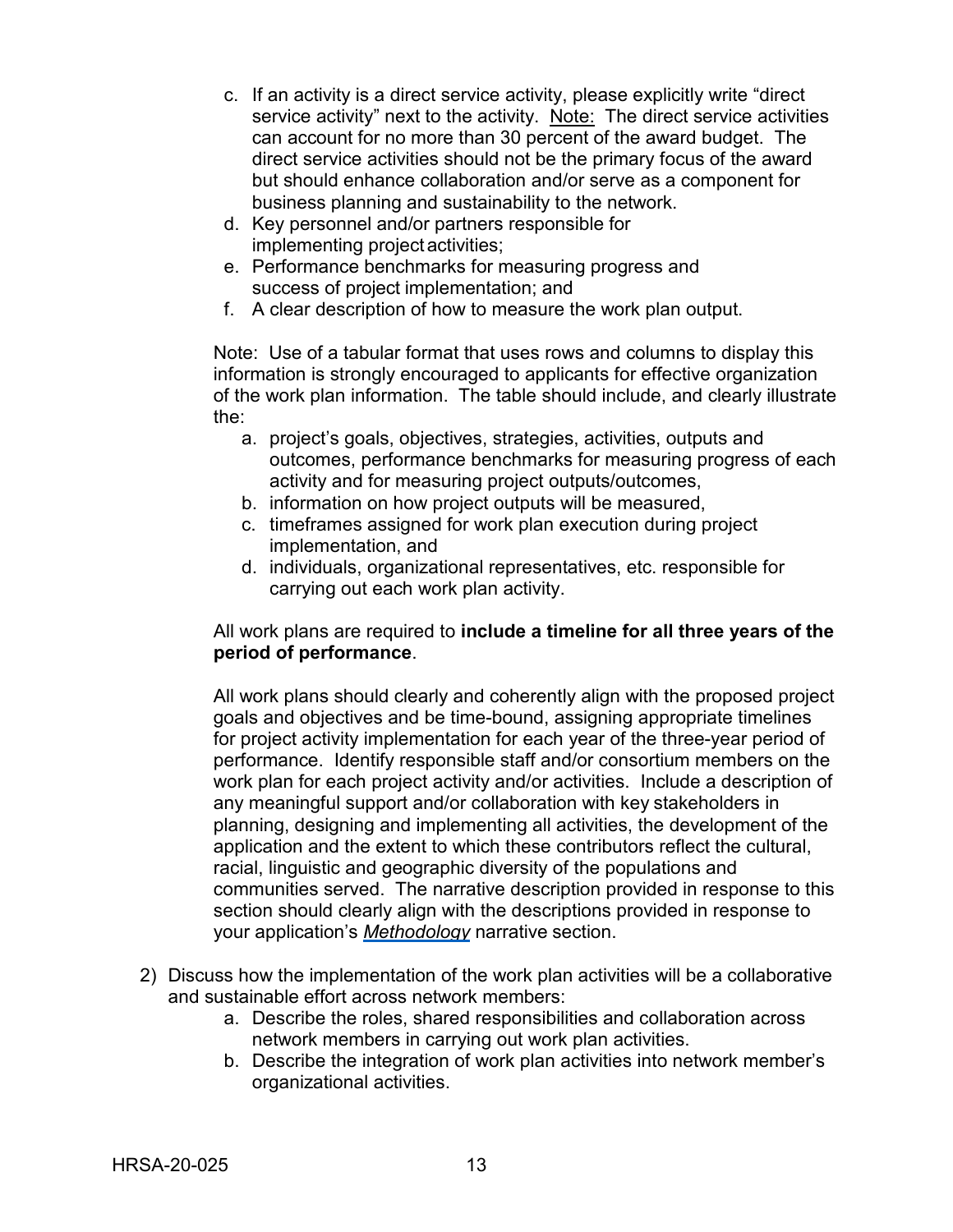- c. Describe the frequency, communication plan, and method by which work groups will meet to track progress on work plan activities, as well as the mode and frequency of communication that will occur to report progress updates on work plan activities to the network.
- 3) Describe measures monitored by the program for effective performance on the proposed award-funded activities. Describe the quality assurance/quality improvement strategies that will assist in the early identification and modification of ineffective efforts. For example, if one of the network's key strategies or activities for reaching a network goal turns out to be ineffective, the applicant describes the measures in place to identify and address this situation.

It is an expectation that all yearly reporting requirements be completed on time and that an overall satisfactory level of progress on work plan activities will be accomplished by the end of each award year. The accomplishment of these activities will factor into the decision to fund subsequent fiscal years. Additionally, HRSA requires all recipients to submit several reporting requirements throughout the three-year period of performance. Please see "Reporting" under Section VI. Award Administration Information, for more information.

- 4) Include a description of the short term and long term impact that will result from the implementation of the proposed program and supporting work plan, including:
	- a. Expected impact on the identified target population;
	- b. Expected impact on service area health care delivery and services; and
	- c. Expected impact or implications for rural community service area (local, state and national impacts/implications may also be included here).

Although HRSA recognizes the influence of external factors when attributing the effects of an activity or program to the long-term health outcome of a community, applicants should still describe the expected or potential long-term changes and/or improvements in health status due to the program. Examples of potential long-term impact could include, but are not limited to:

- Changes in morbidity and mortality;
- Maintenance of desired behavior;
- Policy implications;
- Reductions in social and/or economic burdens;
- Mitigation to access to care barriers; and/or
- Improvements to the quality and delivery of care, among others.
- 5) Describe how the proposed program and its intended impact on population health management may serve as a model for use in similar communities with comparable needs. Include any project results that may be nationally relevant and/or have relevant local or state implications regarding replicability.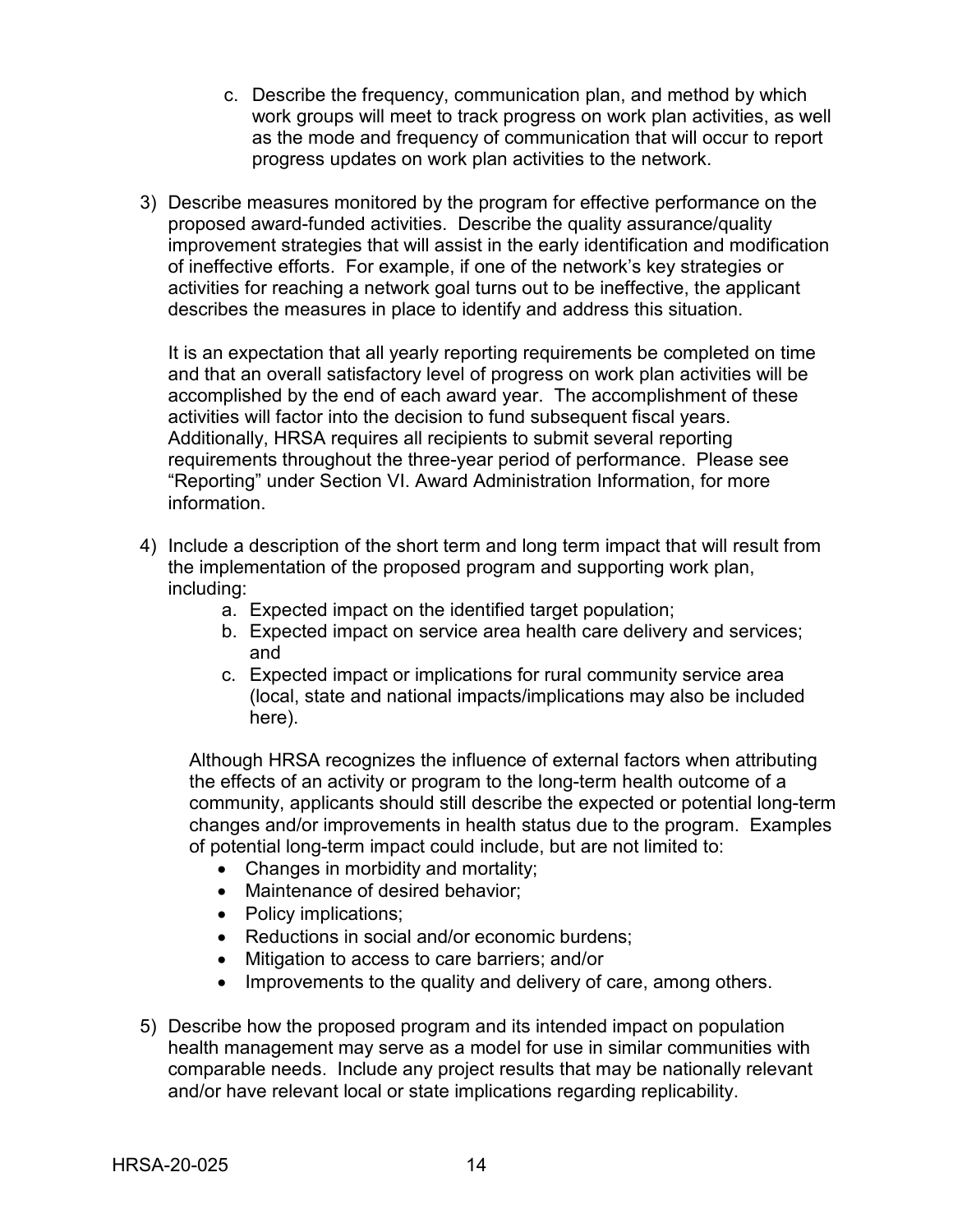- 6) Describe the methods for disseminating project results and strategies to varying audiences and stakeholders, including information on the types of platforms, mediums, or conferences that will be utilized to share program information so that other rural and non-rural communities may benefit from the program.
- 7) You must provide a description of the anticipated impact the proposed project will have on the local rural economy.

Please note that all award recipients will be required to report on the proposed projects' economic impact at the end of the three-year period of performance using the [Economic Impact Analysis Tool](https://www.ruralhealthinfo.org/econtool) (EIA) as part of the annual PIMS reporting requirement. Using specially designed calculations of categories such as project spending, populations served and service locations, the EIA tool is able to provide an estimate for the impact of project spending. If awarded, all recipients will be required to apply the use of this tool to their respected project for successful completion of this reporting requirement. Additional guidance will be provided upon receipt of the award.

- 8) Provide an "outcomes approach" logic model for designing and managing the project. This one-page diagram presents the conceptual framework for the proposed project and clearly illustrates the inputs, activities, outputs, short-term and long-term outcomes, and the impact of the proposed RHND activities. The logic model should clearly provide a basis for the work plan and support the measures proposed in the evaluation plan. Illustrate how the logic flow relates to customers (people served), network members, and the community. Include the following information:
	- a. Goals and objectives of the project.
	- b. Inputs and resources utilized to implement the proposed activities to address the selected topic area(s).
	- c. Activities or key interventions that will achieve the goals and objectives of the program and topic area.
	- d. Outputs, outcome measures, and the population health impact resulting from achievement of the goals and objectives of the program activity(s).
	- e. Provide a narrative explaining the logic model (i.e., presumed effects of the RHND Program).

Include the project's Work Plan and Logic Model in **Attachment 1**. You can find additional information on developing logic models at the following website: [http://www.acf.hhs.gov/sites/default/files/fysb/prep-logic-model-ts.pdf.](http://www.acf.hhs.gov/sites/default/files/fysb/prep-logic-model-ts.pdf)

# *RESOLUTION OF CHALLENGES -- Corresponds to Section V's Review Criterion 2: Response*

Discuss challenges that are likely to be encountered designing and implementing the activities described in the Work Plan and the approaches that will be used to resolve such challenges.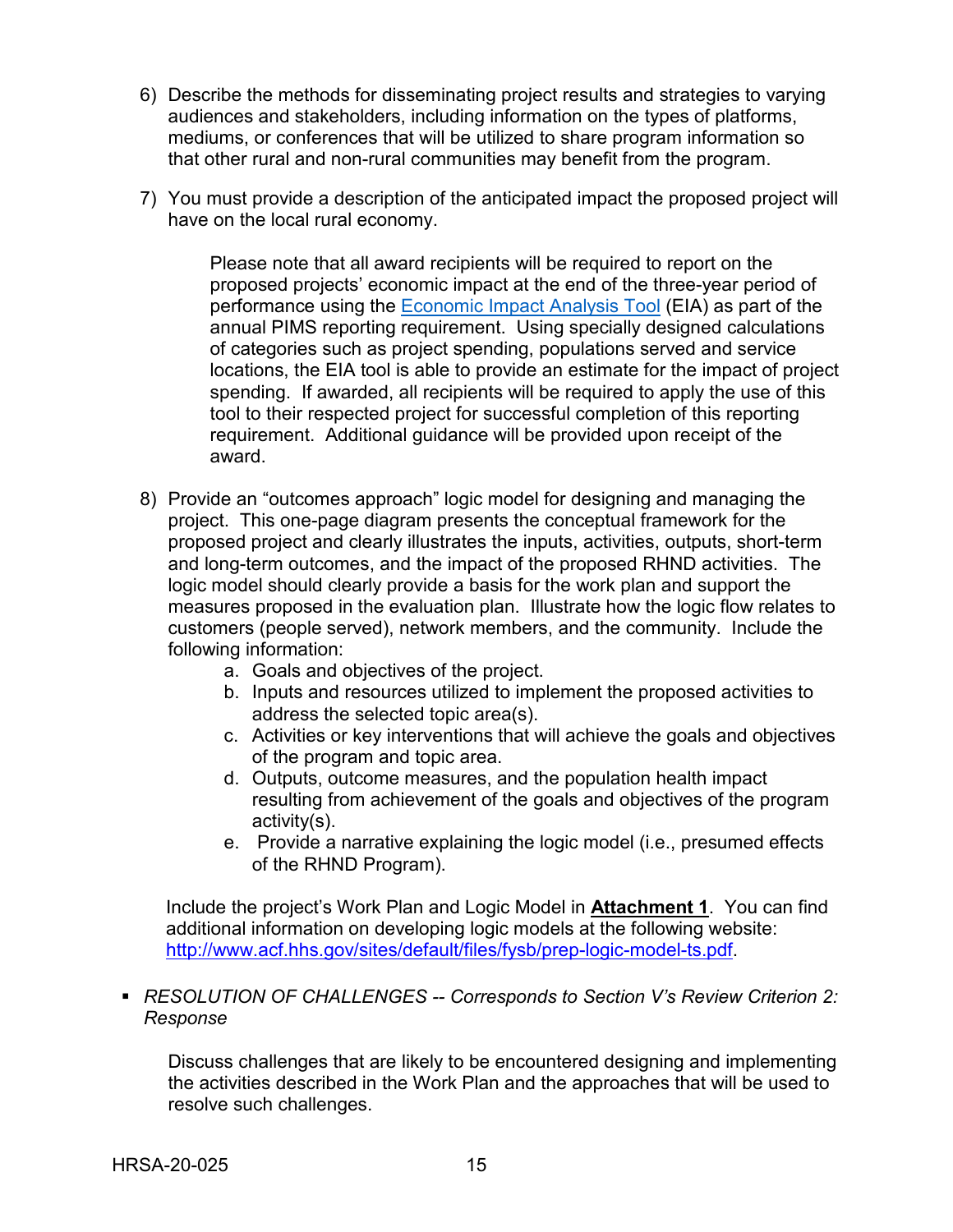*EVALUATION AND TECHNICAL SUPPORT CAPACITY -- Corresponds to Section V's Review Criterion 3: Evaluation Measures and Review Criterion 5 : Resources/Capabilities*

In this section, include an approach for evaluating the network's progress towards achieving the desired outcomes and describes how to track, measure, evaluate, and communicate progress toward meeting award-funded goals. Explain any assumptions made in developing the project work plan and provides baseline and targeted outcome data of the award-funded activities. Describe the process and frequency of evaluation data collection, analysis, and communication. Explain how you will use the data to inform program development and service delivery. Both outcome and process measures may be used to assess the progress of efforts. Describe the process you will use to create a robust evaluation plan. A preliminary evaluation plan should be included in **Attachment 11**.

Identify and track baseline measures associated with the selected activity(s) in the evaluation plan throughout the duration of the award. The baseline measures must align with the goals and objectives of the proposed project. Recipients will report on the outcomes and impact of their project by utilizing these baseline measures.

**NOTE**: The Evaluation Plan provided in the application will serve as a "selfassessment" for programs to assess progress towards meeting program goals and objectives. You are also required to utilize Federal Office of Rural Health Policy Rural Health Network Development Program measures (Performance Improvement Measurement System (PIMS) measures) to help monitor your project (as appropriate and relevant to the proposed project). *See Appendix D: Performance Measures* for more information on these measures*.*

 *ORGANIZATIONAL INFORMATION -- Corresponds to Section V's Review Criterion 5 : Resources/Capabilities*

Describe the organizational capacity of network members (i.e., leadership, management, history of successful collaboration, and member expertise) to successfully implement your project. Also, describe the alignment of the network's collective mission and vision with the goals of the program.

- 1) The applicant organization must have financial management systems in place and must have the capability to manage the award. Briefly explain how the applicant organization is able to:
	- a. Exercise administrative and programmatic direction over award-funded activities.
	- b. Be responsible for hiring and managing the award-funded staff.
	- c. Demonstrate the administrative and accounting capabilities to manage the award funds.
	- d. Have at least one permanent key staff (network director, project director, etc.) at the time an award is made.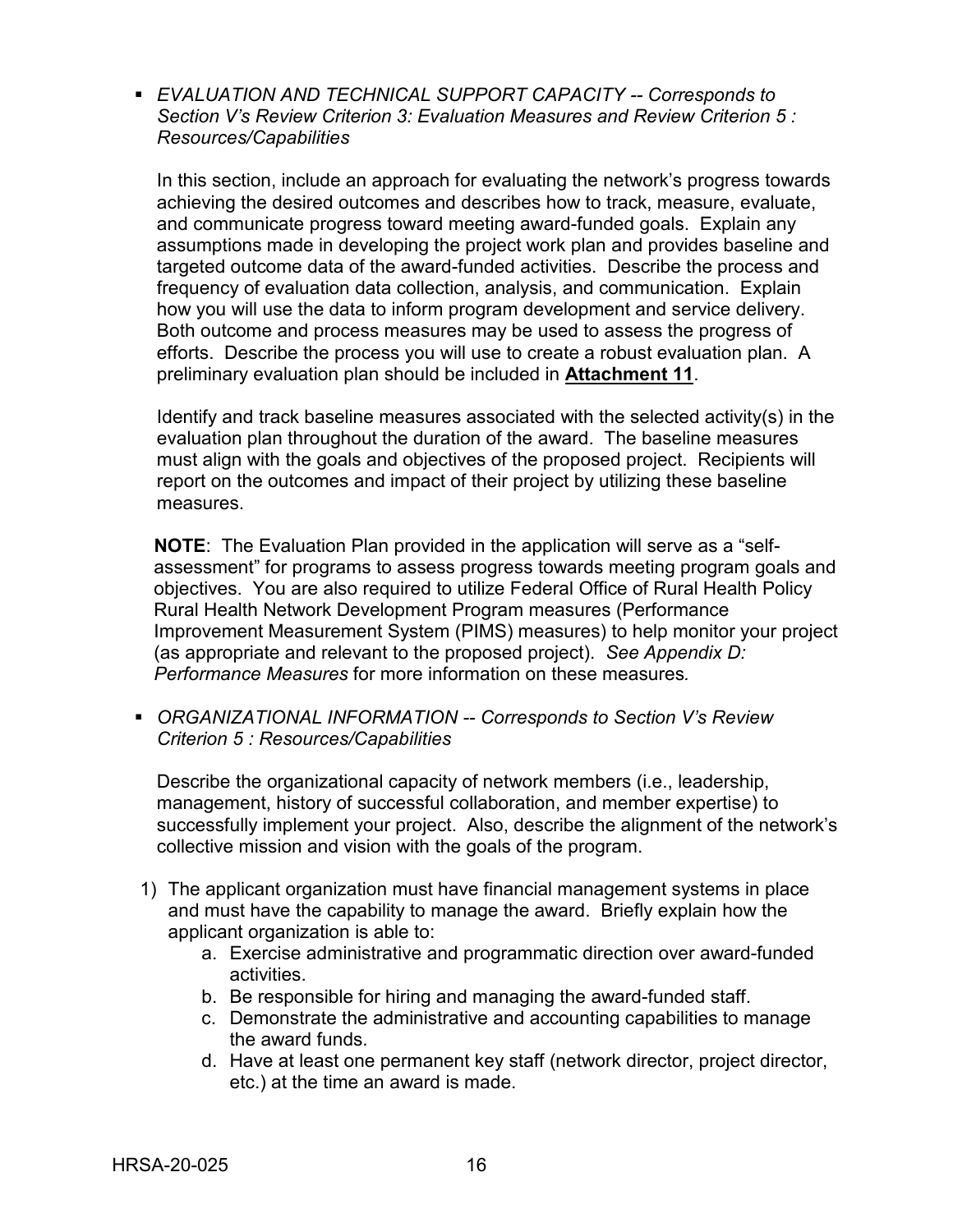HRSA strongly encourages award recipients to:

- $\circ$  devote 1.0 full time equivalents (FTE) to the project director position;
- o devote 1.0 FTE to the network director position
- o have at least one permanent staff at the time an award is made; and
- o have a minimum total equal to 2.0 FTE allocated for implementation of project activities, met across two or more staffing positions, including the project director and network director positions
- 2) You must provide information on network members, identifying the types of partners included in the network, the value the members bring to the network, and the organizational structure of the network.
	- a. This section identifies and describes each of the network members and should include each partner's organization name, address, EIN number, primary contact person and contact information, and current role in the community/region. A table may be used to present this information and must be included with **Attachment 4**. (NOTE: List the network members that are actively involved and their role in their organization, not the CEO/CFO of the organization if they do not regularly attend network meetings or actively participate in the network.) If a network is the applicant, the applicant makes clear that the network is comprised of at least three separate organizations; OR if there is no separate network entity, that the applicant is applying on behalf of at least three separate organizations. **Please provide an EIN number for each organization.**
	- b. Provide a one page organizational chart of the network that depicts the relationship between the network members and includes the network governing board. The governing board must be composed of representatives in the organizations participating in the network. If a network member is serving on behalf of the network, they must also include a one page organizational chart of the organization. Upload the organizational chart(s) as **Attachment 4**.
	- c. Explain why each of the network members are meaningful collaborators to the proposed project, the value and expertise they bring to the network and the identified health needs of the community, and, if relevant, note why other key groups were not included. This section should demonstrate how the network has thought broadly about the membership of the network and the inclusion of traditional and non-traditional health care entities, such as community and social service organizations, educational institutions, faith-based organizations, federally-recognized tribal organizations, etc. to advance population health.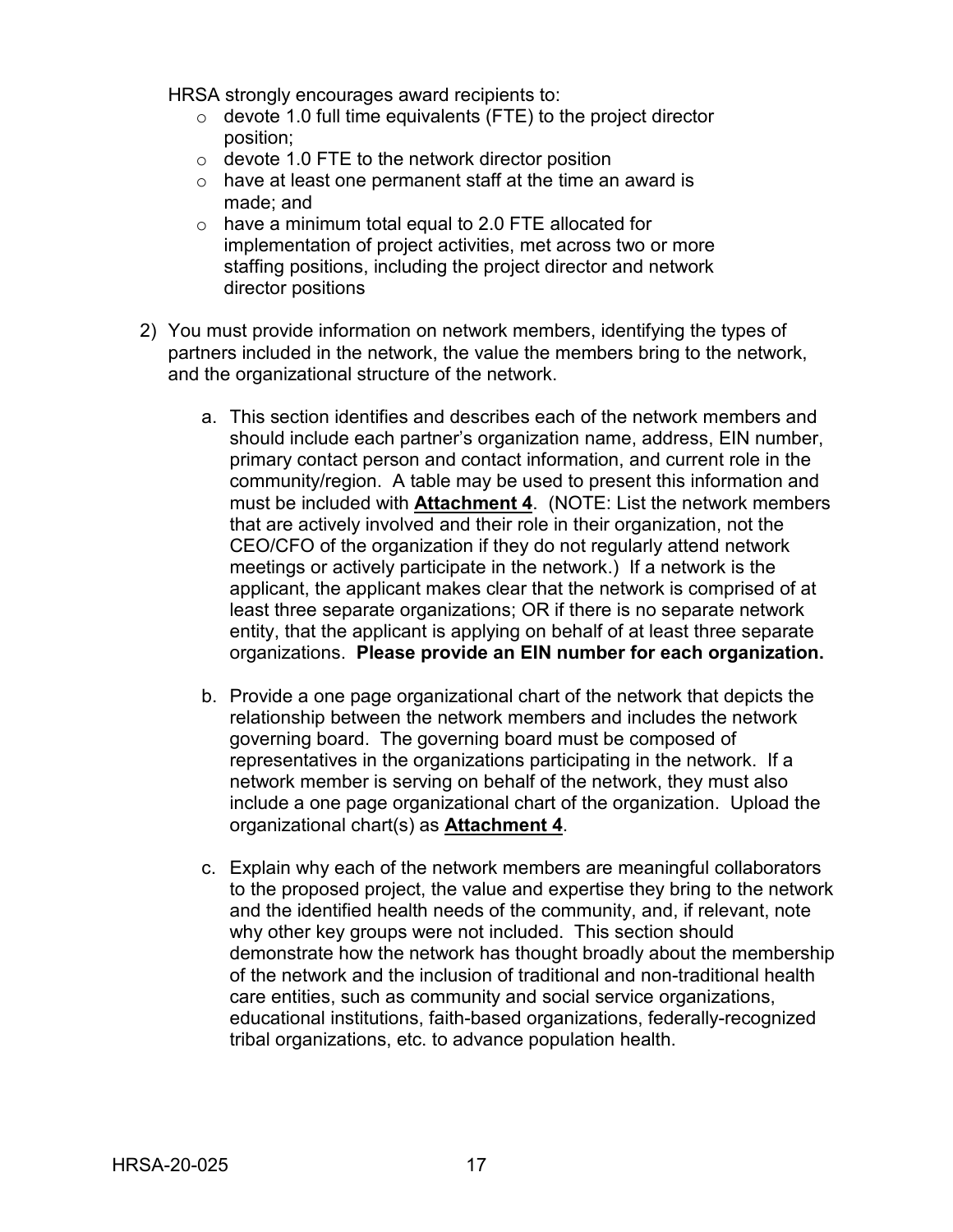- d. If applicable, you may supply letters of support from informal network partner organizations that are not official members of the network, but may play a role in the implementation of the proposed award project. Upload letters of Support in **Attachment 9**.
- e. If partner organizations are participating in the implementation of the proposed award project, the applicant should explain the reasoning for their selection and what they will contribute to the network and the selected award project.
- 3) The applicant clearly describes that it has an effective governance structure in place to support the operations and sustainability of the network.
	- a. Describe the governance structure of the network that demonstrates there is effective, collaborative, independent network-driven leadership in place. You *must demonstrate* that the governing body, rather than an individual network member, will make financial and programmatic decisions. (Note: An already-existing non-profit board of individuals convened for providing oversight to a single organization is not an appropriate board structure. The network's board shall be primarily made up of representatives of the organizations participating in the network to ensure they control decisions regarding network activities, implementation and oversight of the proposed program, and the network's budget. Depict the governing body's relationship to the network in **Attachment 4**. In addition, describe how and why the governing body members were selected.
	- b. Obtain a Memorandum of Agreement or Memorandum of Understanding (MOA/MOU) that is signed and dated by all network members. The MOA/MOU should prove the formality of the network as described in the eligibility section. The MOA/MOU should reflect the mutual commitment of all members. The document must provide the following information: the general purpose of the network; operating principles, membership, officers and terms, committees, staff and resources, frequency of meetings; and endorsements of members. Please obtain electronic signatures whenever possible to verify commitment. Include the MOA/MOU and any letters of commitment in **Attachment 3**. Note: The applicant organization will keep the original signed and dated MOA/MOU. Any additional evidence, such as by-laws and letters of incorporation may be included in **Attachment 3** or referenced and made available upon request if awarded.
	- c. Briefly describe the personnel, FTE, and financial policies and procedures in place to run the network.
	- d. Describe the income sources to finance operations of the network (i.e., member dues, sales of network services, etc.).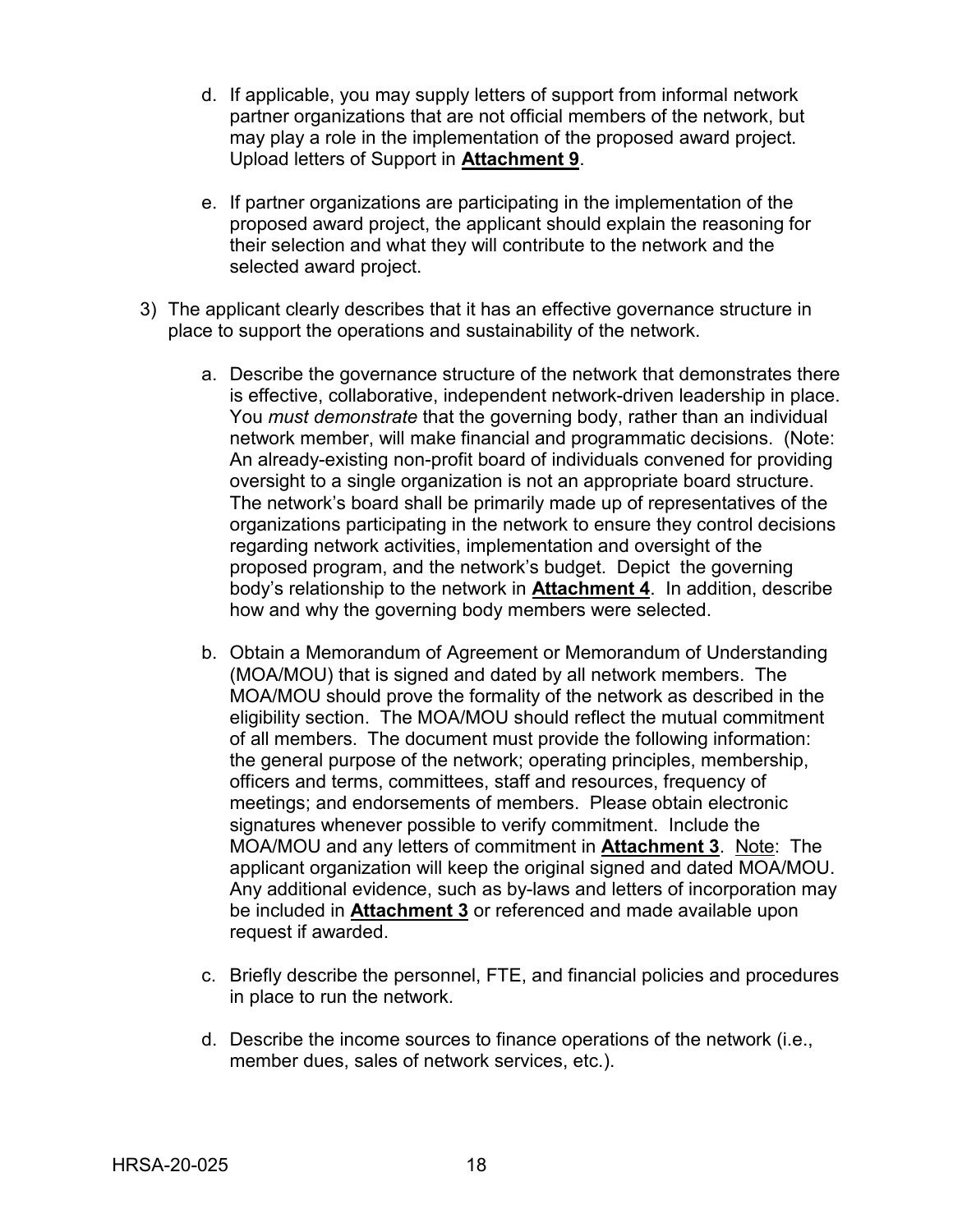Please note: The network should have skilled and experienced staff as well as a highly functioning network board and offer integrated products and services. Furthermore, it may engage in common resource planning and bring in revenue from diverse sources, thereby enabling it to build capital reserves and be financially self-sufficient.

- 4) The applicant describes the network's history of successful collaboration, including its collective vision, effective leadership, and ability to respond to challenges. If the applicant received FORHP funding in the past five years, please include an abstract of the prior project(s) as well as a brief statement describing how the current project is different from previously awarded FORHP award projects in **Attachment 7**.
	- a. Describe how the network has a collective vision and mission aligned with the goals of the proposed program. Explain how the members of the network are engaged in the program and will contribute to program activities in order to achieve the intended program outcomes collectively.
	- b. Explain the leadership of the network and how the network's leadership will be engaged to promote the success of the network in meeting program goals, moving the network and its member organizations towards value-based care and population health management, as relevant, and program sustainability. Describe how leadership engages collective decision making across network members.
	- c. Provide examples that illustrate the level of collaboration of the network members, including but not limited to examples of successful prior network collaboration to address the health needs of the community, collective decisions made by the network, etc.
	- d. Describe a challenge or situation in which the network and its members have demonstrated the ability to collaborate and demonstrate effective governance to overcome a difficult situation.
- 5) A clear and coherent staffing plan is required in **Attachment 2.** Specifically, the following should be addressed:
	- a. The number and titles of all staff positions, qualification levels for key staff, and FTE equivalents necessary to support the network and complete work plan activities. Provided staffing should indicate the program has the capacity to begin the immediate rollout of the program.
	- b. The information necessary to illustrate both the capabilities (current experience, skills, knowledge, experience with previous work of a similar nature, and materials published) of key staff already identified and the requirements that the applicant has established to fill other key positions upon receipt of award.
	- c. Staffing needs should have a direct link to the activities proposed in the project narrative and budget portion of the application.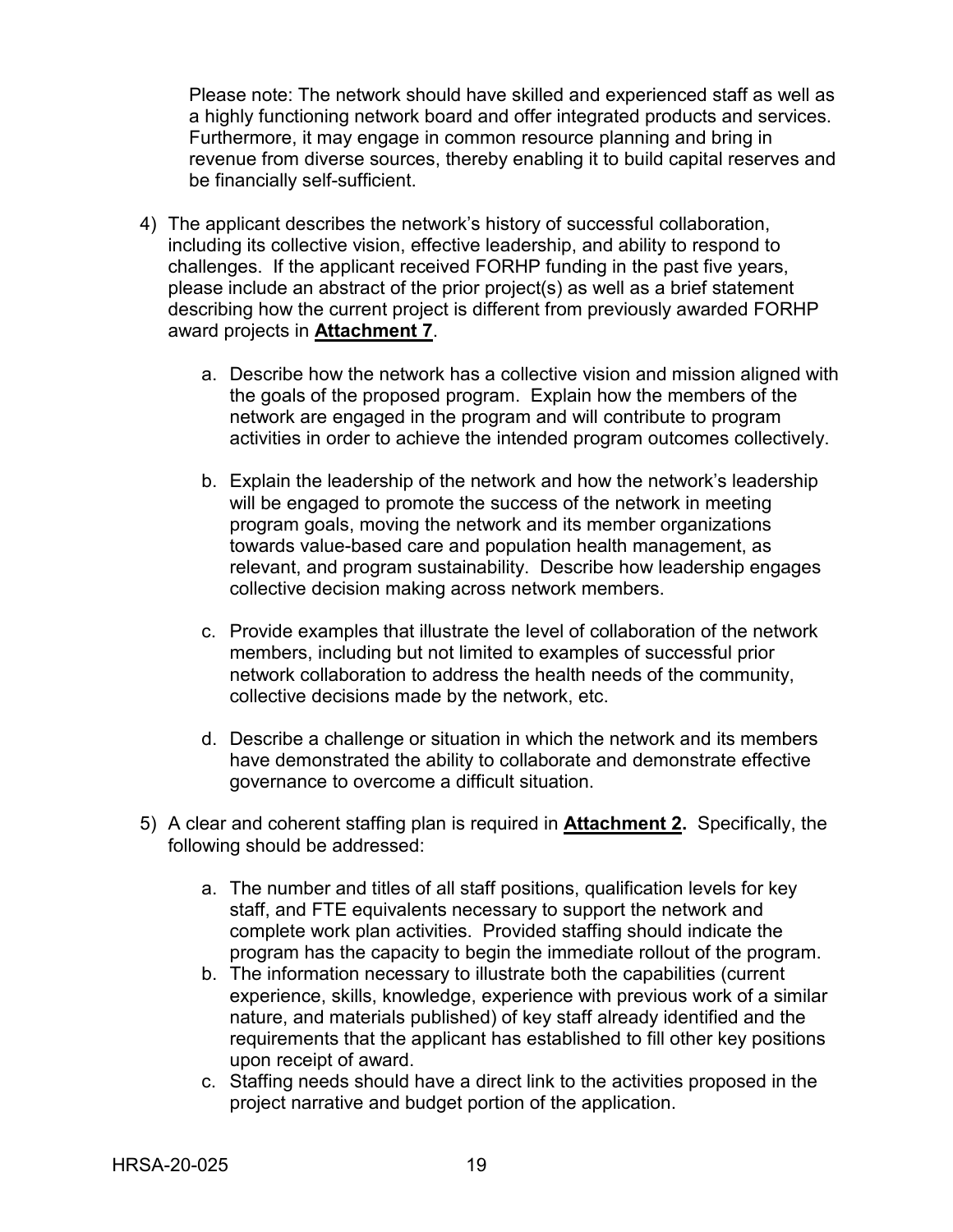6) State whether the applicant has a permanent network director in place, or an interim director. If the network has an interim director, discuss the process and timeline for hiring a full-time director (i.e., the number of known candidates, the projected starting date for the position of full-time director, etc.). The network director role should be 1.0 FTE. If the network director role has historically not been 1.0 FTE, please explain 1) why this has occurred, 2) other staff positions, if any, that assume some of the network director roles described below and 3) how the director is able to fulfill the network leader responsibilities at a reduced FTE level without compromising the network.

For the purpose of the RHND Program, the network director position fulfills the following role: **Network Director** – An individual designated to direct the network and is capable of overseeing the network's administrative, fiscal, and business operations. The network director reports to the network governing body.

- a. Briefly discuss how the network director's role contributes to successfully achieving the goals of the selected topic area for the RHND project.
- b. Briefly describe how the network director has demonstrated abilities in facilitation, collaborative management, conflict resolution, and planning.
- c. Briefly describe the process for evaluating the network director.
- 7) At the time of the award, the network must have a project director in place to oversee the daily functions and coordination of activities that support the RHND award. This position should be 1.0 FTE. If there is not currently a permanent project director on the program, discuss the process and timeline for hiring a fulltime director (i.e., the number of known candidates, the projected starting date for the position of full-time director, etc.)

For the purpose of the RHND Program, the project director fulfills the following roles: **Project Director** – The individual responsible for managing an award project at the strategic level. The project director is typically the award project's point person, managing resources and overseeing finances to ensure that the project progresses on time and on budget. The director reviews regular progress reports and makes staffing, financial, or other adjustments to align the developing project with the broader outcome goals.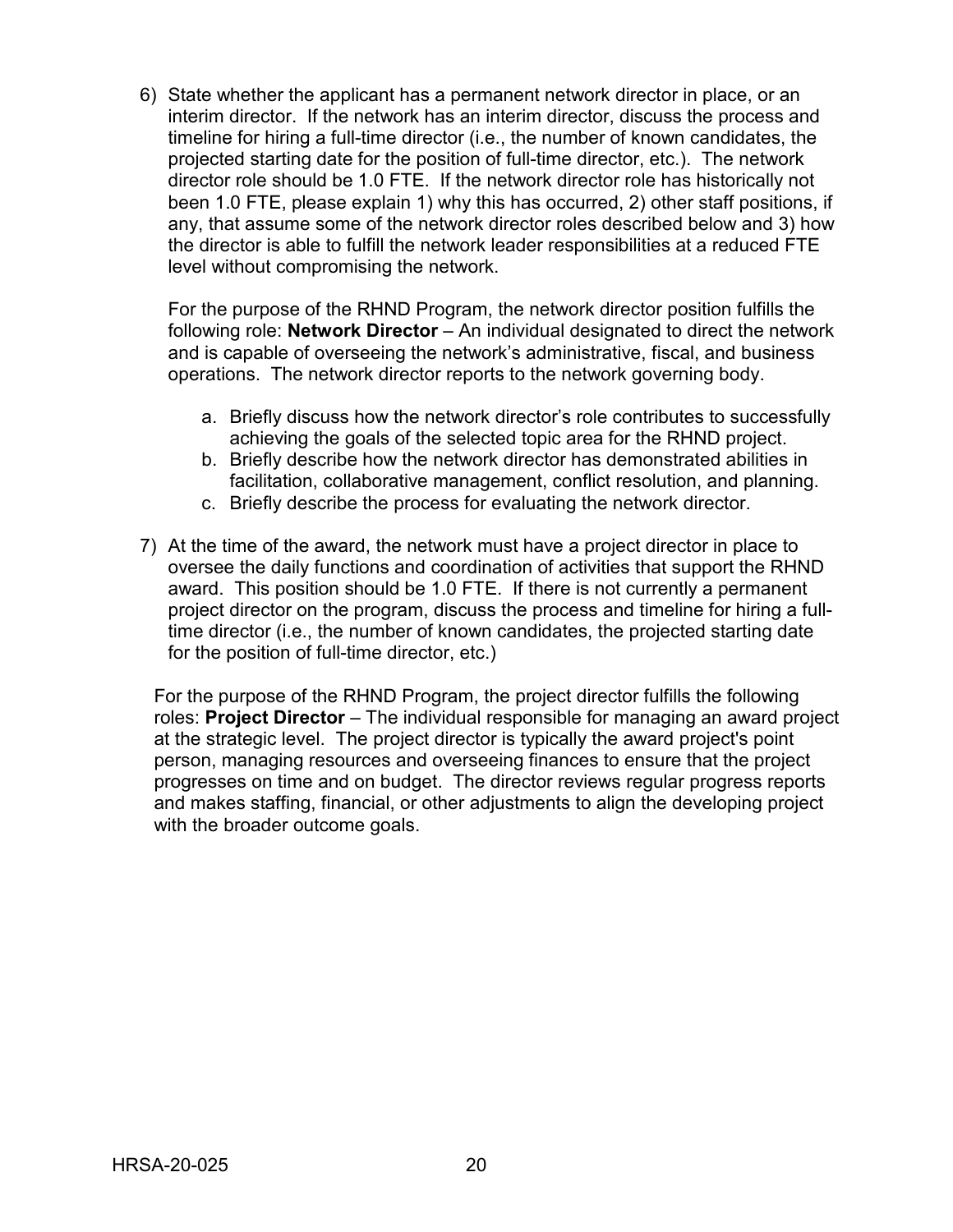# **NARRATIVE GUIDANCE**

To ensure that you fully address the review criteria, this table provides a crosswalk between the narrative language and where each section falls within the review criteria. Any attachments referenced in a narrative section may be considered during the objective review.

| <b>Narrative Section</b>                            | <b>*Review Criteria</b>                                                                                                                                                  |
|-----------------------------------------------------|--------------------------------------------------------------------------------------------------------------------------------------------------------------------------|
| Introduction                                        | $(1)$ Need                                                                                                                                                               |
| <b>Needs Assessment</b>                             | (1) Need                                                                                                                                                                 |
| Methodology                                         | (2) Response                                                                                                                                                             |
| <b>Work Plan</b>                                    | (2) Response and (4) Impact                                                                                                                                              |
| <b>Resolution of Challenges</b>                     | (2) Response                                                                                                                                                             |
| <b>Evaluation and Technical Support</b><br>Capacity | (3) Evaluative Measures                                                                                                                                                  |
| Organizational Information                          | (5) Resources/Capabilities                                                                                                                                               |
| <b>Budget and Budget Narrative</b>                  | (6) Support Requested – the budget section<br>should include sufficient justification to allow<br>reviewers to determine the reasonableness<br>of the support requested. |

## <span id="page-24-0"></span>*iii. Budget*

See Section 4.1.iv of HRSA's *SF-424 [Application Guide.](http://www.hrsa.gov/grants/apply/applicationguide/sf424guide.pdf)* Please note: the directions offered in the SF-424 Application Guide may differ from those offered by Grants.gov. Follow the instructions included in the Application Guide and the additional budget instructions provided below. A budget that follows the Application Guide will ensure that, if HRSA selects the application for funding, you will have a well-organized plan that will avoid audit issues during the implementation phase if carefully followed.

**Reminder:** The Total Project or Program Costs are the total allowable costs (inclusive of direct **and** indirect costs) incurred by the recipient to carry out a HRSAsupported project or activity. Total project or program costs include costs charged to the award and costs borne by the recipient to satisfy a matching or cost-sharing requirement, as applicable.

The Department of Defense and Labor, Health and Human Services, and Education Appropriations Act, 2019 and Continuing Appropriations Act, 2019 (P.L. 115-245), Division B, § 202 states, "None of the funds appropriated in this title shall be used to pay the salary of an individual, through a grant or other extramural mechanism, at a rate in excess of Executive Level II." See Section 4.1.iv Budget – Salary Limitation of HRSA's *SF-424 [Application Guide](http://www.hrsa.gov/grants/apply/applicationguide/sf424guide.pdf)* for additional information. Note that these or other salary limitations may apply in the following FY, as required by law.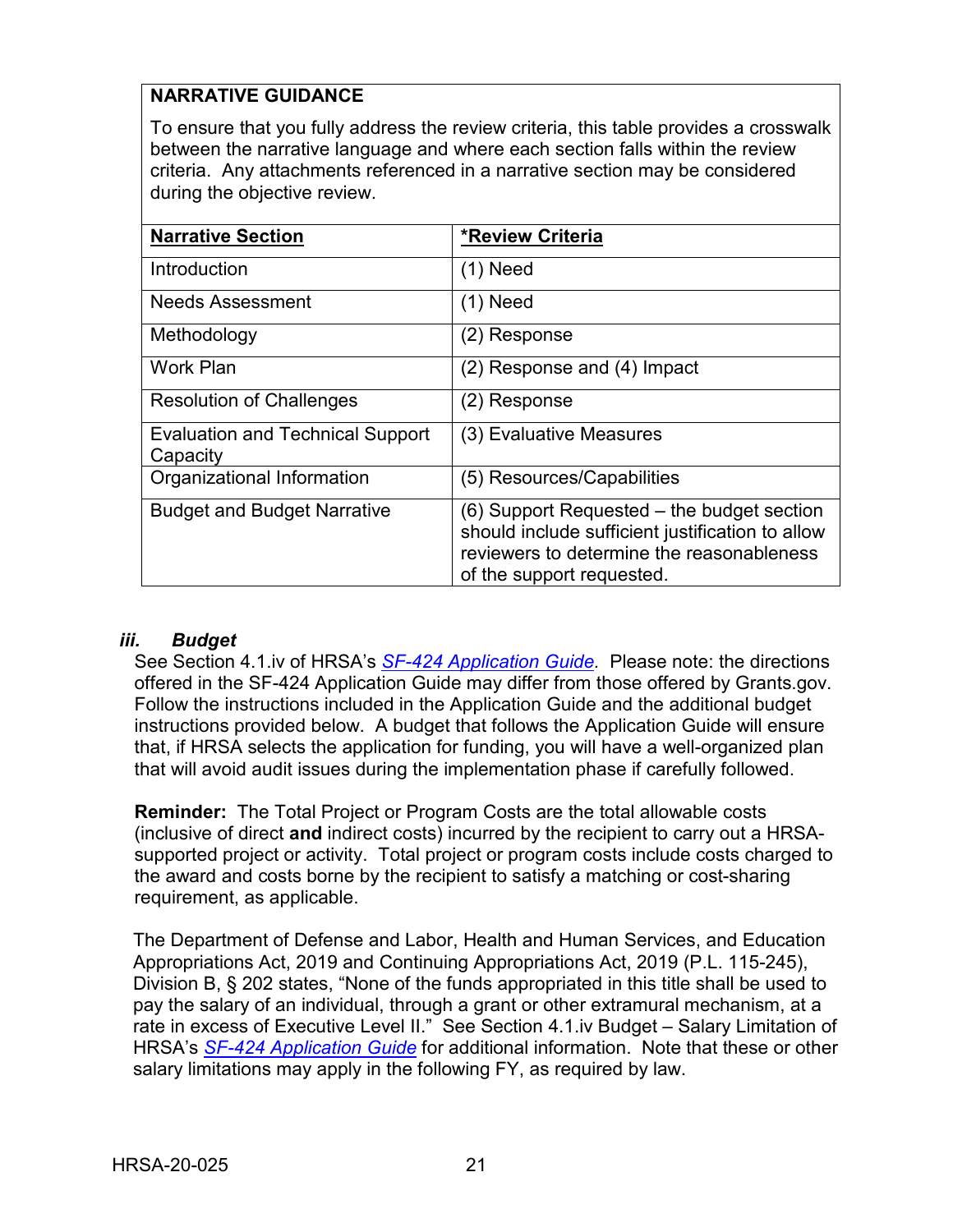#### <span id="page-25-0"></span>*iv. Budget Narrative*

See Section 4.1.v. of HRSA's *SF-424 [Application Guide.](http://www.hrsa.gov/grants/apply/applicationguide/sf424guide.pdf)*

#### <span id="page-25-1"></span>*v. Attachments*

Provide the following items in the order specified below to complete the content of the application. **Unless otherwise noted, attachments count toward the application page limit**. Indirect cost rate agreements and proof of nonprofit status (if applicable) will not count toward the page limit. **You must clearly label each attachment.**

#### *Attachment 1: Work Plan and Logic Model*

Attach the work plan for the project that includes all information detailed in Section IV.2.ii. Project Narrative. Also, include the required logic model in this attachment. This attachment **will count** towards the 80-page limit.

#### **Attachment 2: Staffing Plan, Job Descriptions, and Biographical Sketches of Key Personnel** *(see Section 4.1. of* **HRSA's** *SF-424 [Application Guide\)](http://www.hrsa.gov/grants/apply/applicationguide/sf424guide.pdf)*

See Organizational Information section for staffing plan requirements. Keep each job description to one page in length as much as is possible. Include the role, responsibilities, FTE, and qualifications of proposed project staff. Include biographical sketches for persons occupying the key positions and do not exceed two pages in length per person. In the event that a biographical sketch is included for an identified individual not yet hired, include a letter of commitment from that person with the biographical sketch. This attachment **will count** towards the 80-page limit

#### *Attachment 3: Memoranda of Understanding/Agreement*

The network must have a Memorandum of Agreement or Memorandum of Understanding (MOA/MOU) signed and dated by all network members, that reflects the mutual commitment of the members. Please include additional evidence such as by-laws and letter of incorporation in this attachment. This attachment **will count** towards the 80-page limit.

## *Attachment 4: Project Organizational Chart*

Provide a one-page figure that depicts the organizational structure of the project. Depict the governing body's relationship to the network in this chart. This attachment **will count** towards the 80-page limit.

## *Attachment 5: Proof of Nonprofit Status*

The applicant must include a letter from the IRS or eligible state entity that provides documentation of nonprofit status. In place of the letter documenting nonprofit status, public entities may indicate their type of public entity (state or local government) and include it here**.** Refer to Section III 1 for more information. This attachment **will not count** towards the 80-page limit.

## *Attachment 6: Letter from Urban Parent Organization (if applicable):*

If an urban parent owns the applicant organization, the urban parent must assure HRSA in writing that they will exert no control over the rural organization for this project. If applicable, submit a letter stating this in *Attachment 2*. This attachment **will count** towards the 80-page limit.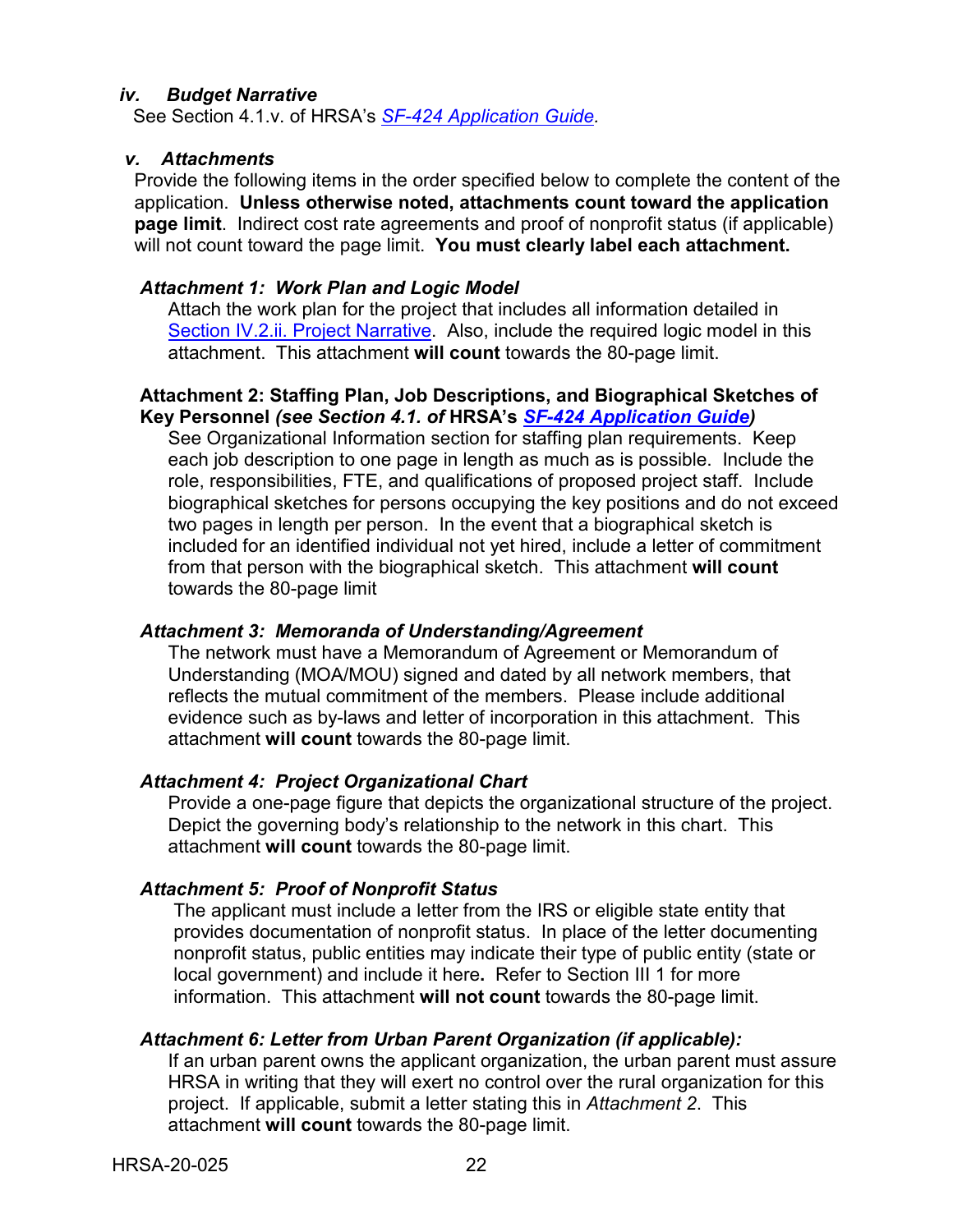# *Attachment 7: Federal Office of Rural Health Policy Funding History Information*

Current and former recipients of any FORHP community-based award programs are eligible to apply if the proposed project is a new proposal (entirely new project) or an expansion or enhancement of the previous award. The proposal should differ from the previous projects by expanding the service area of the project, serving a new population, providing a new service or expanding the scope of the previous award activities. Current and former FORHP award recipients must include: dates of any prior award(s) received; award number assigned to the previous project(s); a copy of the abstract or project summary that was submitted with the previously awarded funding application(s); description of the role of the applicant and/or consortium member in the previous award; and a brief statement of how the current proposal is different (i.e., expansion, new population, new service or expanded scope) from the previously awarded FORHP award(s). This attachment **will count** towards the 80-page limit.

#### *Attachment 8: Request for Funding Preference*

To receive a funding preference, include a statement that you are eligible for a funding preference and identify the preference. Include documentation below of this qualification. See Section V.2. The printout or screenshot of HPSA designation can also be found at: [https://data.hrsa.gov/tools/shortage-area/hpsa](https://data.hrsa.gov/tools/shortage-area/hpsa-find)[find](https://data.hrsa.gov/tools/shortage-area/hpsa-find) and; MUAS/P designation can also be found at: [https://data.hrsa.gov/tools/shortage-area/mua-find.](https://data.hrsa.gov/tools/shortage-area/mua-find) This attachment **will count**  towards the 80-page limit.

#### *Attachment 9: Letters of Support, if applicable*

Applicants should supply letters of support from informal network partner organizations that are not official members of the network, but may play a role in the implementation of the proposed award project. This attachment **will count**  towards the 80-page limit.

#### *Attachment 10: Evidence-Based Practice/Promising Practice Abstract, if applicable*

If portions of the proposed methodology to address a selected topic area(s) are based upon a project or program that has worked in another community or network, include an abstract of that practice. This attachment **will count** towards the 80-page limit.

## *Attachment 11: Preliminary Evaluation Plan*

Applicants are required to submit a preliminary evaluation plan. An evaluation plan should address both process and outcome measures. It should include evaluation questions; data sources; evaluation methods (e.g., review of documents, interviews with project staff and participants, surveys of participants etc.); targeted outcome measures, and how they will communicate the evaluation findings throughout the project. This attachment **will count** towards the 80-page limit.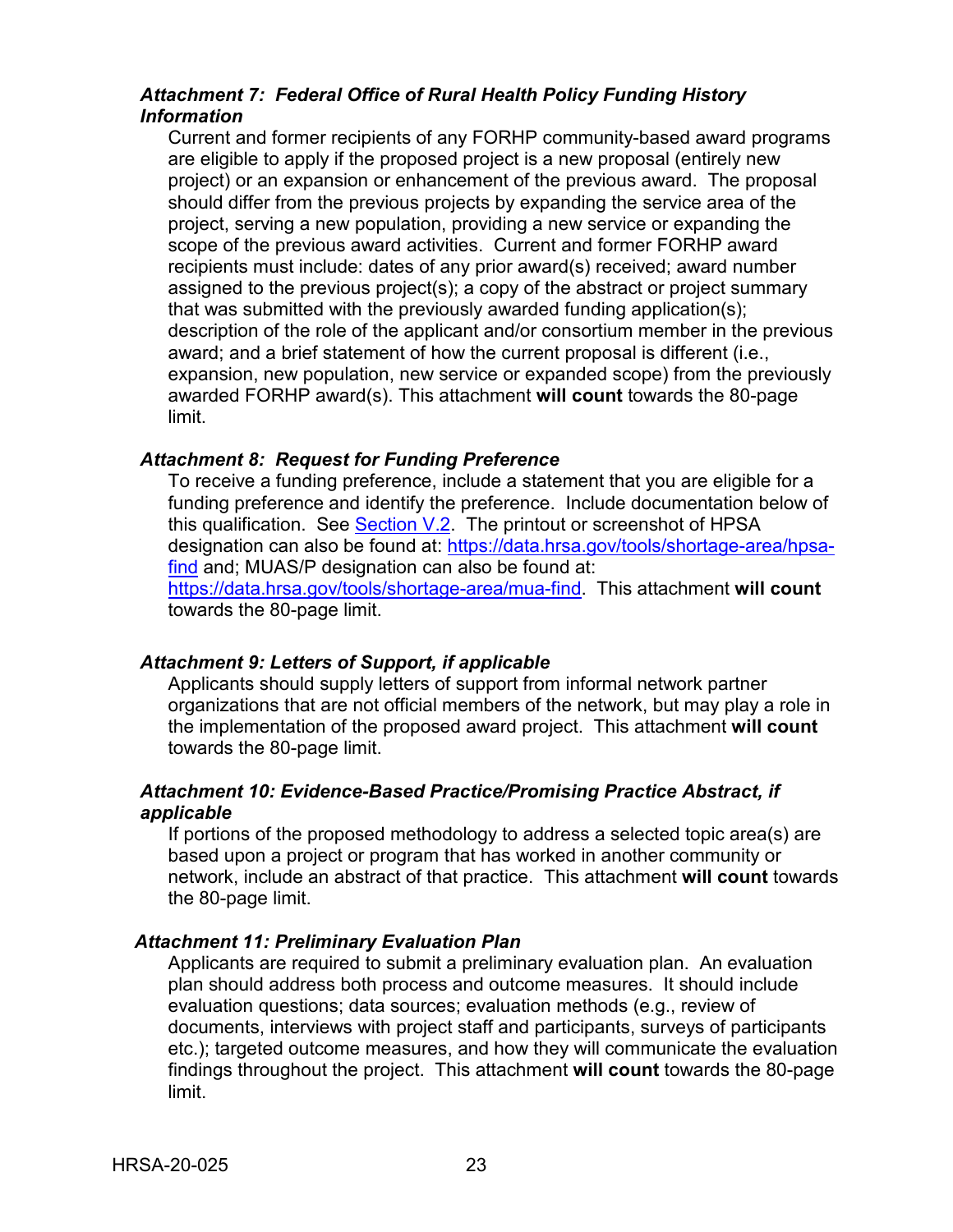# *Attachment 12: State Office of Rural Health Letter or other Appropriate State Government Entity Letter*

All applicants are required to notify their State Office of Rural Health (SORH) or other appropriate state government entity early in the application process to advise them of their intent to apply. Offices of Rural Health may or may not, at their own discretion, offer to write a letter of support for the project. Please include a copy of the letter or confirmation of contact. In the case that you do not receive a response from the SORH, submit a copy of your request for consultation to the SORH. This attachment **will count** towards the 80-page limit.

### *Attachments 13: Preliminary Sustainability Plan*

Applicants are required to submit a preliminary sustainability plan that demonstrates a cohesive plan for sustaining the impact of the network programs and services created with RHND funding. Refer to Section IV. ii. Project Narrative for more information. This attachment **will count** towards the 80-page limit.

#### *Attachment 14: Exception Request (if applicable)*

Applicants from Metropolitan counties in which the combined population of the core urbanized area is more than 50,000 that request an exception by demonstrating that through the removal of federal and/or state prisoners from that count, they would have a population total of less than 50,000. Provide the required documentation for this attachment. This exception is only for the purpose of eligibility for FORHP award programs. To find out if you are eligible for a reclassification, please contact Steve Hirsch [\(SHirsch@hrsa.gov\)](mailto:SHirsch@hrsa.gov). This attachment **will count** towards the 80-page limit.

## *Attachment 15: Other Relevant Documents (if applicable)*

Applicants with additional information not provided in previous attachments may provide this information here. This attachment **will count** towards the 80-page limit.

## **3. Dun and Bradstreet Data Universal Numbering System (DUNS) Number and System for Award Management**

You must obtain a valid DUNS number, also known as the Unique Entity Identifier, for your organization/agency and provide that number in the application. You must also register with the System for Award Management (SAM) and continue to maintain active SAM registration with current information at all times during which you have an active federal award or an application or plan under consideration by an agency (unless the applicant is an individual or federal agency that is exempted from those requirements under 2 CFR § 25.110(b) or (c), or has an exception approved by the agency under 2 CFR § 25.110(d))**.**

HRSA may not make an award to an applicant until the applicant has complied with all applicable DUNS and SAM requirements and, if an applicant has not fully complied with the requirements by the time HRSA is ready to make an award, HRSA may determine that the applicant is not qualified to receive an award and use that determination as the basis for making an award to another applicant.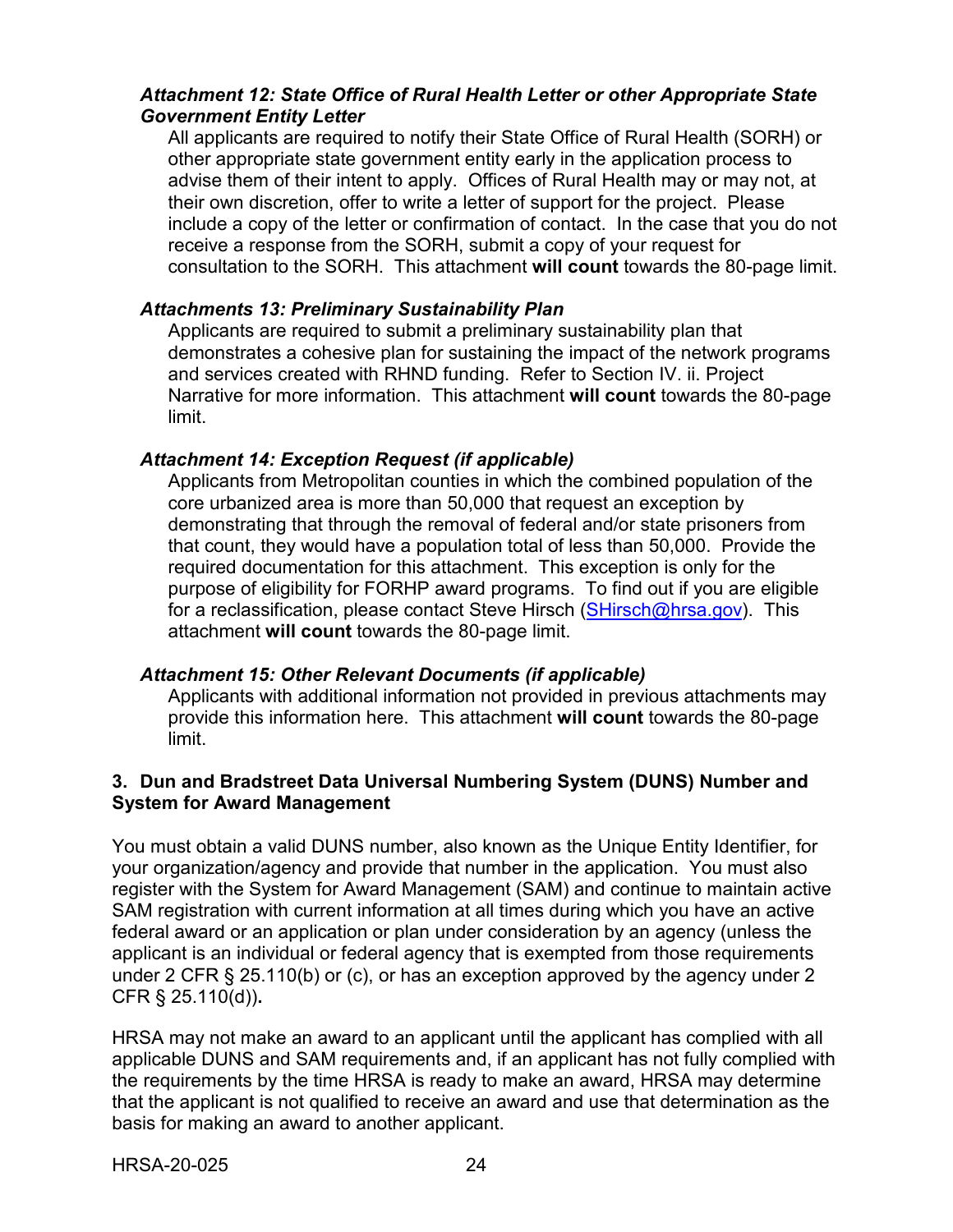If you have already completed Grants.gov registration for HRSA or another federal agency, confirm that the registration is still active and that the Authorized Organization Representative (AOR) has been approved.

The Grants.gov registration process requires information in three separate systems:

- Dun and Bradstreet [\(http://www.dnb.com/duns-number.html\)](http://www.dnb.com/duns-number.html)
- System for Award Management (SAM) [\(https://www.sam.gov\)](https://www.sam.gov/)
- Grants.gov [\(http://www.grants.gov/\)](http://www.grants.gov/)

For further details, see Section 3.1 of HRSA's *SF-424 [Application Guide.](http://www.hrsa.gov/grants/apply/applicationguide/sf424guide.pdf)*

**[SAM.GOV](http://sam.gov/) ALERT:** For your SAM.gov registration, you must submit a [notarized letter](https://www.fsd.gov/fsd-gov/answer.do?sysparm_kbid=d2e67885db0d5f00b3257d321f96194b&sysparm_search=kb0013183) appointing the authorized Entity Administrator. The review process changed for the Federal Assistance community on June 11, 2018.

**If you fail to allow ample time to complete registration with SAM or Grants.gov, you will not be eligible for a deadline extension or waiver of the electronic submission requirement.**

# <span id="page-28-0"></span>**4. Submission Dates and Times**

## **Application Due Date**

The due date for applications under this NOFO is *November 25, 2019 at 11:59 p.m. ET*. HRSA suggests submitting applications to Grants.gov at least **3 calendar days before the deadline** to allow for any unforeseen circumstances. See Section 8.2.5 – Summary of emails from Grants.gov of HRSA's *[SF-424 Application Guide](http://www.hrsa.gov/grants/apply/applicationguide/sf424guide.pdf)* for additional information.

## <span id="page-28-1"></span>**5. Intergovernmental Review**

Rural Health Network Development is a program subject to the provisions of Executive Order 12372, as implemented by 45 CFR part 100.

See Section 4.1 ii of HRSA's *SF-424 [Application Guide](http://www.hrsa.gov/grants/apply/applicationguide/sf424guide.pdf)* for additional information.

# **6. Funding Restrictions**

You may request funding for a period of performance of up to 3 years, at no more than \$300,000 per year (inclusive of direct **and** indirect costs). The FY 2020 President's Budget does not request funding for this program. This program notice is subject to the appropriation of funds, and is a contingency action taken to ensure that, should funds become available for this purpose, HRSA can process applications and award funds in a timely manner. Awards to support projects beyond the first budget year will be contingent upon Congressional appropriation, satisfactory progress in meeting the project's objectives, and a determination that continued funding would be in the best interest of the Federal Government.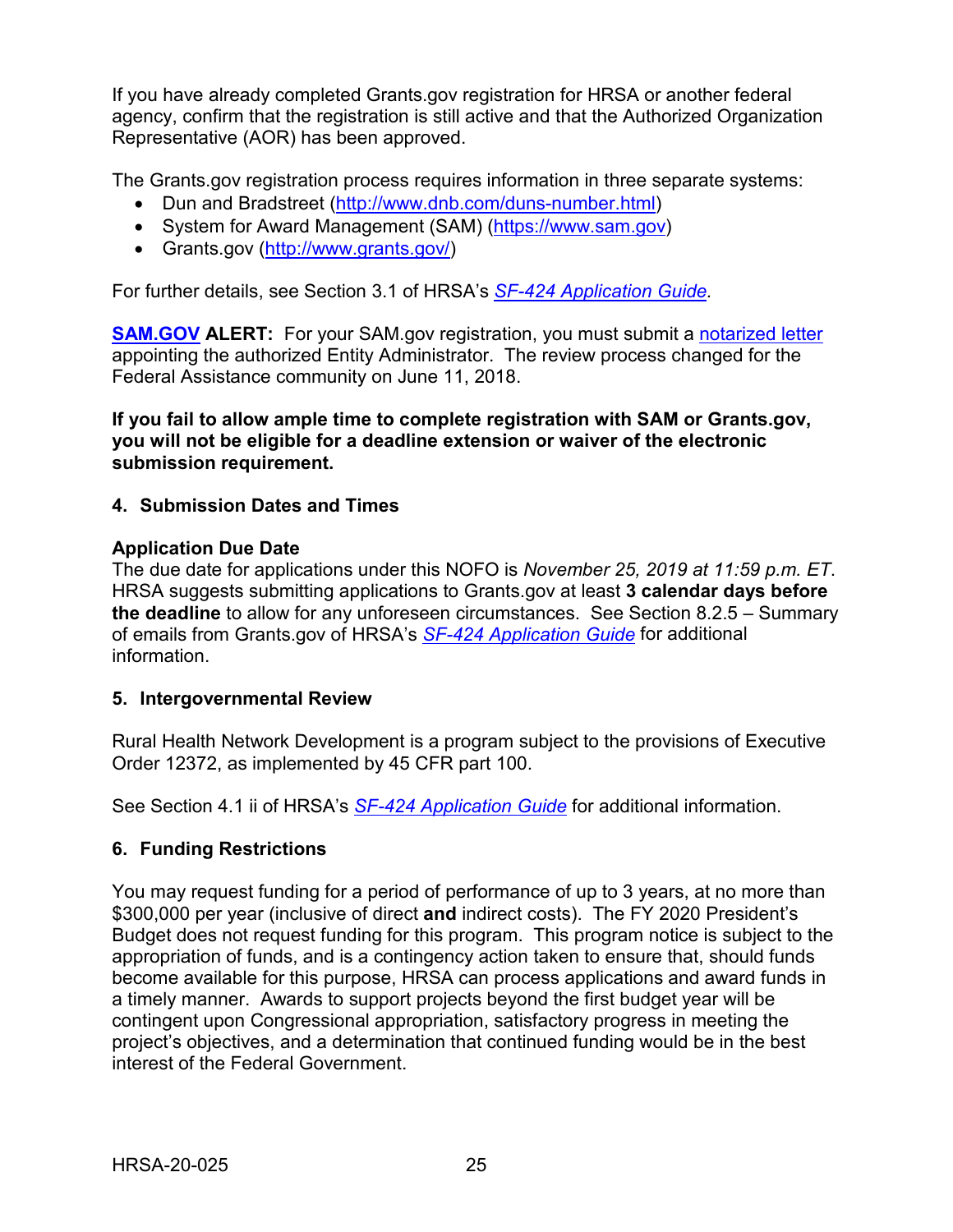In previous years, FORHP Rural Health Network Development Program recipients allocated 30 percent or less of their federal share for each budget period on direct provision of clinical health care services. In order to use funds on direct health care services, they must directly relate to the goals, activities, and overall sustainability of the proposed Rural Health Network Development program.

The General Provisions in Division B of the Department of Defense and Labor, Health and Human Services, and Education Appropriations Act, 2019 and Continuing Appropriations Act, 2019 (P.L. 115-245) are in effect at the time this NOFO is posted. Please see Section 4.1 of HRSA's SF-424 Application Guide for additional information. Awards will be made subsequent to enactment of the FY2020 appropriation. The NOA will reference the FY2020 appropriation act and any restrictions that may apply. Note that these or other restrictions may be updated, as required by law, upon enactment of a FY 2020 appropriations act.

You cannot use funds under this notice for the following purposes:

Award funds may not be spent, either directly or through contract, to pay for the purchase, construction, major renovation or improvement of facilities or real property.

You are required to have the necessary policies, procedures, and financial controls in place to ensure that your organization complies with all legal requirements and restrictions applicable to the receipt of federal funding including statutory restrictions on use of funds for lobbying, executive salaries, gun control, abortion, etc. Like those for all other applicable grants requirements, the effectiveness of these policies, procedures, and controls is subject to audit.

All program income generated as a result of awarded funds must be used for approved project-related activities. The program income alternative applied to the award(s) under the program will be the addition/additive alternative. You can find post-award requirements for program income at [45 CFR § 75.307.](https://www.ecfr.gov/cgi-bin/retrieveECFR?gp=1&SID=4d52364ec83fab994c665943dadf9cf7&ty=HTML&h=L&r=PART&n=pt45.1.75)

# <span id="page-29-0"></span>**V. Application Review Information**

# **1. Review Criteria**

HRSA has procedures for assessing the technical merit of applications to provide for an objective review and to assist you in understanding the standards against which your application will be reviewed. HRSA has critical indicators for each review criterion to assist you in presenting pertinent information related to that criterion and to provide the reviewer with a standard for evaluation.

These criteria are the basis upon which the reviewers will evaluate and score the merit of the application. The entire proposal will be considered during objective review.

Review criteria are used to review and rank applications. The Rural Health Network Development program has six review criteria. See the review criteria outlined below with specific detail and scoring points.

HRSA-20-025 26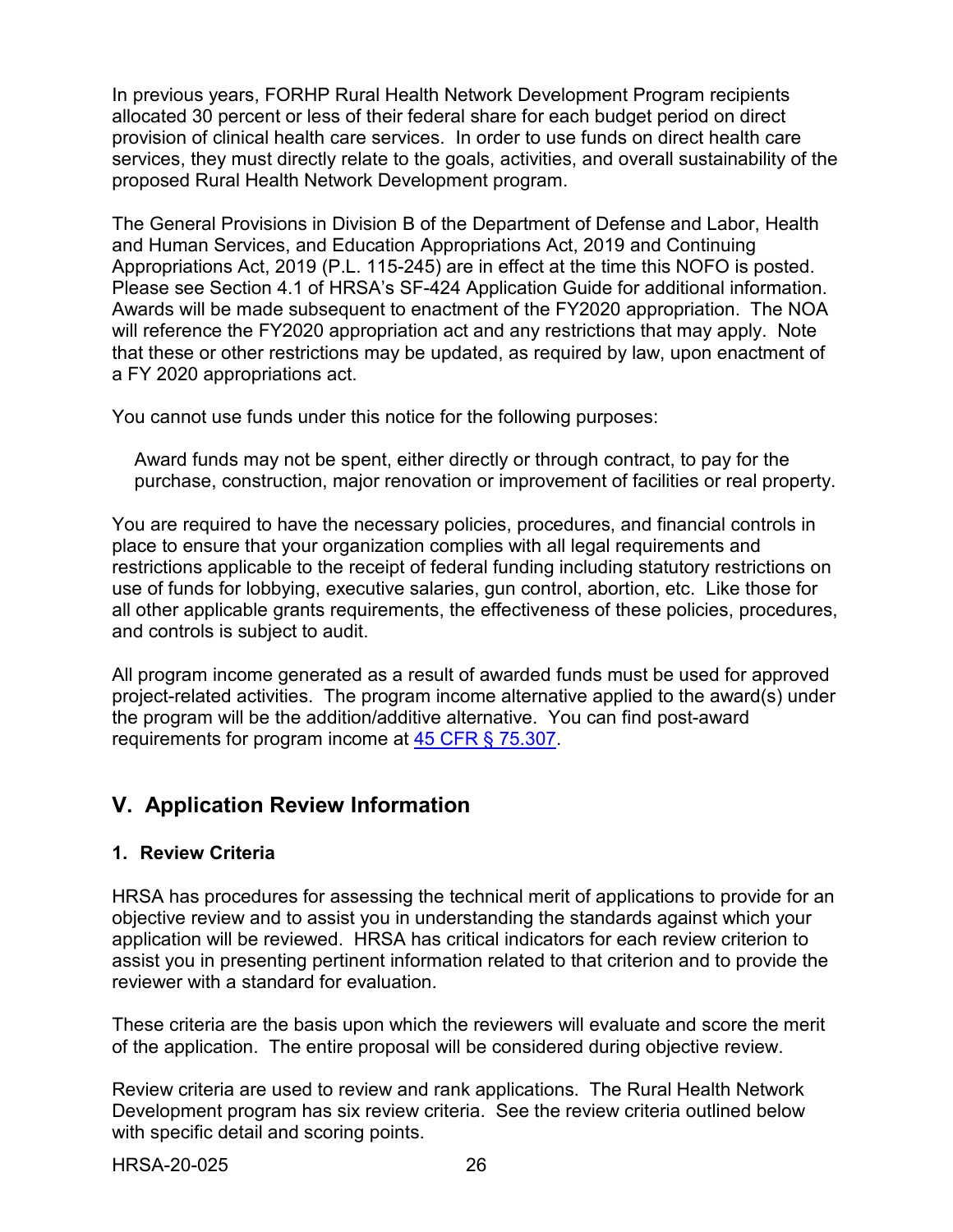# *Criterion 1: NEED (20 points) – Corresponds to Section IV's Introduction and Needs Assessment*

- 1) The extent to which the applicant describes the purpose of the proposed activity, how it supports the legislative aims (i, ii, and iii) and how the project will meet the healthcare needs of the rural underserved population. Clearly and succinctly submit information on the activities/types of services provided, collaborating network members, and expected program outcomes and community impact.
- 2) The degree to which the applicant demonstrates an appropriate use of data sources (e.g., local, state, federal) in their analysis of the environment and the target population. Presented data must include a description of the target population, size of the population, unmet health needs of the population, any socio-cultural determinants of health disparities, counties that will be served by the network project, and the degree to which this evidence substantiates the need for the network and the services/programs identified from the selected activity. If the activity selected is focused on the needs of the network, information on how addressing the network member needs will directly support the unmet health needs of the community is presented.
- 3) The degree to which the applicant provides quantifiable information on the lack of existing services and/or programs related to the identified health care need of the community/region. Extent to which the applicant clearly explains the service area, including network membership and existing programs/services related to the selected activity(s).
- 4) The applicant provides a map that details the location of network members and the rural area that will be served by the network program.
- 5) The extent to which the applicant uses data to describe a clear and logical relationship between the challenges impacting the rural community(s) and the need for the selected activity of the RHND Program.
- 6) The degree to which the applicant is able to describe existing services in or near the service area of the network. The applicant should describe the potential impact of the network's activities on providers, programs, organizations and other network entities in the community.
- 7) Manner and extent to which the proposed program will meaningfully fill gaps in existing services related to the selected activity(s) and healthcare need.
- 8) The extent to which the applicant explains the need for federal funding to support network activities by describing the environment in which the network has developed and why federal funds are appropriate at this point in time.
- 9) The extent to which the applicant demonstrates how the network will be able to collaboratively address the identified population health needs in a manner in which individual facilities would not be able to on their own.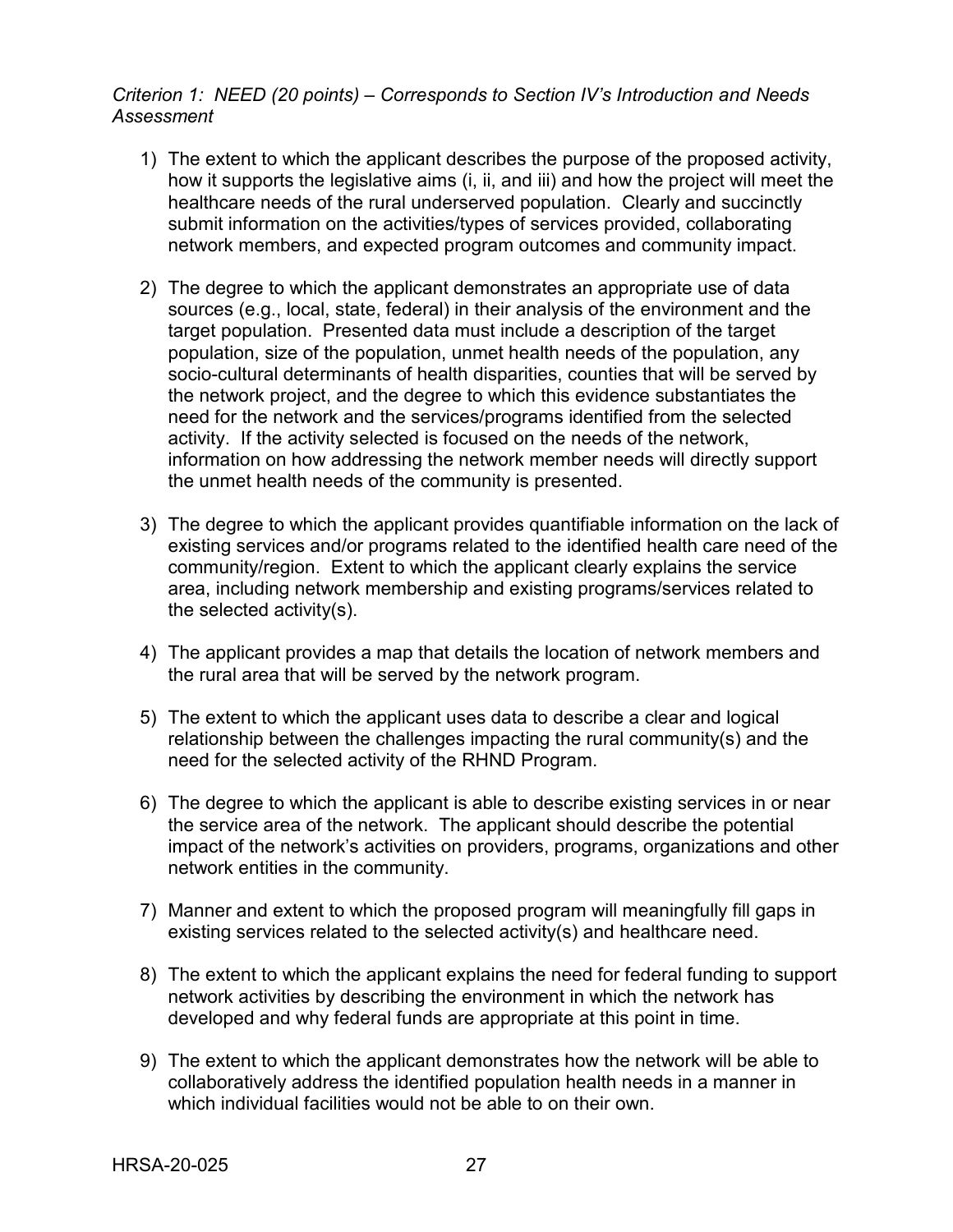*Criterion 2: Response (25 points) – Corresponds to Section IV's Methodology, Work Plan, and Resolution* 

*Sub-criterion One: 8 points* Collaborative Strategy

- 1) The extent to which the applicant defines the specific goals and objectives of the award-funded activities and explains the network's collaborative strategy for accomplishing them. Goals and objectives should directly relate to the information presented in the *Needs Assessment* section and be aligned with the program activities.
- 2) The applicant discusses an evidence-based or promising practice model that will be used to meet the healthcare needs of their target population.
- 3) The extent to which the applicant describes how the local community or region to be served will be involved in the development and ongoing operations of the project.
- 4) The extent to which the application includes a clear and coherent work plan that aligns with the logic model and the network's goals, objectives, and strategies.
- 5) Appropriateness of the work plan in identifying responsible individual(s) and organization(s) and a timeline for each activity throughout the three years of the award, and where applicable, identified direct service activities.
- 6) The extent to which the applicant's work plan displays an adequate timeline and provides feasible and relevant activities to achieve the intended goals and objectives. The number of activities provided in the work plan and assigned staffing to support completion of the activities should be reasonable based upon the scope of the program and intended outcomes.

Sub-Criterion Two: 9 points Implementation of Work Plan

- 7) The extent to which the applicant describes the methodology that will be in place to ensure progress on work plan activities and desired evaluation outcomes.
- 8) The extent to which the applicant demonstrates that the completion of work plan activities is a collaborative approach across all network members, as demonstrated by the shared responsibilities of work plan activities and the integration of the activities within the network member's operational activities.
- 9) The extent to which the applicant describes plans for routine progress monitoring and how the network members will collectively decide new program strategies, if needed.
- 10)The extent to which the applicant provides a clear description of how their work plan and corresponding network collaboration will improve anticipated outcomes.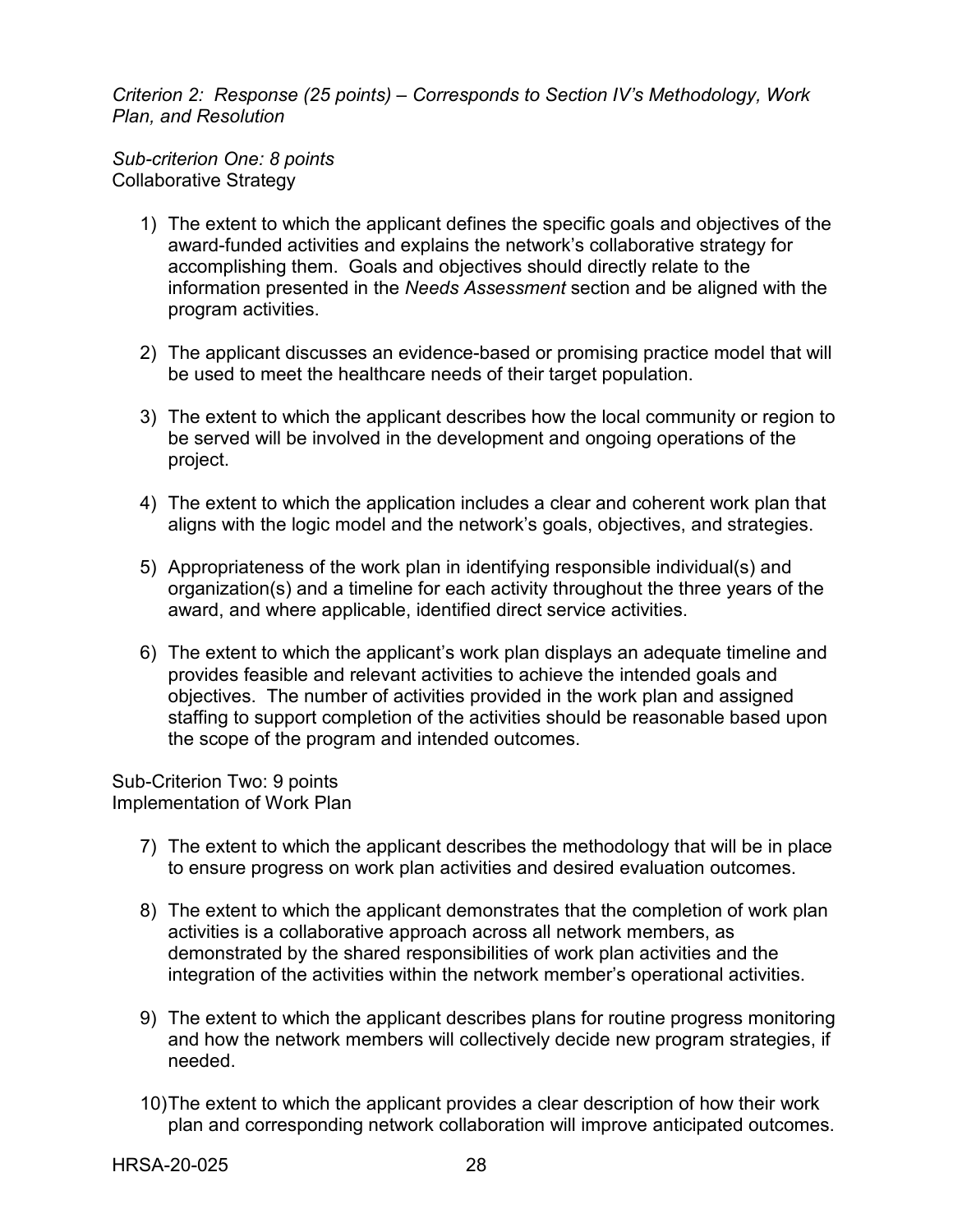- 11)The extent to which the applicant provides clear and strong evidence that the network has the capacity to immediately begin and effectively carry out the activities listed in the work plan.
- 12)Extent to which the application demonstrates a comprehensive understanding of potential challenges likely to be encountered designing and implementing the activities described in the Work Plan. Describe the strategies that will assist in early detection and modification of ineffective efforts and challenges.

#### *Sub-Criterion Three: 8 points* **Sustainability**

- 13)The extent to which the applicant explains an effective communication plan and tool to update external audiences and network members on work plan progress, evaluation data, strategic planning, and other network activities necessary to meet the goals and objectives of the proposed program. This should include the approach, frequency of meetings, and communication tools used by the network.
- 14)The extent to which the applicant demonstrates a cohesive sustainability plan to sustain the network and the impact of the network programs and services created with RHND funding that demonstrates appropriateness and level of detail to:
	- a. Assess continued member and community need for the programs and services offered by the network;
	- b. To sustain and maintain activities created to address the selected topic area(s);
	- c. To build financial reserves, e.g., acquiring funds to meet both long- term operational and capital needs, by identifying alternative sources of network revenue, including an approach for diversifying sources of network revenue;
	- d. To acquire sustained financial commitment from its network members to support ongoing network activities; and
	- e. To document and communicate the value of the network to its members.

## *Criterion 3: EVALUATIVE MEASURES (10 points) – Corresponds to Section IV's Evaluation*

- *1)* The ability of the applicant to identify and incorporate measures that are aligned with the goals and objectives of the program and the supporting work plan activities.
- *2)* Extent to which baseline and targeted outcome data provide a clear alignment to program activities and would indicate success or progress of the program in meeting program goals and objectives.
- *3)* Extent to which the applicant provides evidence that evaluation data will be routinely be monitored, evaluated, and communicated across network members.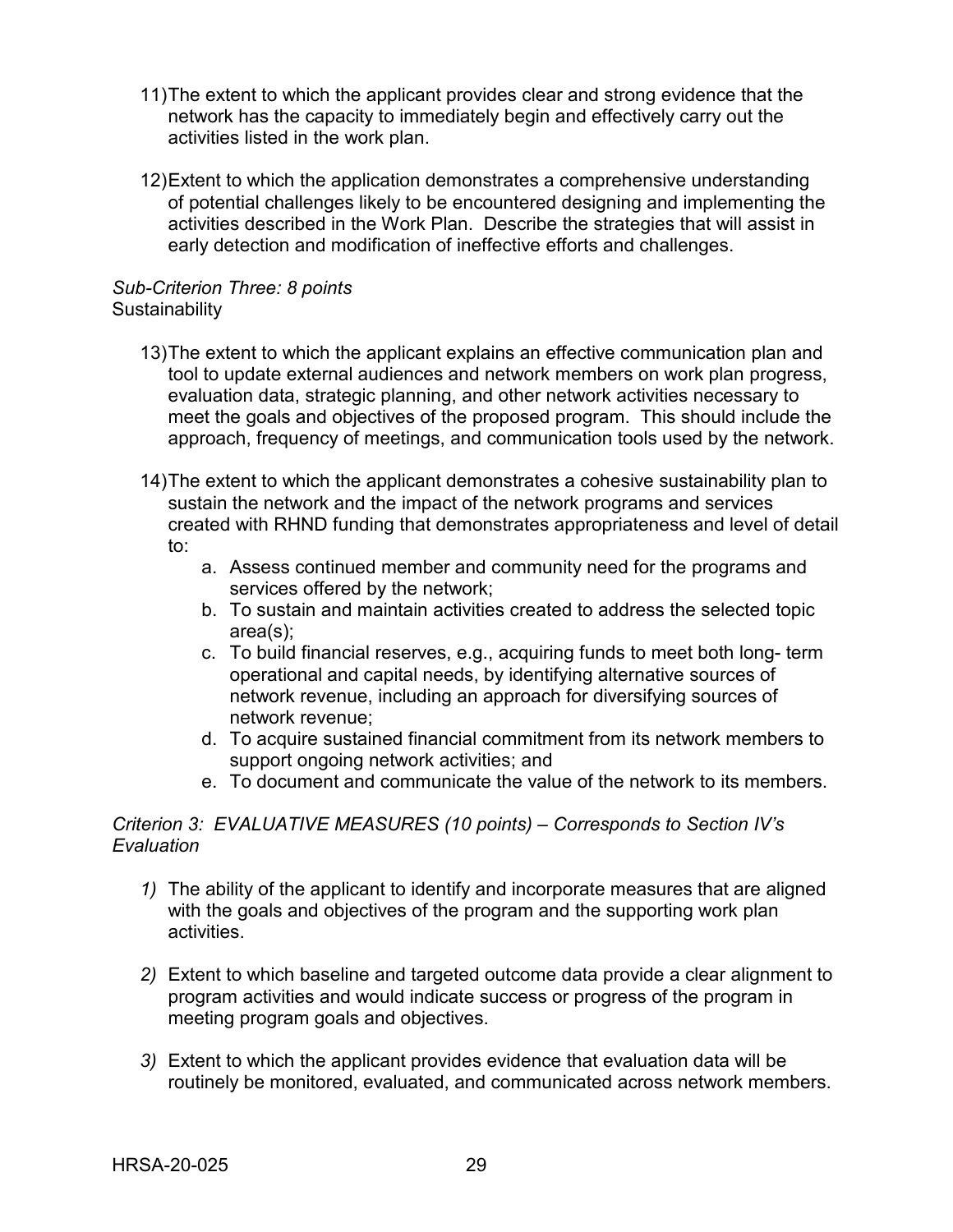The applicant shall provide reasonable intervals of data collection and communication to inform network members and key staff of program progress and the need to reassess program activities.

- *4)* The extent to which the applicant provides evidence that if evaluation targets are not met, there is a procedure in place to realign program activities or try new approaches necessary to get the desired data outcomes needed to achieve program goals and objectives.
- *5)* Extent to which the applicant explains the feasibility of collecting data and how the data will be used to inform program development and service delivery.
- *6)* Extent to which the applicant to proposes a method to create a robust evaluation plan that will demonstrate program impact and the success of the program in meeting the intended outcomes. The strength of the preliminary evaluation plan included in **Attachment 11** in regards to alignment with the needs assessment, logic model, program goals and objectives, work plan, and population health impact.

## *Criterion 4: IMPACT (10 points) – Corresponds to Section IV's Work Plan*

- 1) The extent to which the applicant provides a description of anticipated short and long term impact of the program and supporting work plan, including:
	- a. Expected impact on the identified target population;
	- b. Expected impact on service area health care delivery and services; and
	- c. Expected impact or implications for rural community service area (local, state and national impacts/implications may also be included here)
- 2) The extent to which the applicant describes the anticipated impact of the project on population health within the targeted population. The proposed impact should be directly aligned with the program's goals and objectives.
- 3) The extent to which the applicant explains how the proposed program may be replicated or adapted in similar communities with comparable health needs. Information on project dissemination by program administrators, grassroots, faithbased or community-based organizations as well as the medium or platforms it will use to share the success and challenges of the program to a broad audience shall be presented.
- 4) The ability of the applicant to present the anticipated impact the proposed project will have on the local rural economy.
- 5) The degree to which the applicant's logic model strengthens the work plan as evidenced by the rational flow of inputs and activities that support the program's goals and objectives in **Attachment 1**. Strength of the logic model narrative in describing the presumed effects of the program on population health.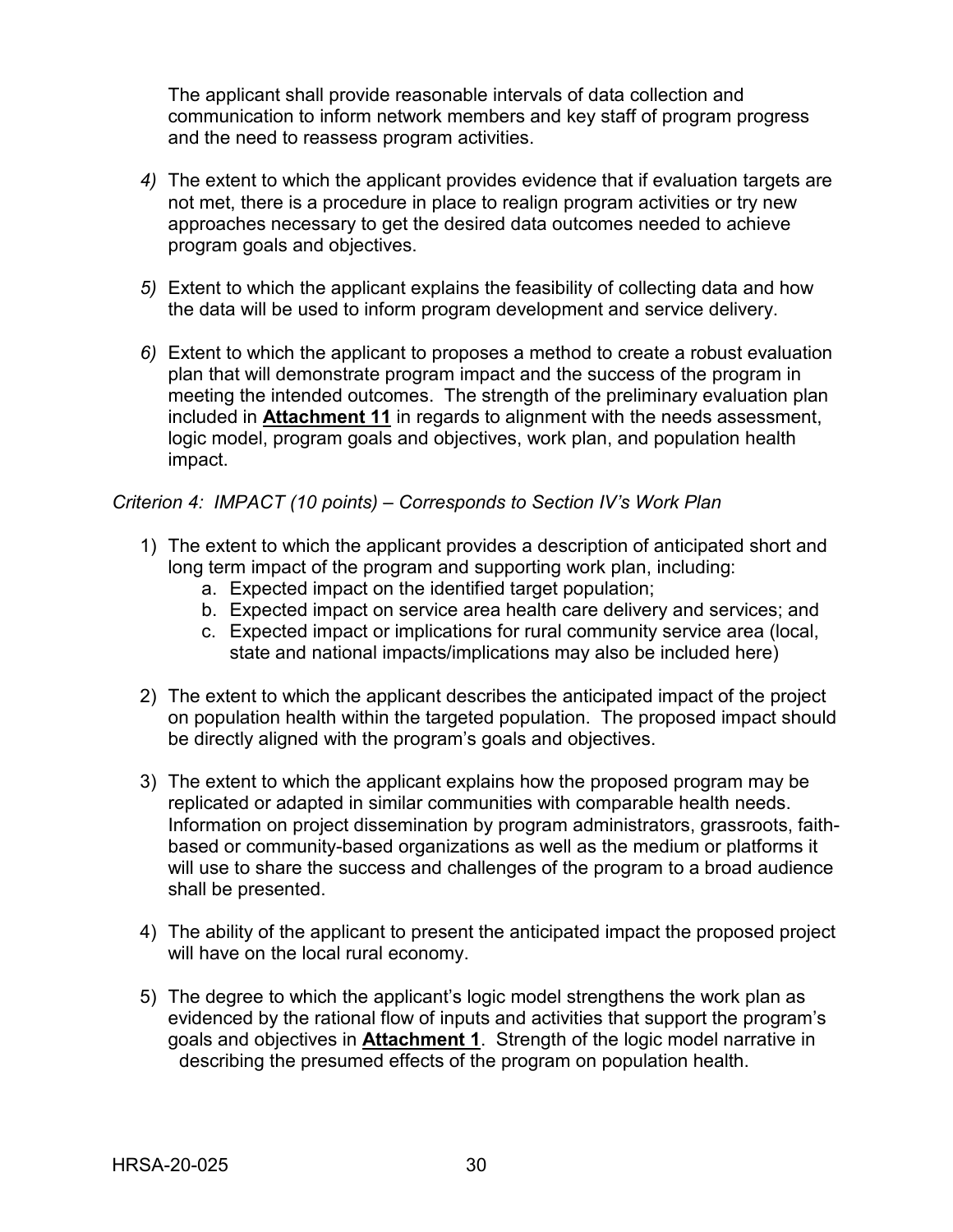*Criterion 5: RESOURCES/CAPABILITIES (25 points) – Corresponds to Section IV's Organizational Information and Work Plan* 

# *Sub-criterion One: 5 points*

Network Member Roles and Organizational Chart

- 1) The extent to which the applicant organization demonstrates the following:
	- a. Ability to exercise administrative and programmatic direction over awardfunded activities.
	- b. Ability to be responsible for hiring and managing the award-funded staff.
	- c. Has the administrative and accounting capabilities to manage the award funds.
	- d. Has at least one permanent key staff (network director, project director, etc.) at the time an award is made.
- 2) The ability of the applicant to describe the collective strength of the network, evidenced by the extent to which each network member is identified and respective current roles and value to the network are described. The applicant identifies and describes each of the network members and includes each partner's organization name, address, EIN number, primary contact person and their contact information and current role in the community/region.
- 3) The applicant's inclusion of the Network's Organizational Chart and Governing Board and the extent to which the organizational chart(s) demonstrates a clear and distinct relationship between the network member organizations and provides evidence of a network governing board composed of representatives in the organizations participating in the network.
- 4) The extent to which the applicant provides evidence that network members are meaningful collaborators to the proposed program, evidenced by the value and expertise they bring to the network and the health needs of the community. This section should demonstrate how the network has thought broadly about the inclusion of non-traditional health care entities such as community and social service organizations, educational institutions, faith-based organizations, federally-recognized tribal organizations, etc. in the network to promote population health management.
- 5) If partner organizations are participating in the implementation of the proposed award project the reasoning for their selection and what they will contribute to the network and the selected award project is provided.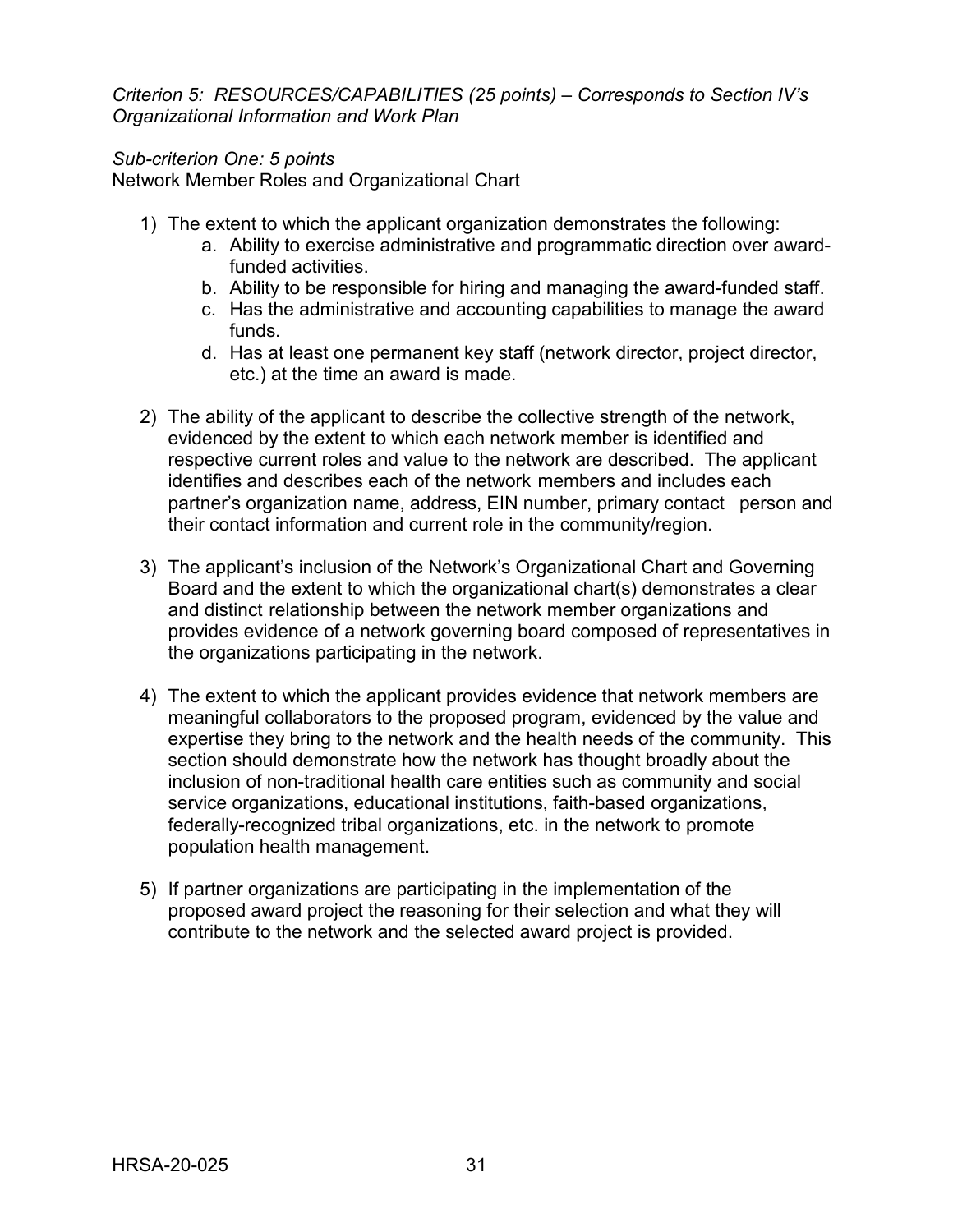## *Sub-criterion Two: 5 points* Effective Network Governance

- 1) The extent to which the applicant describes the effectiveness of the governance structure of the network and the presence of an effective, collaborative, and independent network-driven leadership is in place. Clear demonstration that the governing body, rather than an individual network member, will make financial and programmatic decisions. (Note: An already-existing nonprofit board of individuals convened for providing oversight to a single organization is not an appropriate board structure. The network's board must be primarily made up of representatives of the organizations participating in the network to ensure they control decisions regarding network activities and budget.)
- 2) The extent to which the applicant demonstrates the strength of the network members' mutual commitment via by-laws and/or a Memorandum of Agreement or Memorandum of Understanding (MOA/MOU). The application appropriately specifies the following regarding the MOA/MOU:
	- a. The MOA/MOU is signed and dated by all network members, and provides sufficient evidence of a strong mutual commitment from all network members (refer to Attachment 4).
- 3) The extent to which the applicant provides evidence of effective personnel, adequate FTEs, and financial policies and procedures in place to run the network and program operations, including a description of the income sources to finance the operations of the network (i.e., member dues, sales of network services etc.) are provided.

## *Sub-criterion Three: 15 points*

Evidence of Effective Network Collaboration and Capacity to carry out the Program

- 1) The extent to which the applicant provides evidence that the network is highly functional and collaborative, with evidence of the alignment of the network's collective vision and mission with the healthcare needs of the proposed RHND Program. Evidence that network members will collectively work towards achieving the goals and objectives of the proposed program.
- 2) The extent to which the applicant provides evidence that the network's leadership will promote the success of the program and its ability to meet program goals, move the network and member organizations towards population health management, encourages collective decision making, and promotes program sustainability.
- 3) The extent to which the applicant provides evidence of successful prior network collaboration to address the health needs of the community, including examples of collective decisions that have been made, and demonstrated resiliency of the network during previously challenging situations or circumstances.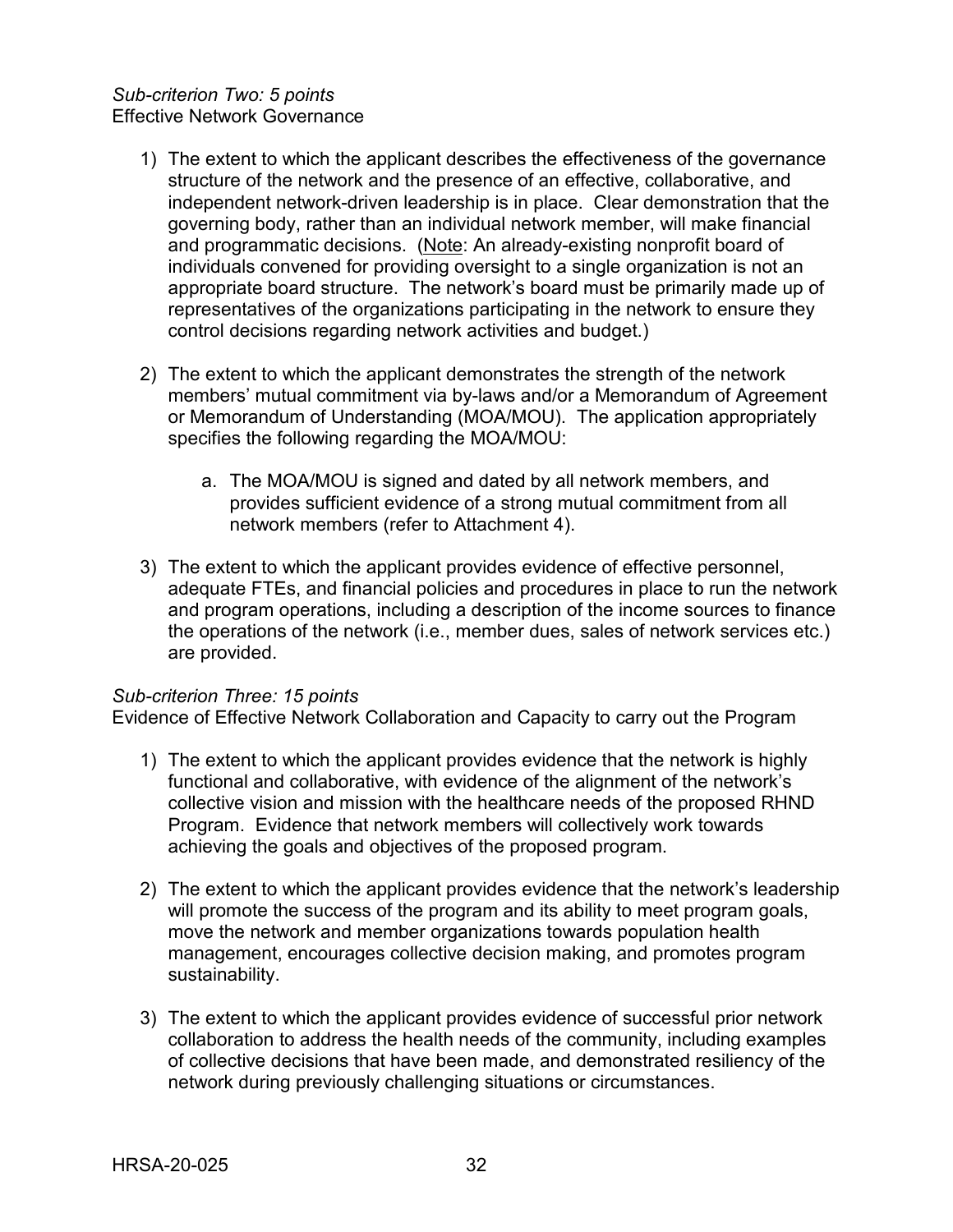- 4) Qualifications of the network director in place or interim director. The application appropriately specifies that:
	- a. If the network has an interim director, the feasibility and timeliness for hiring a full-time director (i.e., the number of known candidates, the projected starting date for the position of full-time director, etc.).
	- b. If the network director role historically has not been 1.0 FTE, the applicant effectively explains 1) why, 2) if other staff roles are able to fulfill some of the roles and responsibilities of this position, and 3) how the director is able to successfully fulfill the network leader responsibilities at a lower FTE without compromising the network.
	- c. The network director's role in contributing to the success of the network.
	- d. A process is in place for evaluating the network director.
- 5) Qualifications of the project director in place to oversee the daily functions, coordination, and implementation of program activities.
	- a. The network should have a 1.0 FTE project director on the program.
	- b. If the network has an interim project director, the applicant describes the feasibility and timeliness for hiring a full-time project director (i.e., the number of known candidates, the projected starting date for the position of full-time director, etc.).
	- c. The project director's role in contributing to the success of the network and coordination of program activities, workgroups, and collaboration on program reporting requirements and deliverables (evaluation plan, strategic plan, business plan, etc.).

# *Criterion 6: SUPPORT REQUESTED (10 points) – Corresponds to Section IV's Budget and Budget Narrative*

- a) The reasonableness of the proposed budget for each year of the period of performance in relation to the objectives, the complexity of the activities, and the anticipated results. This includes:
	- *i.* The extent to which costs, as outlined in the budget and required resources sections, are reasonable given the scope of work;
	- *ii.* The extent to which key personnel have adequate time devoted to the project to achieve project objectives, and the application's budget provides sufficient detail about the role and responsibilities of each award-supported staff position; and
	- *iii.* The extent to which key personnel have adequate time devoted to support the project's proposed data collection, tracking and analysis efforts for effective demonstration of indicated outcomes at the end of the three-year period of performance.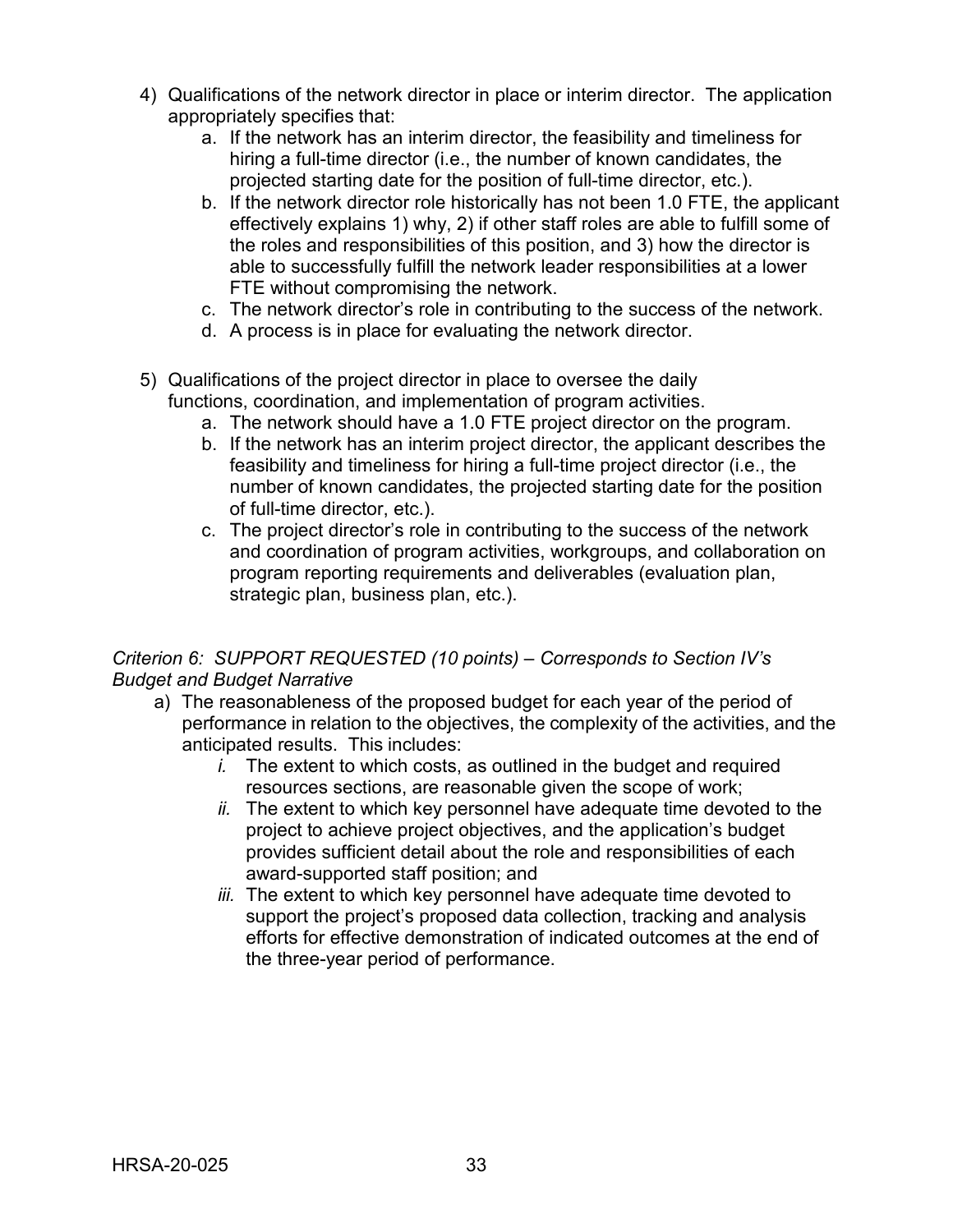# <span id="page-37-0"></span>**2. Review and Selection Process**

The objective review process provides an objective evaluation to the individuals responsible for making award decisions. The highest ranked applications receive consideration for award within available funding ranges. HRSA may also consider assessment of risk and the other pre-award activities described in Section 3 below. See Section 5.3 of HRSA's *SF-424 [Application Guide](http://www.hrsa.gov/grants/apply/applicationguide/sf424guide.pdf)* for more details.

For this program, HRSA will use funding preferences.

#### **Funding Preferences**

This program provides a funding preference for some applicants, as authorized by Section 330A(h) of the Public Health Service Act (42 U.S.C. 254c(f)). Applicants receiving the preference will be placed in a more competitive position among applications that can be funded. Applications that do not receive a funding preference will receive full and equitable consideration during the review process. HRSA staff will determine the funding factor and will grant it to any qualified applicant organization that specifically requests and demonstrates that they meet the criteria for the preference as follows:

## **Qualification 1: Health Professional Shortage Area (HPSA)**

You can request this funding preference if the service area of the applicant is located in an officially designated health professional shortage area (HPSA). Applicants must include a screenshot or printout from the HRSA Shortage Designation website, which indicates if a particular address is located in a HPSA: [https://data.hrsa.gov/tools/shortage-area/by-address.](https://data.hrsa.gov/tools/shortage-area/by-address)

## **Qualification 2: Medically Underserved Community/Populations (MUC/MUPs)**

You can request this funding preference if the applicant is located in a medically underserved community (MUC) or serves medically underserved populations (MUPs). Applicants must include a screenshot or printout from the HRSA Shortage Designation website that indicates if a particular address is located in a MUC or serves an MUP: [https://data.hrsa.gov/tools/shortage-area/by-address.](https://data.hrsa.gov/tools/shortage-area/by-address)

# **Qualification 3: Focus on Primary Care, and Wellness and Prevention Strategies**

You can request this funding preference if your project focuses on primary care and wellness and prevention strategies. You must include a brief justification (no more than three sentences) describing how your project focuses on primary care and wellness and prevention strategies in **Attachment 8**.

If requesting a funding preference, please indicate which qualification is being met in the **Project Abstract** and **Attachment 8**. Please label documentation as *Proof of Funding Preference Designation/Eligibility*. If you do not provide appropriate documentation in Attachment 9, as described, you will not receive the funding preference.

HRSA highly recommends that the applicant include this language:

"Applicant organization name is requesting a funding preference based on qualification X. County Y is (in a designated HPSA; or in a MUC/MUP; or is focusing on primary care, and wellness and prevention strategies)."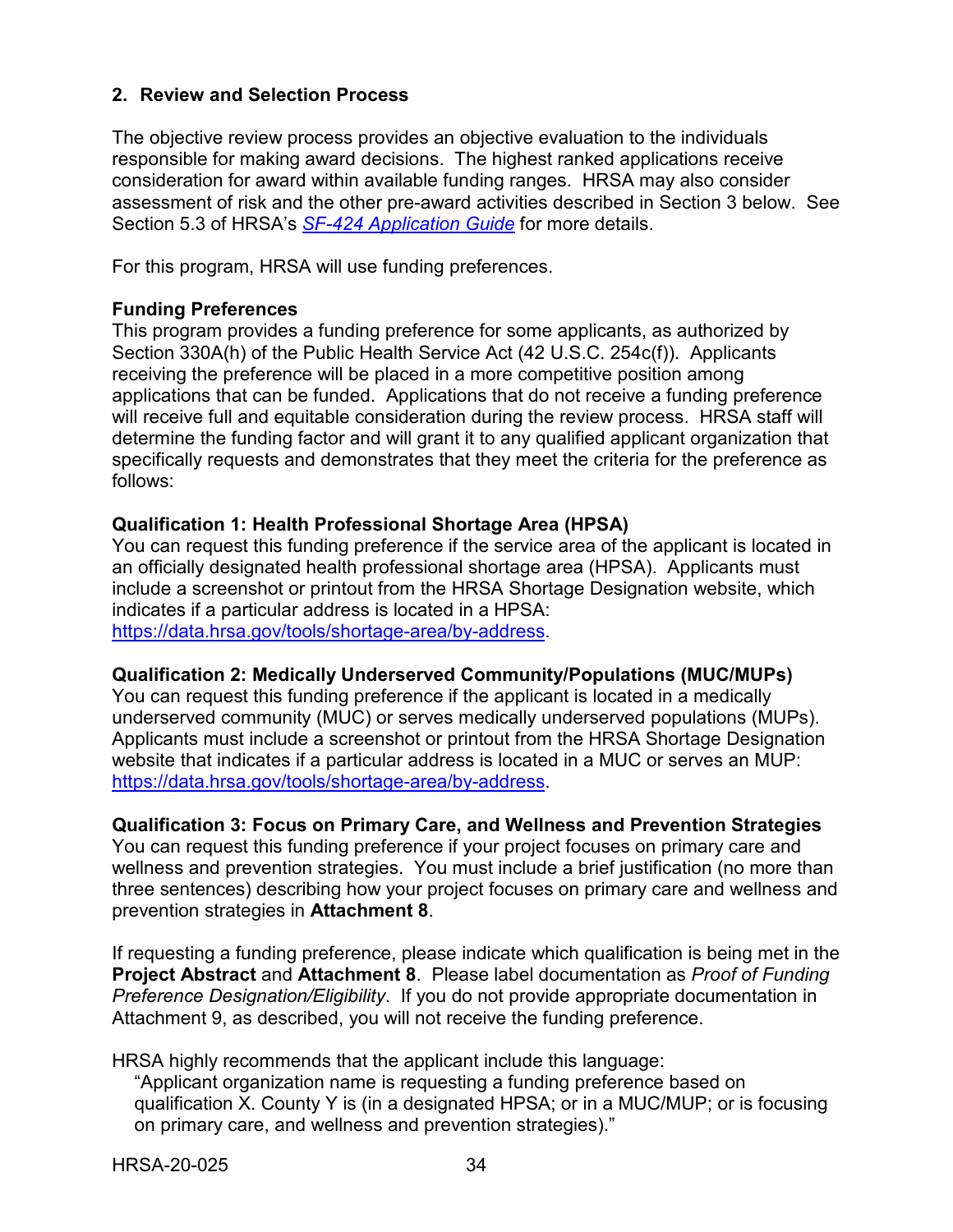You only have to meet one of the qualifications stated above to receive the preference. Meeting more than one qualification does not increase an applicant's competitive position.

# <span id="page-38-0"></span>**3. Assessment of Risk**

HRSA may elect not to fund applicants with management or financial instability that directly relates to the organization's ability to implement statutory, regulatory or other requirements [\(45 CFR § 75.205\)](https://www.ecfr.gov/cgi-bin/retrieveECFR?gp=1&SID=4d52364ec83fab994c665943dadf9cf7&ty=HTML&h=L&r=PART&n=pt45.1.75).

HRSA reviews applications receiving a favorable objective review for other considerations that include past performance, as applicable, cost analysis of the project/program budget, assessment of your management systems, ensuring continued applicant eligibility, and compliance with any public policy requirements, including those requiring just-in-time submissions. HRSA may ask you to submit additional programmatic or administrative information (such as an updated budget or "other support" information) or to undertake certain activities (such as negotiation of an indirect cost rate) in anticipation of an award. However, even at this point in the process, such requests do not guarantee that HRSA will make an award. Following review of all applicable information, HRSA's approving and business management officials will determine whether HRSA can make an award, if special conditions are required, and what level of funding is appropriate.

Award decisions are discretionary and are not subject to appeal to any HRSA or HHS official or board.

Effective January 1, 2016, HRSA is required to review and consider any information about your organization that is in the [Federal Awardee Performance and Integrity](https://www.fapiis.gov/)  [Information System \(FAPIIS\).](https://www.fapiis.gov/) You may review and comment on any information about your organization that a federal awarding agency previously entered. HRSA will consider any of your comments, in addition to other information in [FAPIIS](https://www.fapiis.gov/) in making a judgment about your organization's integrity, business ethics, and record of performance under federal awards when completing the review of risk posed as described in [45 CFR § 75.205 HHS Awarding Agency Review of Risk Posed by](https://www.ecfr.gov/cgi-bin/retrieveECFR?gp=1&SID=4d52364ec83fab994c665943dadf9cf7&ty=HTML&h=L&r=PART&n=pt45.1.75)  [Applicants.](https://www.ecfr.gov/cgi-bin/retrieveECFR?gp=1&SID=4d52364ec83fab994c665943dadf9cf7&ty=HTML&h=L&r=PART&n=pt45.1.75)

HRSA will report to FAPIIS a determination that an applicant is not qualified [\(45 CFR §](https://www.ecfr.gov/cgi-bin/retrieveECFR?gp=1&SID=4d52364ec83fab994c665943dadf9cf7&ty=HTML&h=L&r=PART&n=pt45.1.75)  [75.212\)](https://www.ecfr.gov/cgi-bin/retrieveECFR?gp=1&SID=4d52364ec83fab994c665943dadf9cf7&ty=HTML&h=L&r=PART&n=pt45.1.75).

# <span id="page-38-1"></span>**VI. Award Administration Information**

# <span id="page-38-2"></span>**1. Award Notices**

HRSA will issue the Notice of Award (NOA) prior to the start date of July 1, 2020. See Section 5.4 of HRSA's *SF-424 [Application Guide](http://www.hrsa.gov/grants/apply/applicationguide/sf424guide.pdf)* for additional information.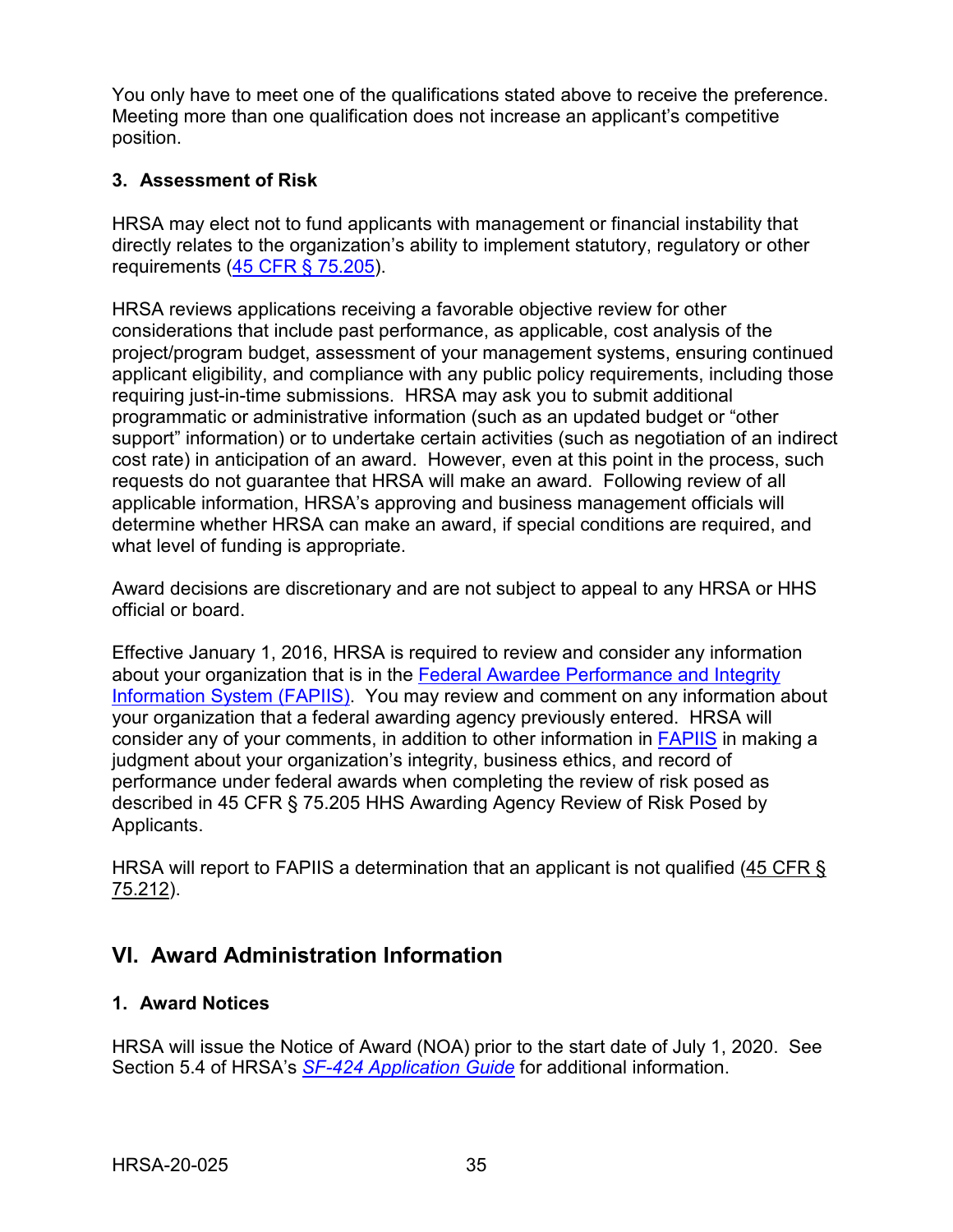# <span id="page-39-0"></span>**2. Administrative and National Policy Requirements**

See Section 2.1 of HRSA's *SF-424 [Application Guide](http://www.hrsa.gov/grants/apply/applicationguide/sf424guide.pdf)*.

#### **Requirements of Subawards**

The terms and conditions in the NOA apply directly to the recipient of HRSA funds. The recipient is accountable for the performance of the project, program, or activity; the appropriate expenditure of funds under the award by all parties; and all other obligations of the recipient, as cited in the NOA. In general, the requirements that apply to the recipient, including public policy requirements, also apply to sub recipients under awards. See [45 CFR § 75.101 Applicability](https://www.ecfr.gov/cgi-bin/retrieveECFR?gp=1&SID=4d52364ec83fab994c665943dadf9cf7&ty=HTML&h=L&r=PART&n=pt45.1.75) for more details.

## **Human Subjects Protection**

Federal regulations [\(45 CFR part 46\)](https://www.ecfr.gov/cgi-bin/text-idx?SID=5ec405e535881de66e6f153cdf4cdcf8&mc=true&node=pt45.1.46&rgn=div5) require that applications and proposals involving human subjects must be evaluated with reference to the risks to the subjects, the adequacy of protection against these risks, the potential benefits of the research to the subjects and others, and the importance of the knowledge gained or to be gained. If you anticipate research involving human subjects, you must meet the requirements of the HHS regulations to protect human subjects from research risks.

#### **Data Rights**

All publications developed or purchased with funds awarded under this notice must be consistent with the requirements of the program. Pursuant to 45 CFR § 75.322(b), the recipient owns the copyright for materials that it develops under an award issued pursuant to this notice, and HHS reserves a royalty-free, nonexclusive, and irrevocable right to reproduce, publish, or otherwise use those materials for federal purposes, and to authorize others to do so. In addition, pursuant to 45 CFR § 75.322(d), the Federal Government has the right to obtain, reproduce, publish, or otherwise use data produced under this award and has the right to authorize others to receive, reproduce, publish, or otherwise use such data for federal purposes, e.g., to make it available in government-sponsored databases for use by others. If applicable, the specific scope of HRSA rights with respect to a particular federally supported effort will be addressed in the NOA. Data and copyright-protected works developed by a subrecipient also are subject to the Federal Government's data rights.

## <span id="page-39-1"></span>**3. Reporting**

Award recipients must comply with Section 6 of HRSA's *SF-424 [Application Guide](http://www.hrsa.gov/grants/apply/applicationguide/sf424guide.pdf)* **and** the following reporting and review activities:

## **Annual Reports**

1) **Federal Financial Status Report (FFR).** A Federal Financial Report (FFR) is required at the end of each budget period. The report is an accounting of expenditures under the project that year. Financial reports must be submitted electronically through the HRSA Electronic Handbook System (EHB). More specific information will be included in the Notice of Award.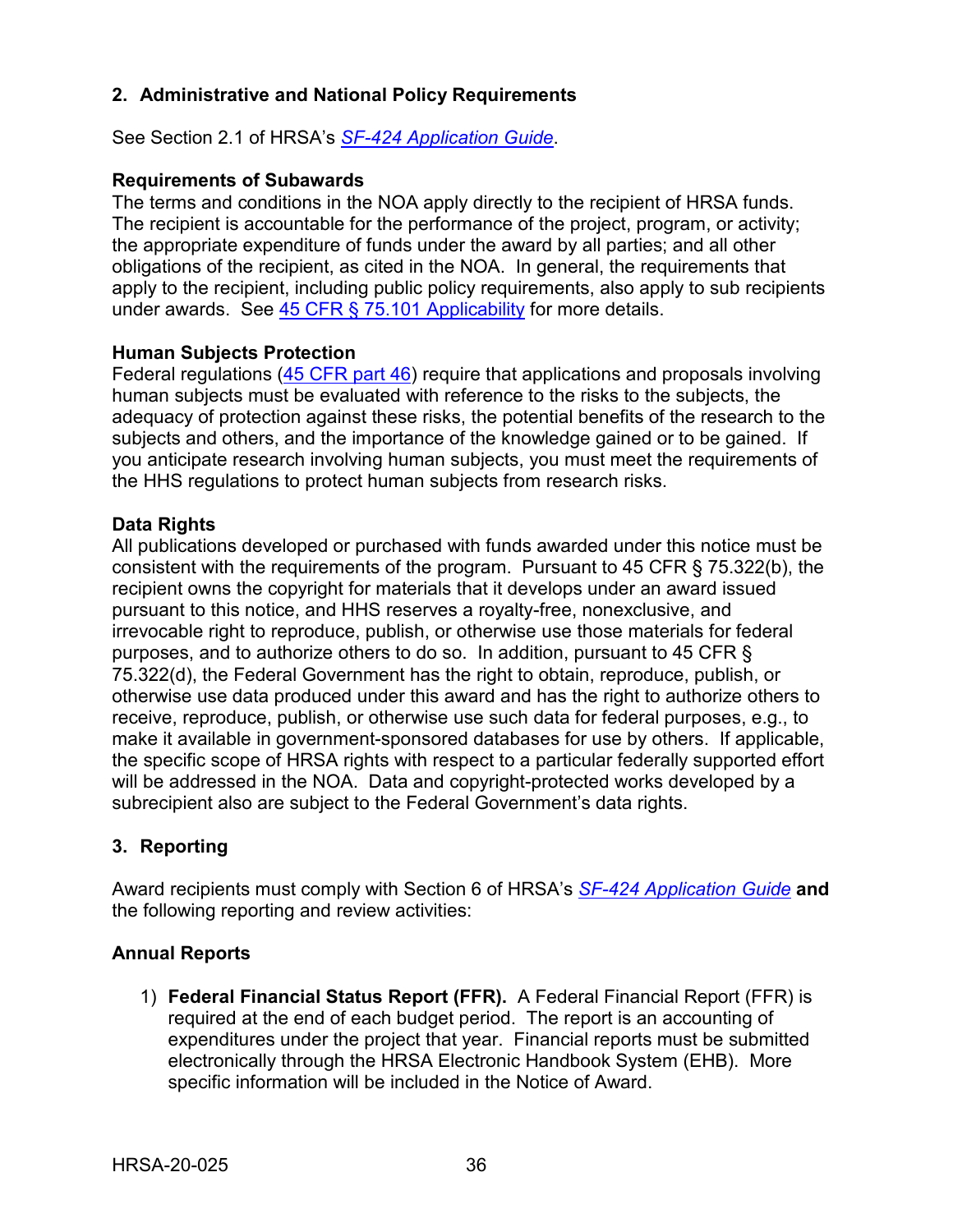- 2) **Progress Report**. Award recipients must submit a progress report to HRSA on an annual basis. Submission and HRSA approval of your Progress Report(s) triggers the budget period renewal and release of subsequent year funds. This report demonstrates award recipient progress on program-specific goals. Further information will be provided in the award notice.
- 3) **Performance Measures**. A performance measures report is required for continued funding after the end of each budget period in the Performance Improvement Measurement System (PIMS). Upon award, recipients will be notified of specific performance measures required for reporting. FORHP may request PIMS data on quality and other endorsed measures modified under the Quality Payment Program that are not included in the application but are relevant to the recipient's topic area and of interest to FORHP.

# **Other Required Reports and/or Plans**

- 1) **Data Dashboard**. Award recipients will be expected to establish and submit a data dashboard of key project measures and resulting outcomes at the end of the first year of their period of performance and within 30 days of the end of year three of the period of performance. Data dashboards identify key project data to support the ongoing data collection, documentation and tracking across the threeyear period of performance as well as resulting project outcome data. Further information will be provided upon receipt of the award.
- 2) **Strategic Plan**. Recipients will be required to submit a five-year strategic plan by month six of the first year of the award. This strategic plan will provide guidance for program development throughout the award period and beyond. Further information on what to include in this plan will be provided upon receipt of the award.
- 3) **Evaluation Plan.** Recipients will be required to submit a robust evaluation plan that will be used to evaluate the effectiveness of the network and program activities throughout the award by month nine of the first year of the award. Further information on what to include in this plan will be provided upon receipt of the award.
- 4) **Marketing Plan.** Recipients will be required to submit a marketing plan that will be used by the network to promote its products and services by month six of the second year of the award. Further information on what to include in this plan will be provided upon receipt of the award.
- 5) **Business Model and Funding Plan.** By month one of the third year of the award, recipients will be required to define a business approach and document proposed RHND activities that illustrate how revenue will be generated by the network. Further information on what to include in this plan will be provided upon receipt of the award.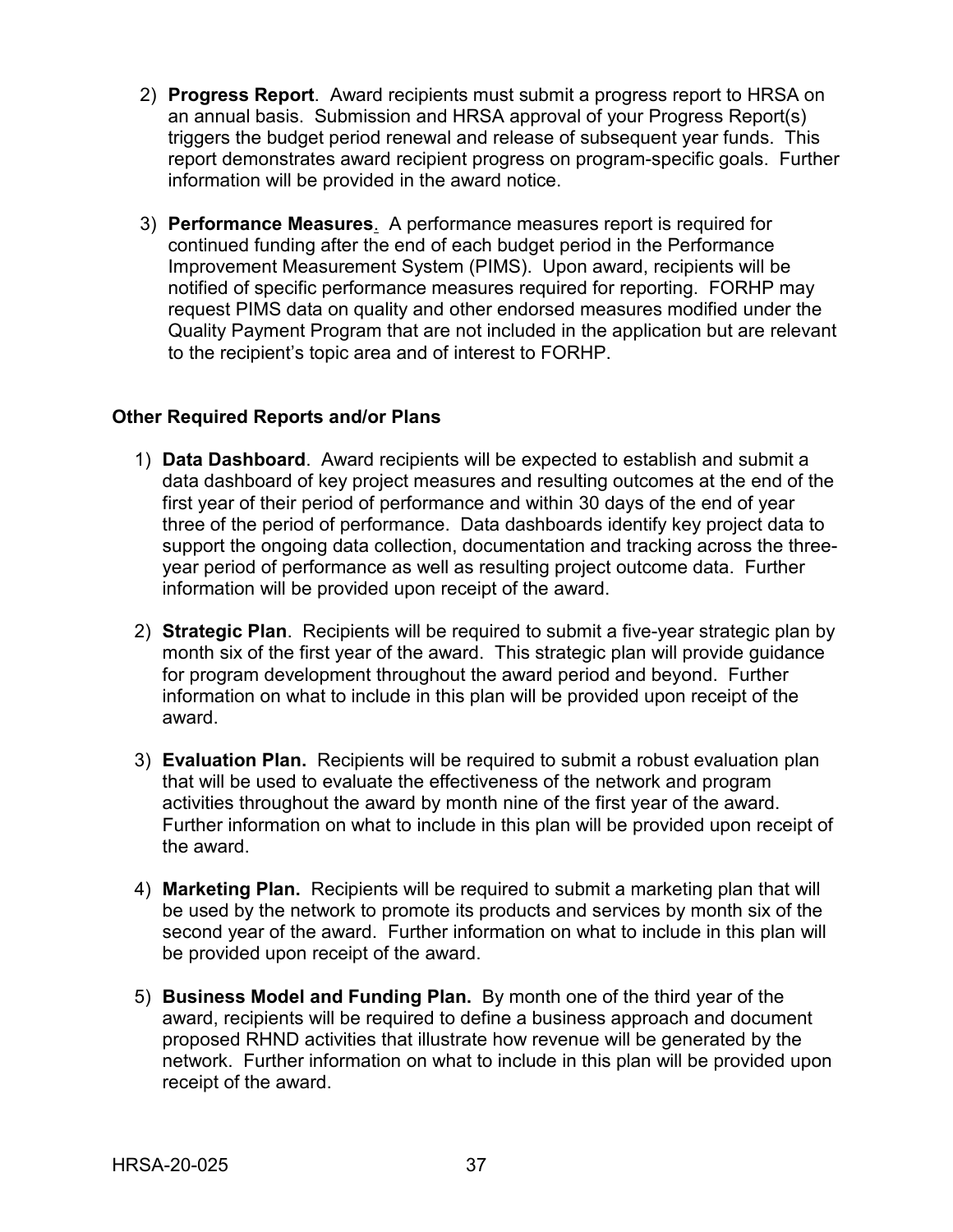- 6) **Final Sustainability Plan.** As part of receiving the award, recipients are required to submit a final sustainability plan by month six of the third year of the award. This sustainability plan will be different and more robust than the plan submitted with the original application. Further information on what to include in this plan will be provided upon receipt of the award.
- 7) **Final Evaluation Report.** Recipients are required to submit a final program evaluation report three months after the end of their project period that will show, explain, and discuss the impact and outcomes of the project. Further information will be provided in the award notice.
- 8) **Final Report.** A final report is due three months after the project period ends. The final report will collect information such as: program-specific goals and progress on strategies; core performance measurement data; impact of the overall project; the degree to which the recipient achieved the mission, goal and strategies outlined in the program; and overall experiences over the project period. The final report must be submitted on-line by recipients in the Electronic Handbooks system at https://grants.hrsa.gov/webexternal/home.asp. Further information will be provided upon receipt of award.
- 9) **Integrity and Performance Reporting.** The NOA will contain a provision for integrity and performance reporting in [FAPIIS,](https://www.fapiis.gov/) as required in [45 CFR part 75](https://www.ecfr.gov/cgi-bin/retrieveECFR?gp=1&SID=4d52364ec83fab994c665943dadf9cf7&ty=HTML&h=L&r=PART&n=pt45.1.75)  [Appendix XII.](https://www.ecfr.gov/cgi-bin/retrieveECFR?gp=1&SID=4d52364ec83fab994c665943dadf9cf7&ty=HTML&h=L&r=PART&n=pt45.1.75)

# <span id="page-41-0"></span>**VII. Agency Contacts**

You may request additional information and/or technical assistance regarding business, administrative, or fiscal issues related to this NOFO by contacting:

Benoit Mirindi, PhD, MPH, MPA Senior Public Health Analyst Division of Grants Management Operations, OFAM Health Resources and Services Administration 5600 Fishers Lane, Mailstop 10SWH03 Rockville, MD 20857 Telephone: (301) 443-6606 Email: [BMirindi@hrsa.gov](mailto:BMirindi@hrsa.gov)

You may request additional information regarding the overall program issues and/or technical assistance related to this NOFO by contacting:

Robyn Williams Program Coordinator, Federal Office of Rural Health Policy Attn: Rural Health Network Development Program Federal Office of Rural Health Policy Health Resources and Services Administration 5600 Fishers Lane, Room 17W-41C Rockville, MD 20857

HRSA-20-025 38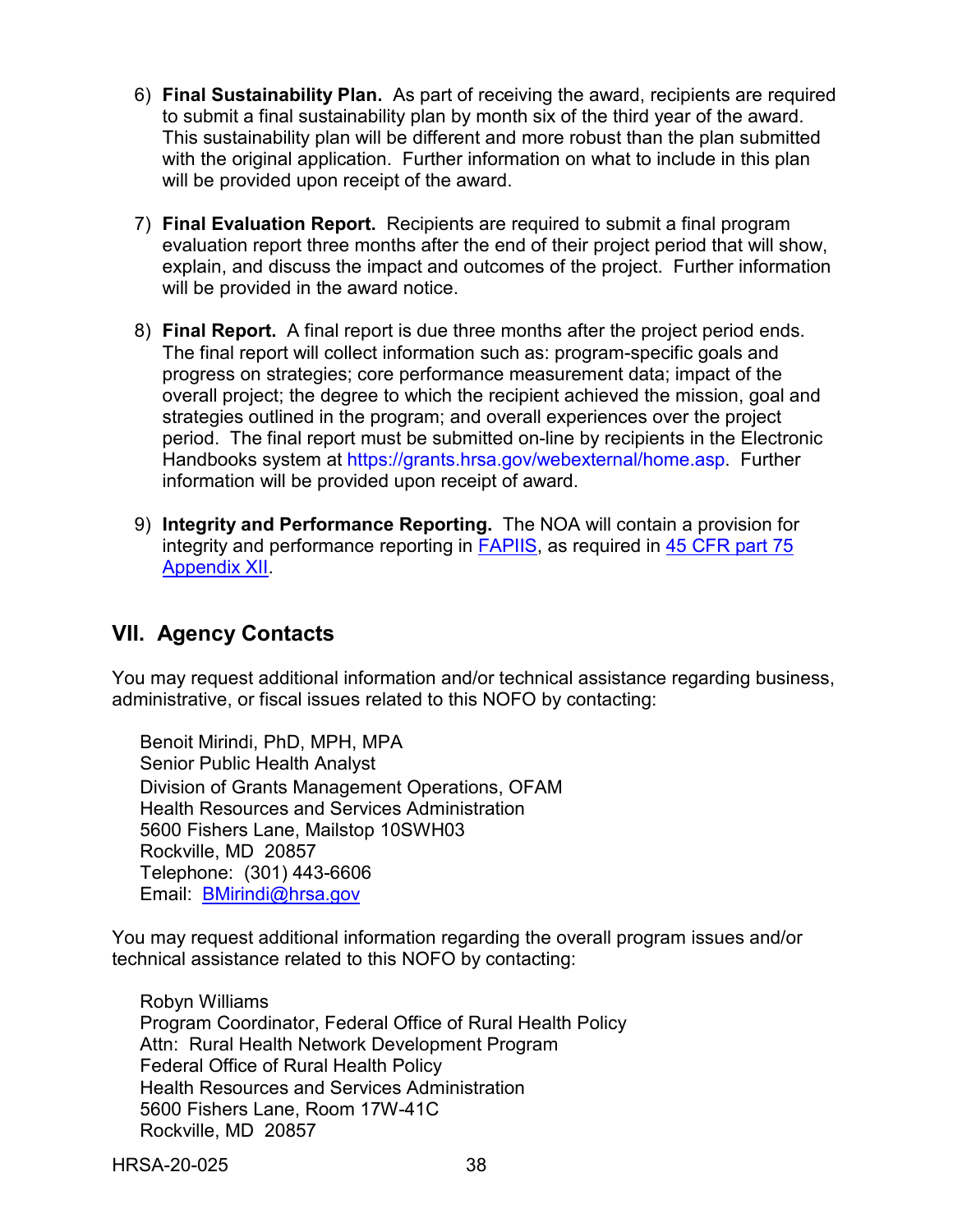Telephone: (301) 443-0624 Email: [RWilliams@hrsa.gov](mailto:RWilliams@hrsa.gov)

You may need assistance when working online to submit your application forms electronically. Always obtain a case number when calling for support. For assistance with submitting the application in Grants.gov, contact Grants.gov 24 hours a day, 7 days a week, excluding federal holidays at:

Grants.gov Contact Center Telephone: 1-800-518-4726 (International Callers, please dial 606-545-5035) Email: [support@grants.gov](mailto:support@grants.gov) Self-Service Knowledge Base: [https://grants](https://grants-portal.psc.gov/Welcome.aspx?pt=Grants)[portal.psc.gov/Welcome.aspx?pt=Grants](https://grants-portal.psc.gov/Welcome.aspx?pt=Grants)

Successful applicants/recipients may need assistance when working online to submit information and reports electronically through HRSA's Electronic Handbooks (EHBs). For assistance with submitting information in HRSA's EHBs, contact the HRSA Contact Center, Monday–Friday, 8 a.m. to 8 p.m. ET, excluding federal holidays at:

HRSA Contact Center Telephone: (877) 464-4772 TTY: (877) 897-9910 Web: <http://www.hrsa.gov/about/contact/ehbhelp.aspx>

# <span id="page-42-0"></span>**VIII. Other Information**

# **Technical Assistance**

HRSA has scheduled following technical assistance:

## *Webinar*

Day and Date: Thursday, October 3, 2019 Time: 2:30 - 4 p.m. E.T Call-In Number: 1- 888-831-6080 Participant Code: 9895049 Weblink: **<https://hrsa.connectsolutions.com/rhn-development/>** Playback Number: 1- 800-234-4804 Passcode: 111419

# **Tips for Writing a Strong Application**

See Section 4.7 of HRSA's [SF-424 Application Guide.](http://www.hrsa.gov/grants/apply/applicationguide/sf424guide.pdf)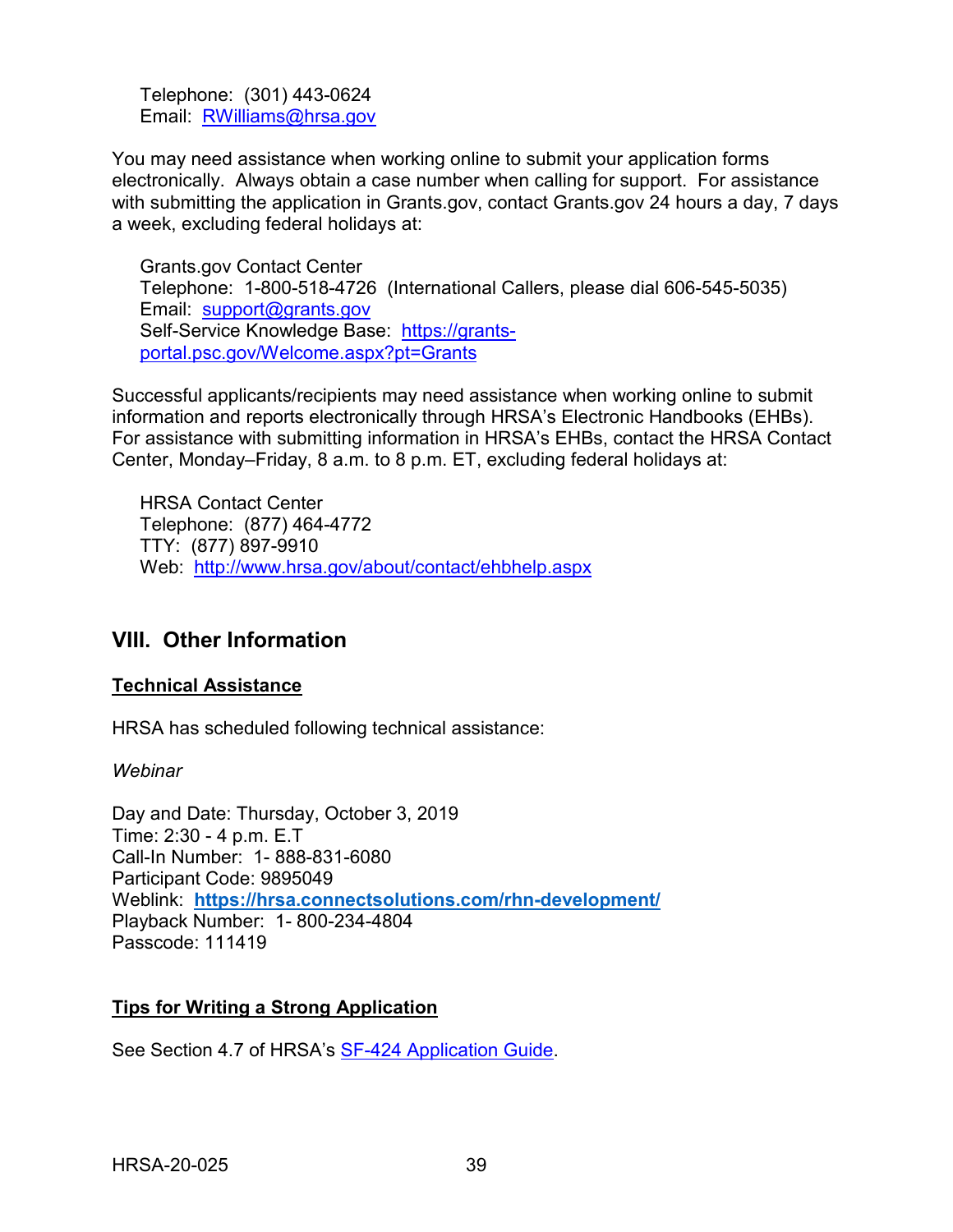# **Appendix A: Pre-Application Planning Advice**

<span id="page-43-0"></span>Successful applicants have shared that an effective strategy in their pre-application planning process was to involve all parties having a stake in their project. HRSA urges significant community involvement in the project from the very beginning. You should work closely with community representatives and organizations that will be affected by the projects or involved with its implementation. Community involvement can be accomplished with town meetings, focus groups, surveys, and other appropriate techniques.

This engagement will help identify and reach consensus on community needs that will be addressed by the project. Community representatives and participating organizations should also be involved in setting the specific goals for the program and in decisions on the allocation of award resources. You may conduct a formal needs assessment in your communities or can rely on assessments conducted by others. If a formal needs assessment has not been conducted, you can demonstrate community needs with demographic data for your community or region, state and national data, and other appropriate information.

- a. Projects that bring together multiple sources of support are encouraged. If other resources are available or anticipated (e.g., federal, state, philanthropic, etc.), it will strengthen the sustainability of the project. HRSA is interested in developing strategies to address the health care needs of underserved populations that can be adapted to other rural communities around the country.
- b. Applications that delay planning, consensus building and approval by appropriate network members until close to the application deadline may risk the appearance that the project does not have sufficient commitment by all network members. This weakness could jeopardize a positive review of the application. Please make sure your community and network members are involved from the start and final signatures are secured well before the application deadline. With the electronic submission process, signed copies of letters of commitment can be scanned for upload.
- c. Prepare a complete budget for the full duration of your period of performance. Your budget narrative should explain how the funds will be spent. The budget narrative must link back to the activities of the proposed project.
- d. Examples of pre-application planning activities within the legislative aim(s) #1, #2, and #3 are:

#### **Aim #1: Achieve efficiencies: Planning activities may include, but are not limited to:**

- Conducting a community health and/or provider needs assessments at the regional and/or local level:
	- o Develop and implement a needs assessment in the community;
	- $\circ$  Identify the most critical need of network partners to ensure their viability;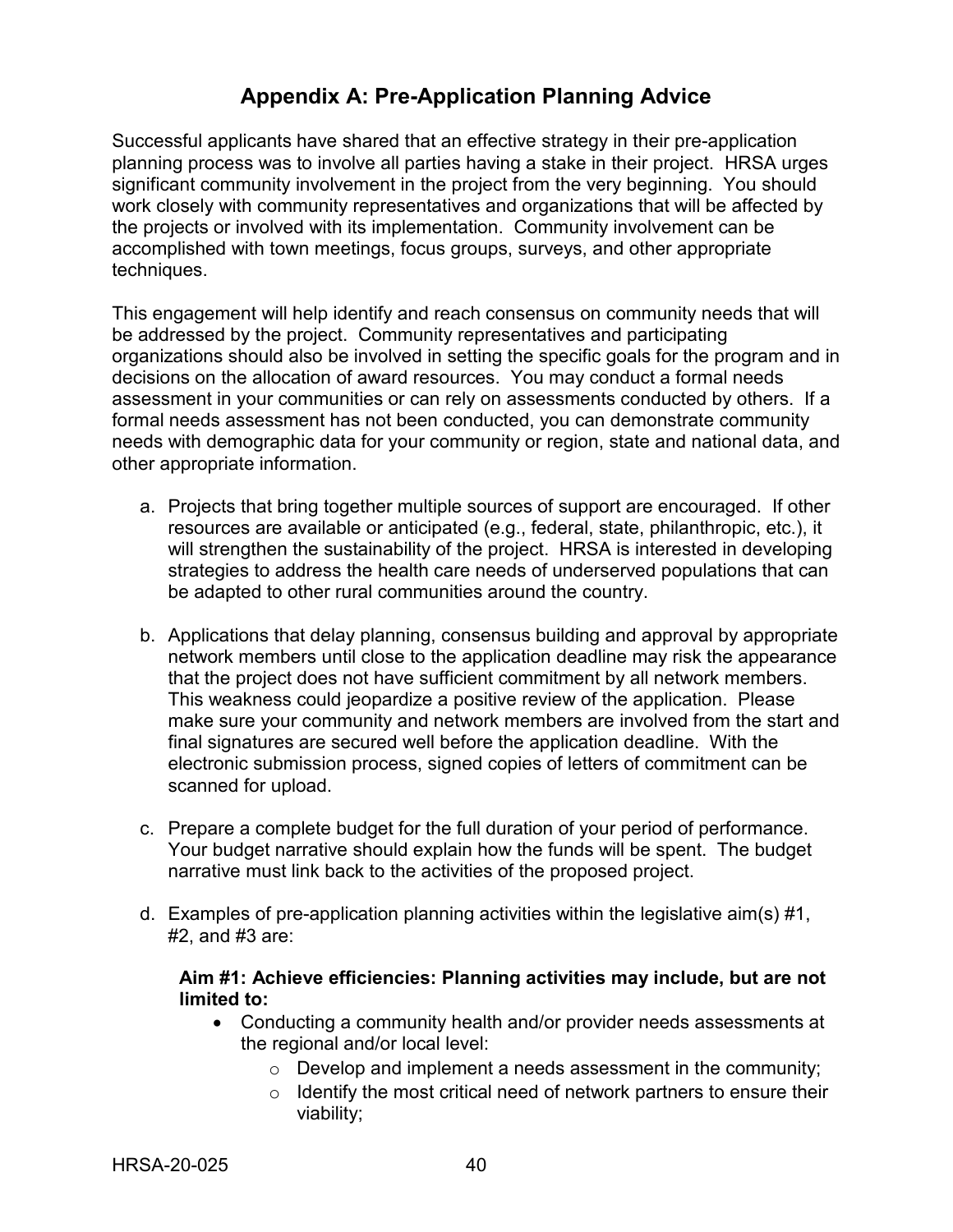- $\circ$  Identify additional collaborating network partners in the community/region;
- o Identify and develop a plan to address workforce issues; or
- o Identify financial resources or gaps available to support services.
- Updating a health information technology plan, which helps to improve outcomes for rural patients, based on the current standards of care, reporting enhancements and/or capacity.
- Identifying a plan for developing regional systems of care to better meet rural patient concerns.
- Identifying opportunities for the network to better address regional and/or local population health needs.

#### **Aim #2: Expand access to, coordinate, and improve the quality of essential health care services:** Planning activities may include, but are not limited to:

- Developing a network business and/or operations plan, which may include:
	- o A formal memorandum of agreement or understanding (MOA/MOU);
	- o A shared mission statement;
	- o A network/governance board or decision making structure;
	- o A set of network by-laws;
	- o The roles and responsibilities of the network partners; or
	- o A business model.
- Identifying the degree to which the network members are ready to integrate their functions and share clinical and/or administrative resources.
- Assessing appropriateness/readiness for Patient Centered Medical Home accreditation.
- Identifying strategies to communicate with the community about changes in the health care landscape and how to maintain access to viable health care services.
- Developing a plan to expand the role of emergency medical services within the community, including loss of services as a result of a hospital closure/conversion.

## **Aim #3: Strengthen the rural health care system as a whole**: Planning activities may include, but are not limited to:

- Identifying ways to encourage cross-organizational collaboration and leadership commitment.
- Assessing the network's sustainability and viability.
- Identifying and establishing ways to obtain regional and/or local community support/buy-in around the development of the network.
- Identify a strategy to leverage broadband connectivity to support health information technology applications in rural communities.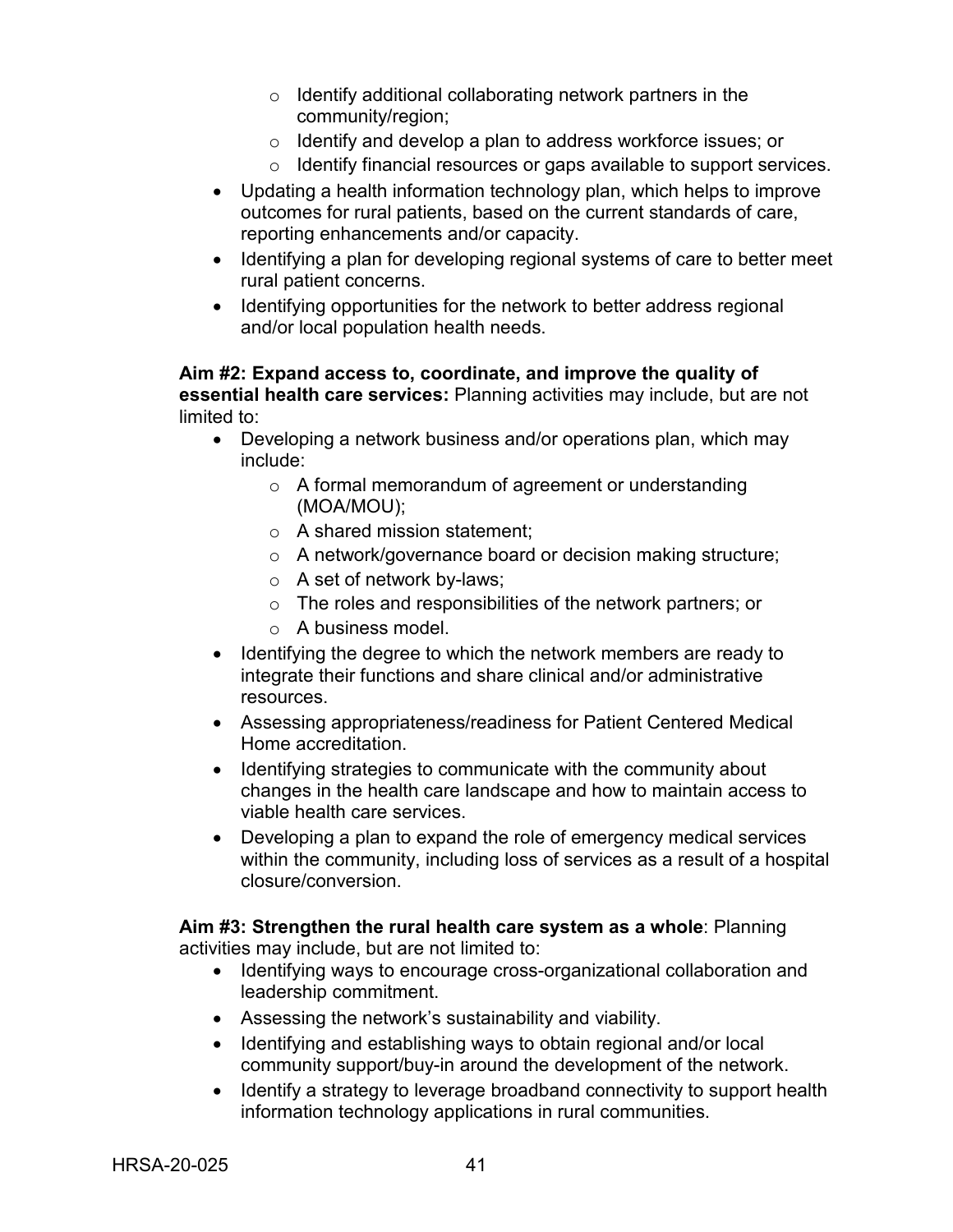# **Appendix B: Legislative Aims Goals**

# <span id="page-45-0"></span>*Legislative Aim: (i) Achieve Efficiencies*

Goal: Integrated health networks will focus on integrating health care services and/or health care delivery of services to achieve efficiencies and improve rural health care services.

# *Legislative Aim: (ii) Expand access to, coordinate and improve the quality of essential health care services*

Goal: Integrated health networks will collaborate to expand access to and improve the quality of essential health care services by focusing on projects and/or network activities directly related to the evolving health care environment.

## *Legislative Aim: (iii) Strengthen the rural health care system as whole*

Goal: Networks are encouraged to improve population health by implementing promising practice, evidence-informed and/or evidence-based approaches to address health disparities and enhance population health in their communities.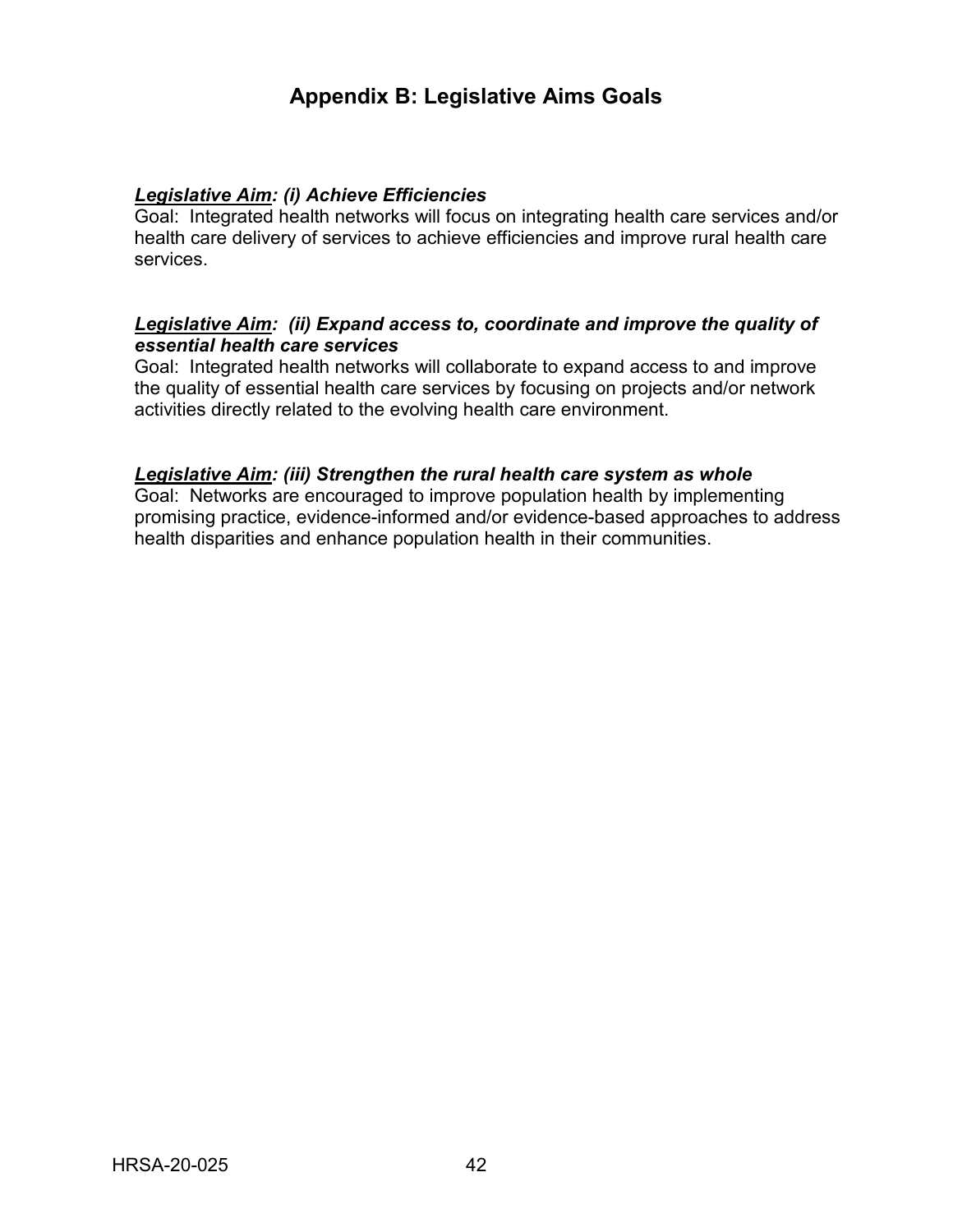# <span id="page-46-0"></span>**Appendix C: Examples of Program Activity Topic Areas Supported by Legislative Aims (i), (ii), and (iii)**

The following are examples of health care activities that support charges (i), (ii), and (iii) outlined in *Appendix B: Goals of Legislative Aims:*

- 1) Specialty and primary care integration
- 2) Integrating emergency medical services (EMS) in hospital settings
- 3) Improving performance on quality measures for clinicians such as through the Physician Quality Reporting System or the Medicare Quality Payment Program, as well as for hospitals, skilled nursing facilities, home health agencies, and/or ambulatory surgical facilities
- 4) Improving the quality and safety of health care by improving care transitions
- 5) Improving coordination of services
- 6) Alleviating the loss of local services and enhancing access to care due to loss of or risk of losing local hospital(s) or maternity care facility(s)
- 7) Implementing telehealth services
- 8) Implementing Health Information Technology/Exchange and Meaningful Use (MU)
- 9) Leveraging competitive negotiations and contracts with Qualified Health Plans (QHPs) through Essential Community Provider (ECP) collaboration
- 10) Implementing innovative alternative payment and delivery models
- 11) Implementing programs to increase primary care workforce in rural areas

Anticipated outcomes of health care activities may include, but are not limited to:

- Improved health care quality and delivery through coordination and financial incentives resulting from meeting clinical quality benchmarks
- Reduced hospital readmissions.
- Increased access to care (including specialized care) through telehealth services
- Fast and efficient sharing of patient data and information across multiple settings and providers.
- Improved patient centered care and patient involvement in self-management.
- Increased allied health, primary, and specialty provider workforce in rural areas.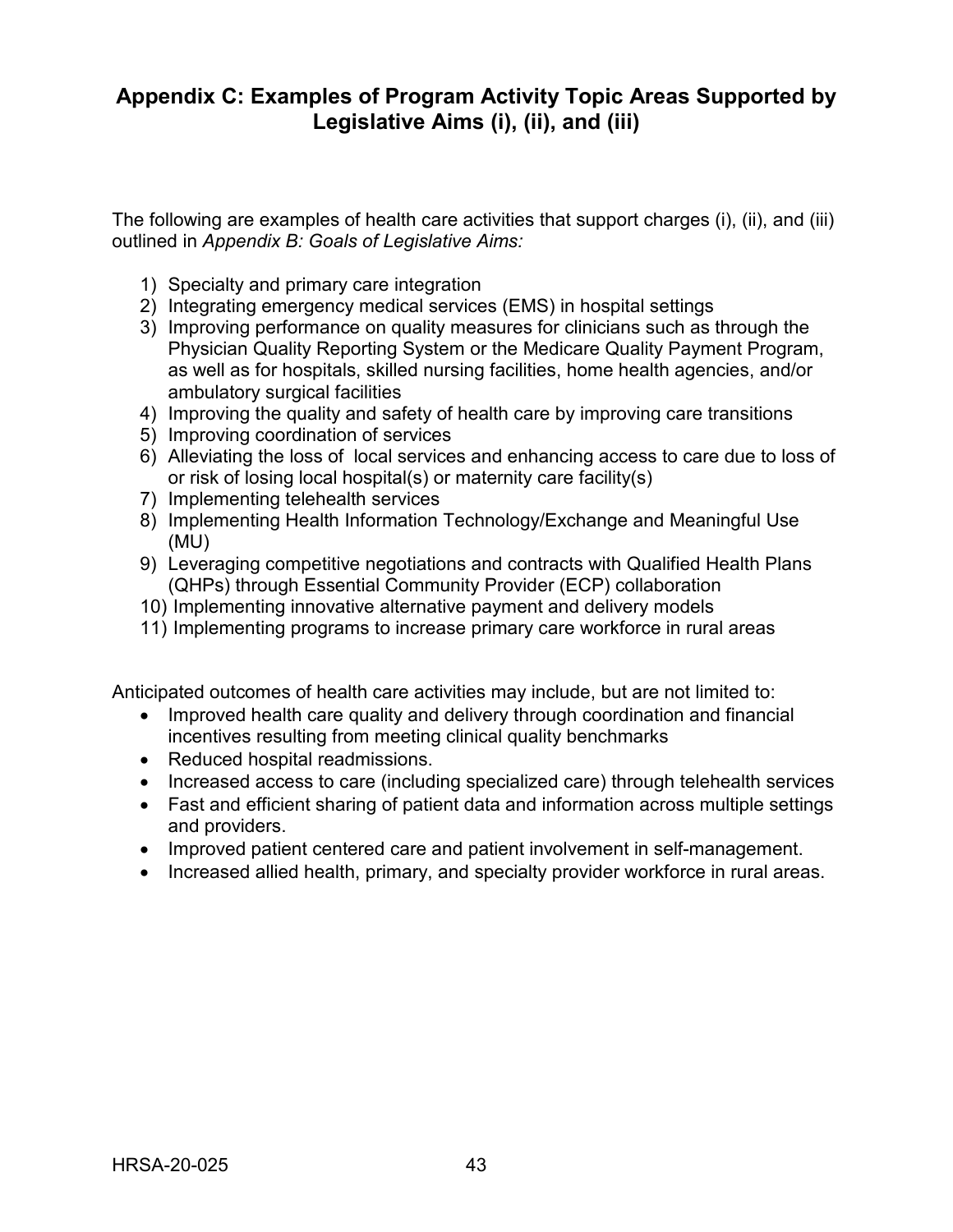# <span id="page-47-0"></span>**Appendix D: Performance Measures Rural Heath Network Development Performance Improvement and Measurement System (PIMS)**

# **PROPOSED MEASURES**

*Please Note: The following measures are proposed, non- finalized, and are subject to change. They have been included to make applicants aware of the types of data reporting that will be required. HRSA will provide additional information if awarded.*

**ACCESS TO CARE** (applicable to all award recipients): Number of individuals from target population who received direct clinical and direct non-clinical services, type of direct services provided.

**POPULATION DEMOGRAPHICS** (applicable to all award recipients): Number of people served by race and ethnicity.

**SUSTAINABILITY** (applicable to all award recipients): Program and network sustainability, including sustainability rates and factors impacting sustainability, ratio for economic impact (use the HRSA's Economic Impact Analysis tool at https:/[/www.ruralhealthinfo.org/econtool t](http://www.ruralhealthinfo.org/econtool)o calculate ratio).

**NETWORK** (optional for award recipients): Identify types and number of organizations in the network.

**NETWORK BENEFITS** (applicable to all award recipients): Identify the benefits of being in the network (cost savings, efficiencies, quality improvement, etc.) realized by the members as a result of being in the network.

**UTILIZATION** (optional for award recipients): Emergency department (ED) rate and 30 day hospital readmission rate

**TELEHEALTH** (optional for award recipients): Number of Patient Care Sessions and Total number of miles saved

**Electronic Health Record (**optional for award recipients): Summary of Care Record: Use of certified EHR technology (CEHRT) to create a summary of care record and electronically transmit such summary to a receiving provider for more than 10 percent of transitions of care and referrals

**CLINICAL MEASURES** (applicable to all award recipients):

(CMS347v2 is the 2019 version) Statin Therapy for the Prevention and Treatment of Cardiovascular Disease, NQF 0059 ( CMS 122v7 is the 2019 version) Comprehensive Diabetes Care, NQF 0421 (CMS69v9 is the 2019 version) Body Mass Index (BMI) Screening and Follow-Up, NQF 0024 Weight Assessment and Physical Activity for Children/Adolescents,, NQF 0028 (CMS138v7 is the 2019 version) Tobacco Use: Screening & Cessation Intervention, NQF 0418 (CMS2v8 is the 2019 version) Screening for Clinical Depression and Follow-Up Plan, NQF 2508 Dental Sealants 6-9 Year-Old, CMS74v7 Primary Carries Prevention, CMS50v6: Closing the Loop, NQF 0097 Medication Reconciliation.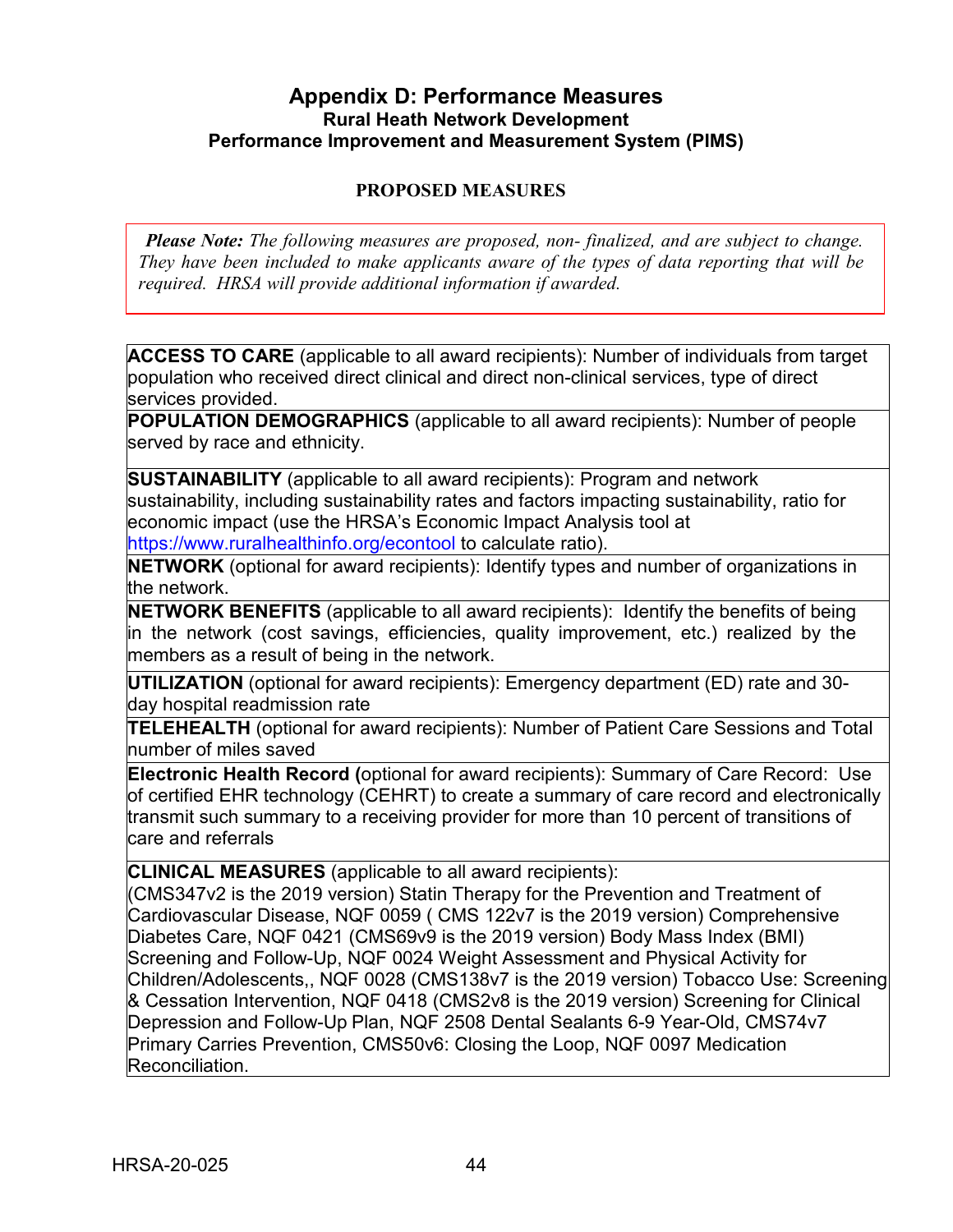# **Appendix E: Common Definitions**

<span id="page-48-0"></span>For the purpose of this notice of funding opportunity, the following terms are defined:

**Budget Period –** An interval of time into which the period of performance is divided for budgetary and funding purposes.

**Developmental Stages of Networks –** Successful rural health networks pass through developmental stages similar to the lifecycle of a single organization. The maturation process is not necessarily linear and a network's effectiveness is not necessarily related to its age; changes in the industry, the market, and members' conditions can cause a temporary downturn or upswing in the network's effectiveness. For purposes of the application, networks can use the following three categories to identify their current stage:

**Formative:** A formative network is in the start-up phase of becoming organized and typically has been in operation for less than two years. Usually the impetus for organizations to form a network is to address a particular problem faced within a community. A formative network typically focuses on program and strategic planning, formalizes relationships among the network participants, and develops a strategic plan including performance measures and financial sustainability strategies. Prior collaboration is not required for network members.

**Evolving:** An evolving network typically has worked together for at least two or three years, may have begun to develop shared services, or developed joint community-based initiatives, and may have begun to integrate functions such as joint purchasing, information systems, and shared staffing.

**Equipment** – Tangible nonexpendable personal property that has a useful life of more than one year and an acquisition cost of \$5,000 or more per unit or the capitalization threshold established by the recipient, whichever is less. See Section 45 CFR 75.320.

**Health Care Provider** – Health care providers are defined as: hospitals, public health agencies, home health providers, mental health centers, substance abuse service providers, rural health clinics, primary care providers, oral health providers, social service agencies, health profession schools, local school districts, emergency services providers, community and migrant health centers, federally-qualified health centers, tribal health programs, churches, and civic organizations that are/will be providing health related services.

**Health Information Technology** – The electronic storage of records, electronic billing, electronic ordering of tests and procedures, and even a shared, interoperable network to allow providers to communicate with one another.

**Horizontal Network** – A network composed of the same type of health care provider, e.g., all hospitals or all community health centers as one network.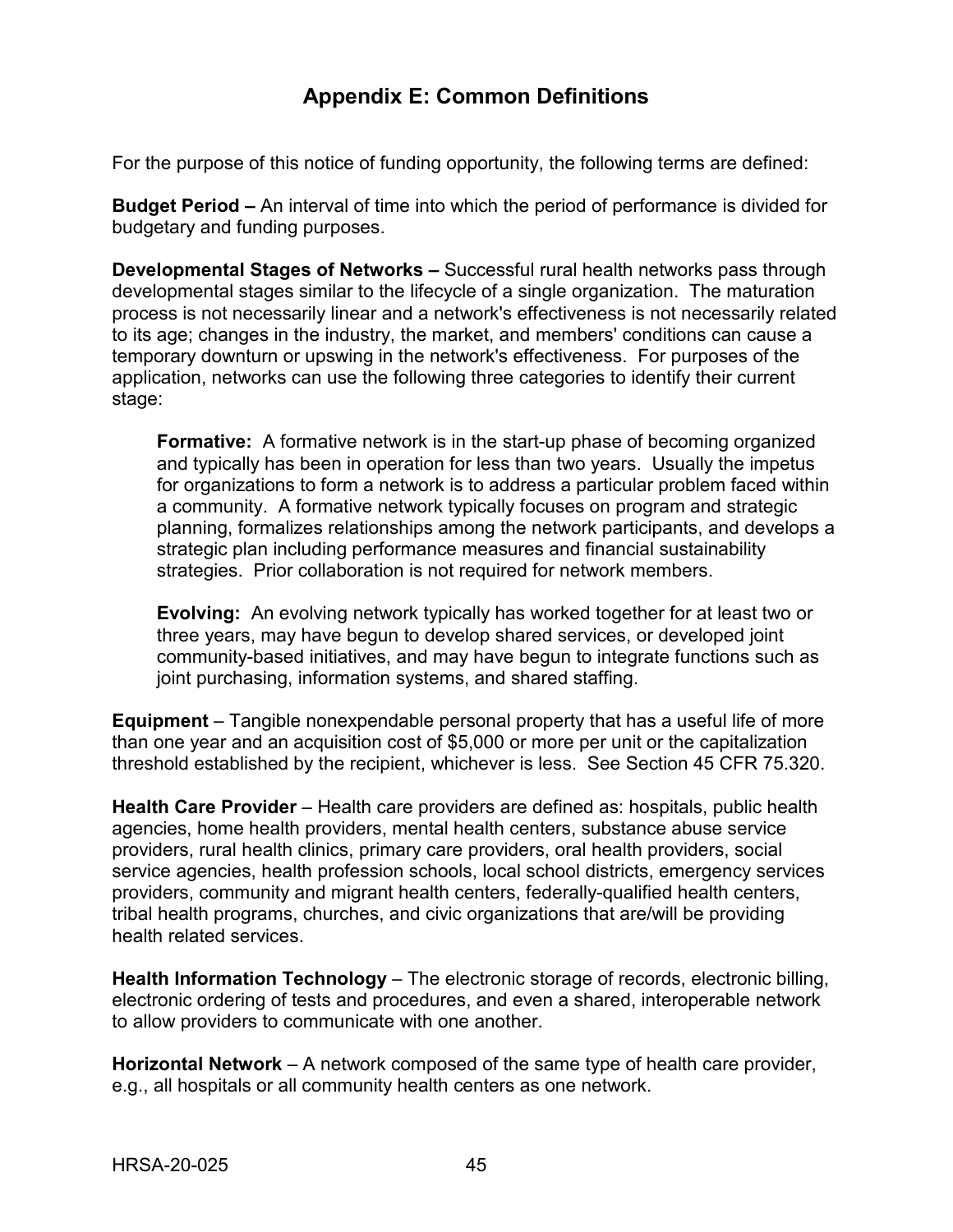**Hospital Closure** – The cessation of general, short-term, acute inpatient care within the past three years.

**Hospital Conversion** – A former hospital that now provides a mix of health services, but no inpatient care. Converted facilities could provide urgent care, rehabilitation, primary care, skilled nursing care, etc.

**Integrated Rural Health Network –** A formal organizational arrangement among at least three separately owned health care providers or other entities that provide or support the delivery of health care services. The purpose of an Integrated Rural Health Network is to foster collaboration and integration of functions among network entities to strengthen the rural health care system.

**Memorandum of Agreement –** The Memorandum of Agreement (MOA) is a written document that must be signed by all network member CEOs, Board Chairs or tribal authorities to signify their formal commitment as network members. An acceptable MOA must describe the network purpose and activities in general; member responsibilities in terms of financial contribution, participation, and voting; and membership benefits.

**Network Director** – An individual designated by the award recipient institution to direct the project or program being supported by the award. The network director is responsible and accountable to the recipient organization officials for the proper conduct of the project or program. The entity (organization) is, in turn, legally responsible and accountable to HRSA and HHS for the performance and financial aspects of the awardsupported activity. The interim network director may be employed by or under contract to the award recipient organization. The permanent network director may be under contract to the award recipient and the contractual agreement must be explained.

**Nonprofit** – Any entity that is a corporation or association of which no part of the net earnings may benefit private shareholders or individuals and is identified as nonprofit by the IRS.

**Notice of Award** – The legally binding document that serves as a notification to the recipient and others that federal funds have been awarded, contains or references all terms of the award and documents the obligation of federal funds in the HHS accounting system.

**Project** – All proposed activities specified in an award application as approved for funding.

**Period of Performance** – The total time for which support of a discretionary project has been approved. A period of performance may consist of one or more budget periods. The total period of performance comprises the original period of performance and any extension periods.

**Recipient –** An entity, usually but not limited to non-federal entities, that receives a federal award directly from a federal awarding agency to carry out an activity under a federal program. The term recipient does not include subrecipients.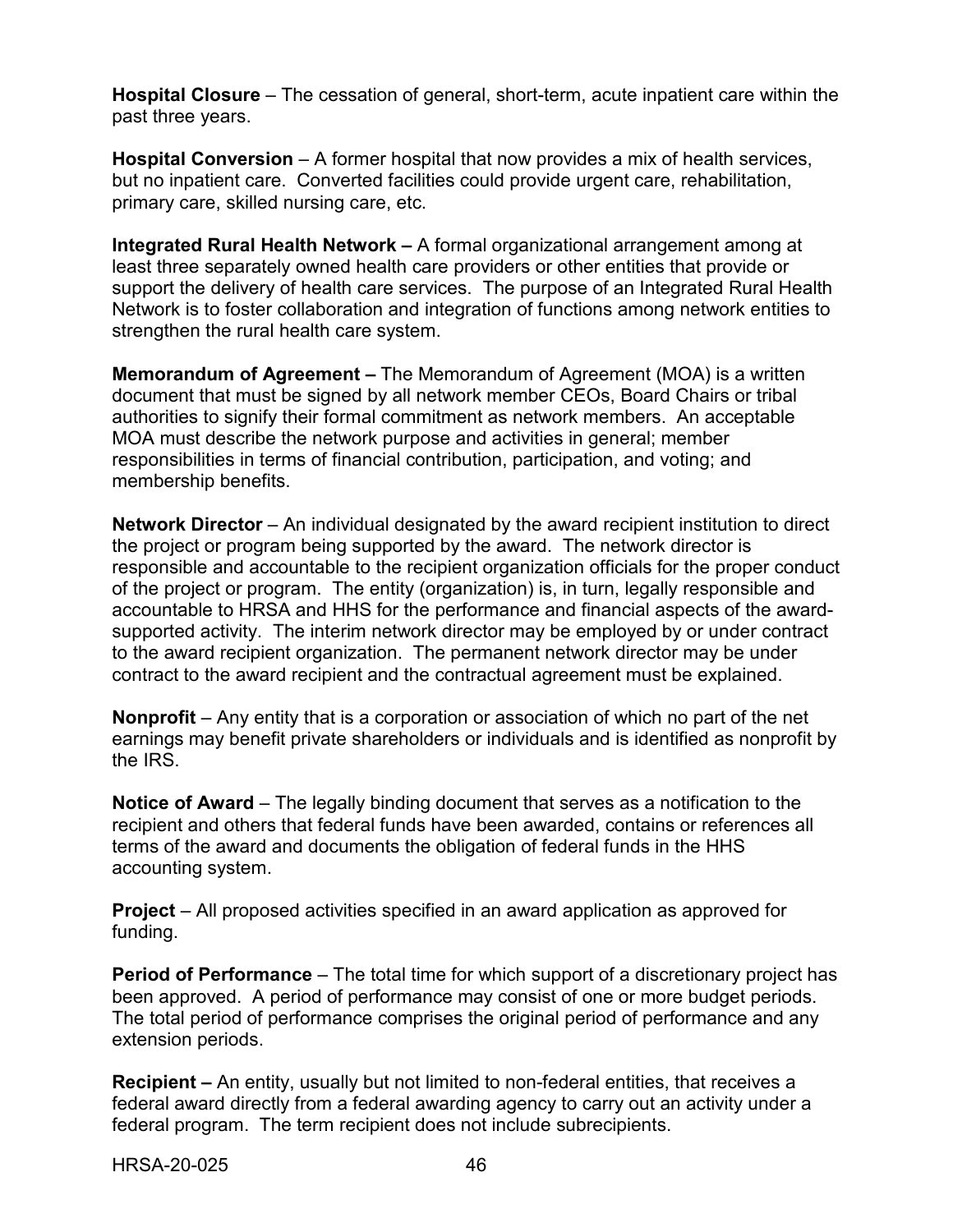**Rural –** All counties that are not designated as parts of Metropolitan Areas (MAs) by the Office of Management and Budget (OMB) are considered rural. In addition, HRSA uses the Rural Urban Commuting Area Codes (RUCAs), developed by the WWAMI Rural Research Center at the University of Washington and the Department of Agriculture's Economic Research Service, to designate "Rural" areas within MAs. <https://datawarehouse.hrsa.gov/tools/analyzers/geo/Rural.aspx>

**Rural Hospital** – Any short-term, general, acute, non-federal hospital that is not located in a metropolitan county, is located in a RUCA type 4 or higher, or is a Critical Access Hospital.

**State** – Includes, in addition to the 50 states, the District of Columbia, Guam, the Commonwealth of Puerto Rico, the Northern Mariana Islands, American Samoa, the U.S. Virgin Islands, and the Republic of Palau.

**Telehealth** – The use of electronic information and telecommunications technologies to support long-distance clinical health care, patient and professional health-related education, public health, and health administration.

**Tribal Government –** Includes all federally-recognized tribes and state-recognized tribes.

**Tribal Organization –** Includes an entity authorized by a tribal government or consortia of tribal governments.

**Vertical Network –** A network composed of a variety of health care provider types, e.g., a hospital, rural health clinic, and public health department.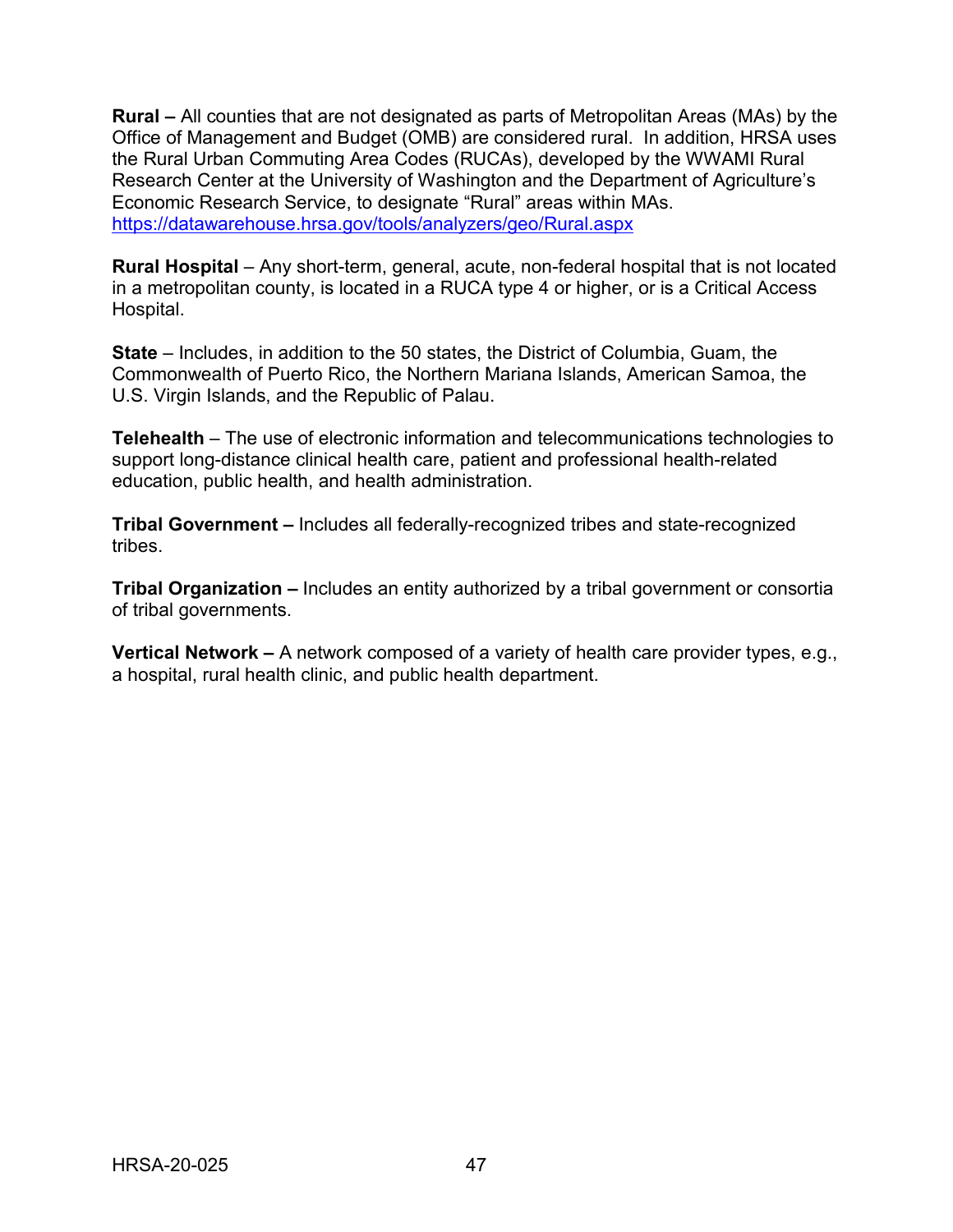# **Appendix F: Useful Resources**

<span id="page-51-0"></span>Several sources offer data and information that will help you in preparing the application. You are especially encouraged to review the reference materials available at the following websites:

### **Academy for Health Services Research and Health Policy/ Robert Wood Johnson's Networking for Rural Health**

- Reference material available at the website, which includes:
- Principles of Rural Health Network Development and Management
- Strategic Planning for Rural Health Networks
- Rural Health Network Profile Tool
- The Science and Art of Business Planning for Rural Health Networks
- Shared Services: The Foundation of Collaboration
- Formal Rural Health Networks: A Legal Primer

Website: **[http://www.academyhealth.org](http://www.academyhealth.org/)** (click on search and enter rural health network)

#### **Community Health Systems Development team of the Georgia Health Policy Center**

Offers a library of resources on topics such as collaboration, network infrastructure and strategic planning.

Website: **<http://ruralhealthlink.org/Resources/ResourceLibrary.aspx> [Health Resources and Services Administration](http://ruralhealthlink.org/Resources/ResourceLibrary.aspx)** 

## **Health Resources and Services Administration**

Offers links to helpful data sources including state health department sites, which often offer data.

Website: **[http://www.hrsa.gov](http://www.hrsa.gov/)**

## **Kaiser Family Foundation**

Resource for data and information. Website: **[http://www.kff.org](http://www.kff.org/)**

## **Maternal and Child Health Data System**

Offers data, sorted by state, on services to women and children. Website: **<https://mchb.tvisdata.hrsa.gov/>**

## **National Association of County and City Health Officials (NACCHO):**

Provides a guide that demonstrates how building partnerships among local health departments, community health centers, health care organizations, offices of rural health, hospitals, nonprofit organizations, and the private sector is essential to meet the needs of rural communities.

Website:

**[http://www.naccho.org/topics/infrastructure/mapp/framework/clearinghouse/uplo](http://www.naccho.org/topics/infrastructure/mapp/framework/clearinghouse/upload/Mobilizi%20ngCommunityPartnerships_7-29.pdf) [ad/Mobilizi ngCommunityPartnerships\\_7-29.pdf](http://www.naccho.org/topics/infrastructure/mapp/framework/clearinghouse/upload/Mobilizi%20ngCommunityPartnerships_7-29.pdf)**